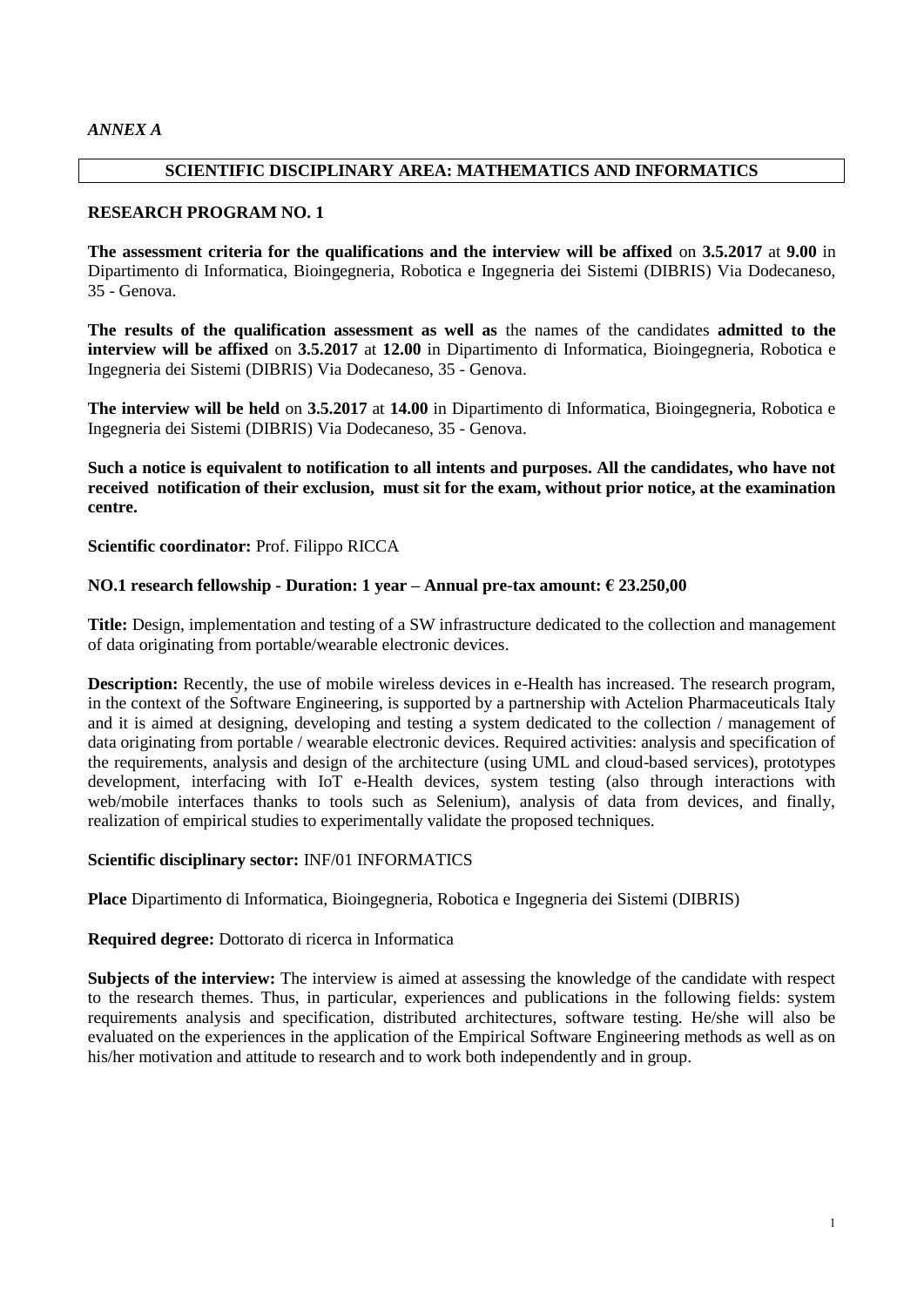# **SCIENTIFIC DISCIPLINARY AREA: PHYSICS**

### **RESEARCH PROGRAM NO. 2**

**The assessment criteria for the qualifications and the interview will be affixed** on **5.5.2017** at **9.00** in Dipartimento di Fisica, Via Dodecaneso 33, Genova.

**The results of the qualification assessment as well as the names of the candidates admitted to the interview will be affixed** on **5.5.2017** at **12.30** in Dipartimento di Fisica, Via Dodecaneso 33, Genova.

**The interview will be held** on **5.5.2017** at **14.00** in Dipartimento di Fisica, Via Dodecaneso 33, Genova.

**Such a notice is equivalent to notification to all intents and purposes. All the candidates, who have not received notification of their exclusion, must sit for the exam, without prior notice, at the examination centre.**

**Scientific coordinator**: Prof. Mauro Gino TAIUTI

## **NO.1 research fellowship - Duration: 1 year – Annual pre-tax amount: € 19.367,00**

**Title:** Development of a fast cryogenic microcalorimeter for energies from 3 to 100 eV.

**Description:** The development of a fast cryogenic microcalorimeter sensitive in the region from 3 to 100 eV is proposed for Thorium-229 experiment. The recent measurements of Thorioum-229 isomeric level have obtained an unexpectedly short decay time through internal conversion process of about 7 microseconds. Therefore, in order to disentangle the isomer decay signal from the primary decay, used to pump the excited level, it is mandatory to reduce the microcalorimeter's output signal length to <50 microseconds. This modification has to maintain microcalorimeter's good energy resolution of <1 eV. The project comprises the design and production of the fast microcalorimeter and the participation to measurements of Thorium-229 isomeric level.

# **Scientific disciplinary sector:** FIS/04 NUCLEAR AND SUBNUCLEAR PHYSICS

**Place:** Dipartimento di Fisica (DIFI)

**Required degree:** Laurea Magistrale della classe LM-17 (Fisica)

**Subjects of the interview:** Knowledge of cryogenic microcalorimeters, knowledge of thin film deposition, knowledge of basic nuclear physics.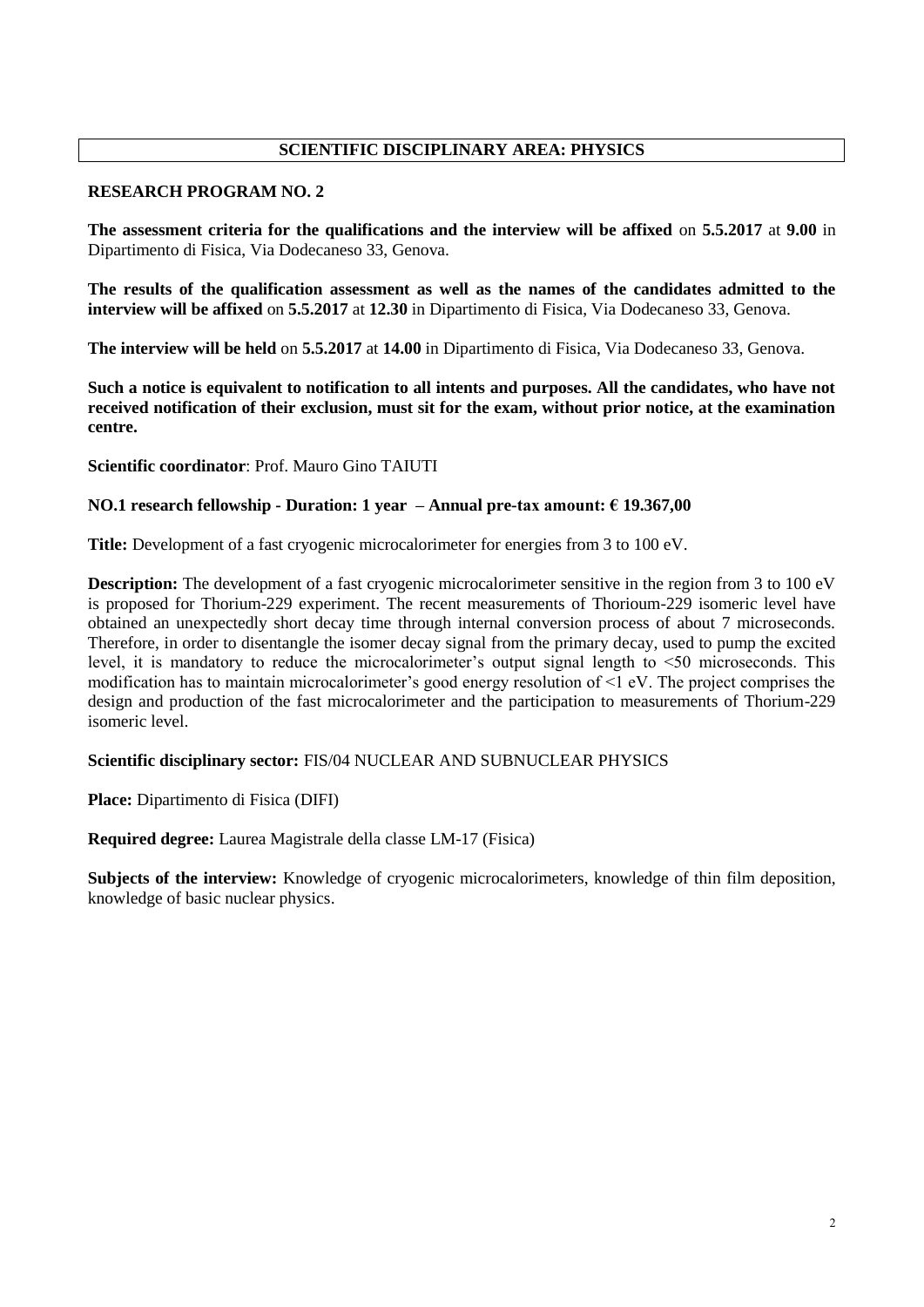# **SCIENTIFIC DISCIPLINARY AREA: EARTH SCIENCES**

#### **RESEARCH PROGRAM NO. 3**

**The assessment criteria for the qualifications and the interview will be affixed** on **3.5.2017** at **9.30** in Dipartimento di Scienze della terra, dell'ambiente e della vita (DISTAV), Corso Europa 26, Genova.

**The results of the qualification assessment as well as the names of the candidates admitted to the interview will be affixed** on **3.5.2017** at **12.30** in Dipartimento di Scienze della terra, dell'ambiente e della vita (DISTAV), Corso Europa 26, Genova.

**The interview will be held** on **3.5.2017** at **16.00** in Dipartimento di Scienze della terra, dell'ambiente e della vita (DISTAV), Corso Europa 26, Genova.

**Such a notice is equivalent to notification to all intents and purposes. All the candidates, who have not received notification of their exclusion, must sit for the exam, without prior notice, at the examination centre.**

**Scientific coordinator**: Prof. Marco FIRPO

#### **NO. 1 research fellowship - Duration: 2 years – Annual pre-tax amount: € 19.367,00**

**Title:** MAREGOT Project (MAnagement des Risques de l'Erosion cotière et actions de GOuvernance Transfrontalière) Italia – Francia Marittimo. Coastal risk erosion management and cross-border actions. Activity T2-3 –Rocky coast evolution.

**Description:** The management of rocky coastal erosion represents a crucial and relevant issue that requires the adoption of comprehensive solutions. The research fellow will be part of activities focused on the development of integrated methods suitable for the engineering geological analysis of steep rocky coasts to assess the rock failure susceptibility. The methodology will be based on the integration between multidisciplinary and multi-scaling survey systems and advanced techniques. The main purposes of the project are providing information and tools useful to evaluate the evolution patterns of rocky cliffs and supporting integrated coastal management and risk mitigation strategies.

#### **Scientific disciplinary sector:** GEO/04 PHYSICAL GEOGRAPHY AND GEOMORPHOLOGY

**Place:** Dipartimento di Scienze della terra, dell'ambiente e della vita (DISTAV)

**Required degree:** Dottorato di ricerca in Scienze della Terra

**Subjects of the interview:** Survey methods and data acquisition aimed at the definition of geomorphological and geo-mechanical factors affecting steep rocky coasts stability.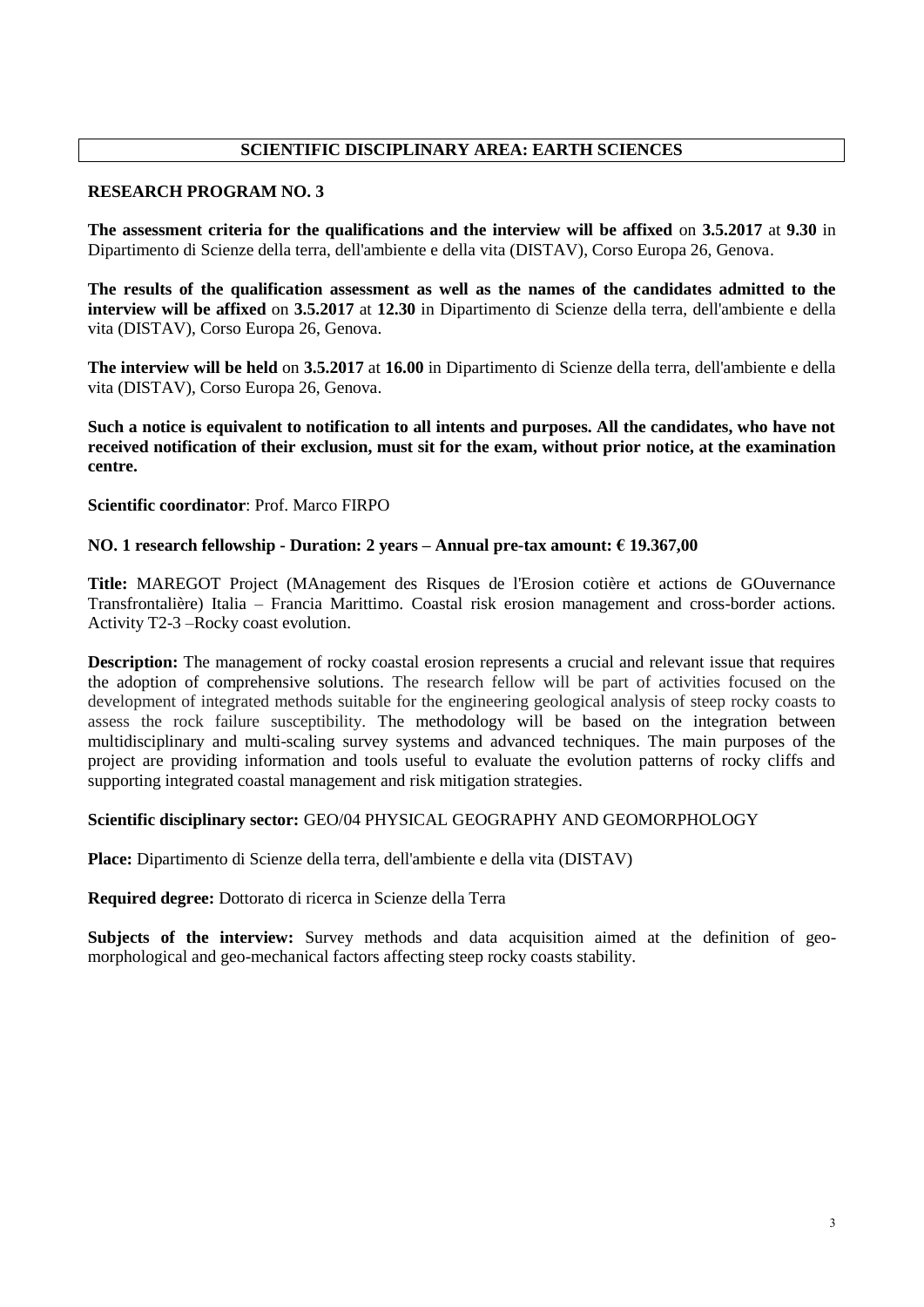**The assessment criteria for the qualifications and the interview will be affixed** on **2.5.2017** at **9.30** in Dipartimento di Scienze della terra, dell'ambiente e della vita (DISTAV), Corso Europa 26, Genova

**The results of the qualification assessment as well as the names of the candidates admitted to the interview will be affixed** on **2.5.2017** at **12.30** in Dipartimento di Scienze della terra, dell'ambiente e della vita (DISTAV), Corso Europa 26, Genova

**The interview will be held** on **2.5.2017** at **15.00** in Dipartimento di Scienze della terra, dell'ambiente e della vita (DISTAV), Corso Europa 26, Genova

**Such a notice is equivalent to notification to all intents and purposes. All the candidates, who have not received notification of their exclusion, must sit for the exam, without prior notice, at the examination centre.**

**Scientific coordinator**: Prof. Marco FERRARI

#### **NO. 1 research fellowship - Duration: 2 years – Annual pre-tax amount: € 19.367,00**

**Title:** MAREGOT Project (MAnagement des Risques de l'Erosion cotière et actions de GOuvernance Transfrontalière ). Coastal risk erosion management and cross-border actions. Activity T2 – T3 Coastal Risk Management.

**Description:** The coastal erosion, storm surge events and climate change effects (long terms), is phenomena that affects many parts of the coast, and often the coastal structures not able to prevent it. Moreover, Climate change, in detail Sea level rise, affect this events on long term, increasing beach erosion and flood event impact. The research fellow will be part of activities focused on the development and implement a forecasting model for the coastal risk analysis.

#### **Scientific disciplinary sector:** GEO/04 PHYSICAL GEOGRAPHY AND GEOMORPHOLOGY

**Place:** Dipartimento di Scienze della terra, dell'ambiente e della vita (DISTAV)

**Required degree:** Dottorato di ricerca in Scienze della Terra

**Subjects of the interview:** Survey methods and data acquisition aimed at the definition of geomorphological and geo-mechanical factors affecting steep rocky coasts stability.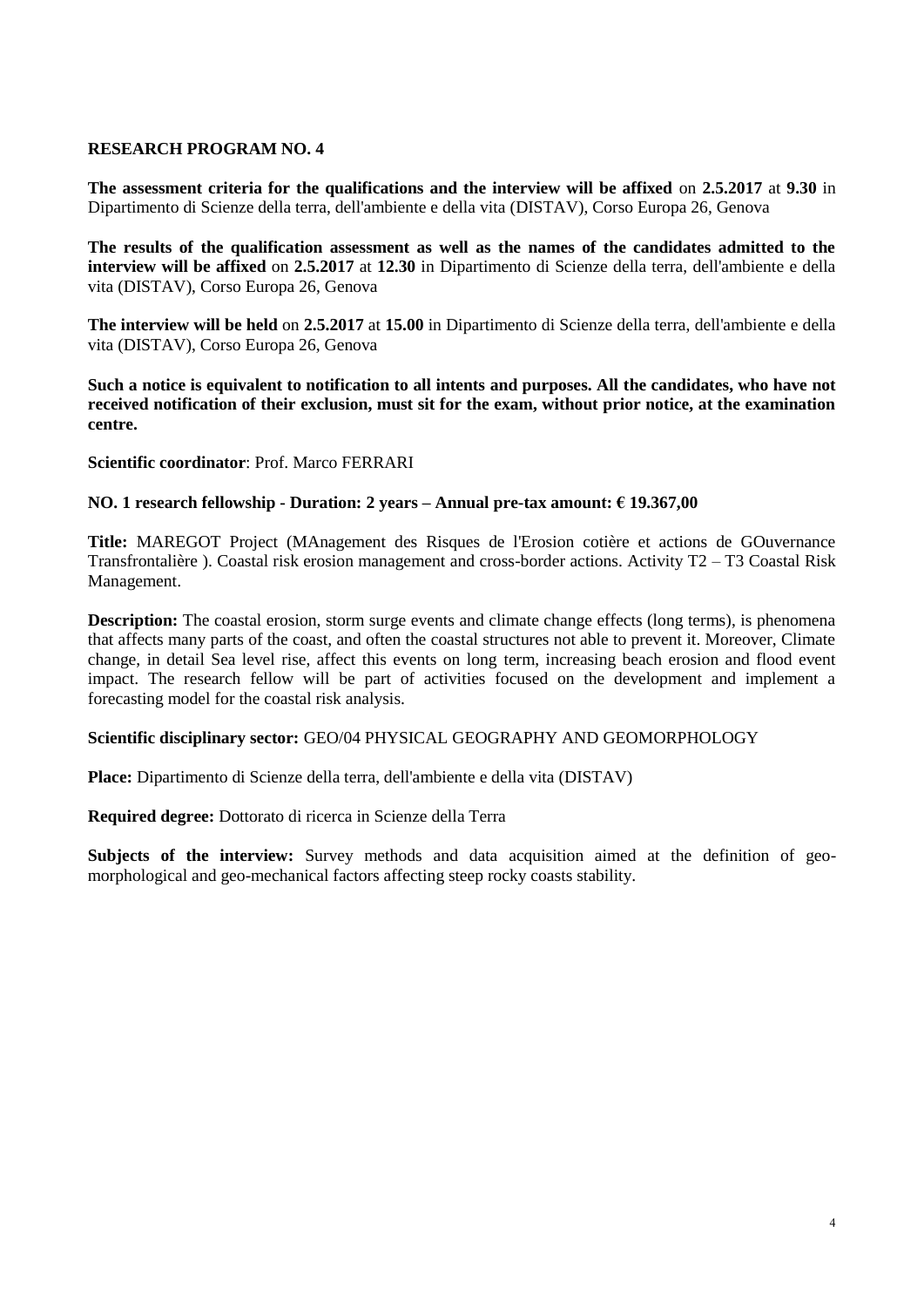**The assessment criteria for the qualifications and the interview will be affixed** on **5.5.2017** at **9.30** in Dipartimento di Scienze della Terra, dell'Ambiente e della Vita (DISTAV), Corso Europa 26, Genova.

**The results of the qualification assessment as well as the names of the candidates admitted to the interview will be affixed** on **5.5.2017** at **13.00** in Dipartimento di Scienze della Terra, dell'Ambiente e della Vita (DISTAV), Corso Europa 26, Genova.

**The interview will be held** on **5.5.2017** at 1**4.00** in Dipartimento di Scienze della Terra, dell'Ambiente e della Vita (DISTAV), Corso Europa 26, Genova.

**Such a notice is equivalent to notification to all intents and purposes. All the candidates, who have not received notification of their exclusion, must sit for the exam, without prior notice, at the examination centre.**

**Scientific coordinator**: Prof. Marco CAPELLO

## **NO. 1 research fellowship - Duration: 2 years – Annual pre-tax amount: € 19.367,00**

**Title:** Integrated study of the Italian, French, UE, and the International legislation on the treatment and reuse of dredged port sediments (EU Project Interreg V-A Italy-France Marittimo 2014-2020 "Sediterra - Lignes Directrices pour le traitement durable des sédiments de dragage de l'aire Marittimo").

**Description:** Under the EU Interreg Project V Italy-France Maritime 2014 - 2020 "Sediterra - Lignes directrices pour le traitement des durable sédiments de dragage de l'aire Maritime" the knowledge of the Italian, French, UE, and the International legislation on the treatment and reuse of dredged port sediments is crucial. So it is necessary make an international survey on the "environmental" laws in synergy with other partners such ARPAL, ISPRA and VARs who have among their institutional responsibilities exactly the environmental protection without forgetting what would be the role of dredged sediments that, in the past, they were a problem but now are a reusable resource.

#### **Scientific disciplinary sector:** GEO/12 OCEANOGRAPHY AND PHYSICS OF THE ATMOSPHERE

**Place:** Dipartimento di Scienze della terra, dell'ambiente e della vita (DISTAV)

**Required degree:** Laurea Magistrale della classe LM-75 Scienze e tecnologie per l'ambiente e il territorio

**Subjects of the interview**: Dredging and their environmental implications, Italian legislation on dredging, Planning a dredging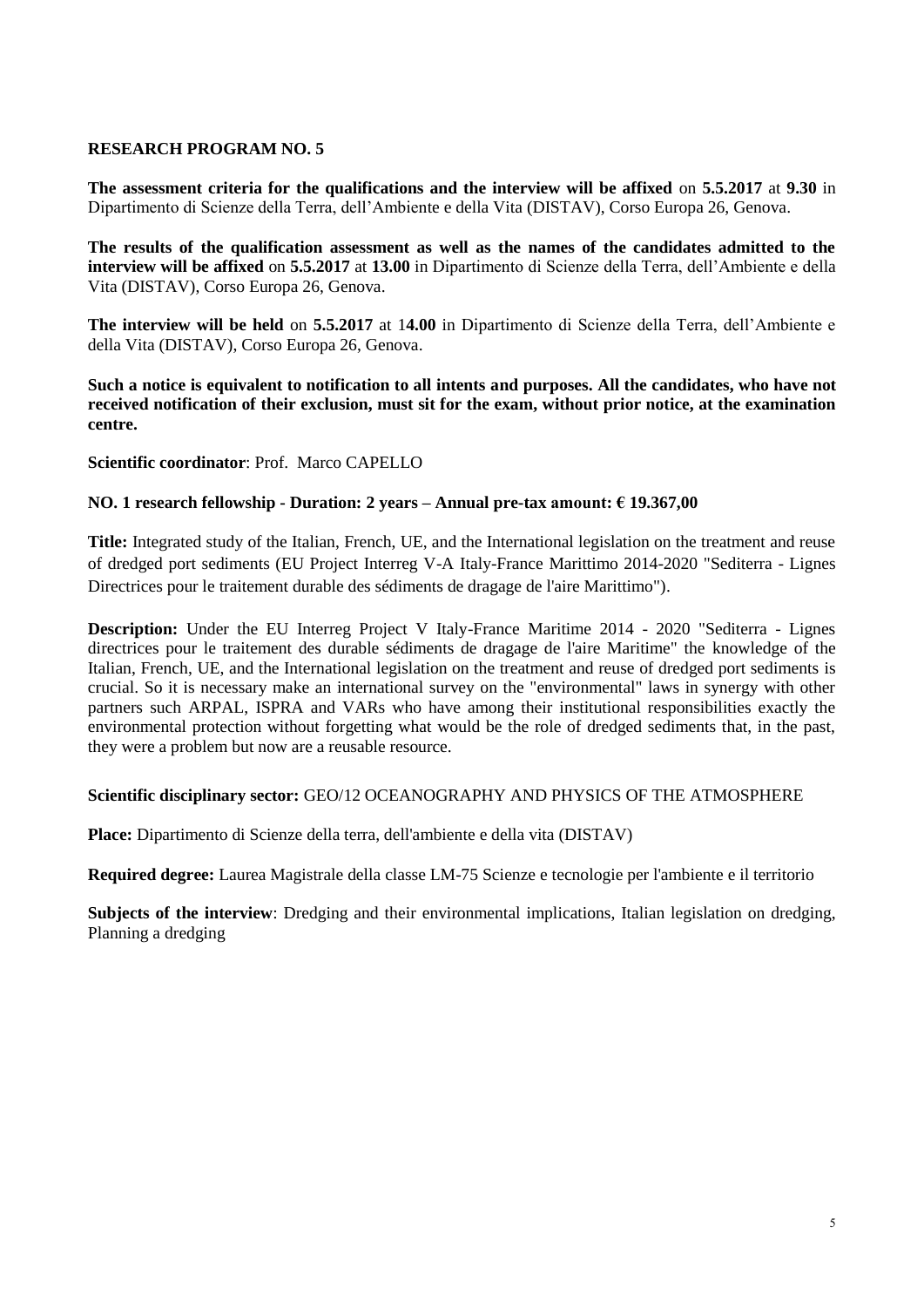### **SCIENTIFIC DISCIPLINARY AREA: BIOLOGY**

#### **RESEARCH PROGRAM NO. 6**

**The assessment criteria for the qualifications and the interview will be affixed on 2.5.2017** at **9.30** in Dipartimento di Scienze della Terra, dell'Ambiente e della Vita (DISTAV), Corso Europa 26, Genova.

**The results of the qualification assessment as well as the names of the candidates admitted to the interview will be affixed** on **2.5.2017** at **13.00** in Dipartimento di Scienze della Terra, dell'Ambiente e della Vita (DISTAV), Corso Europa 26, Genova.

**The interview will be held** on **3.5.2017** at **11.00** in Dipartimento di Scienze della Terra, dell'Ambiente e della Vita (DISTAV), library room, 7th floor, Corso Europa 26, Genova.

### **Such a notice is equivalent to notification to all intents and purposes. All the candidates, who have not received notification of their exclusion, must sit for the exam, without prior notice, at the examination centre.**

*As regards candidates, who are not resident or domiciled in Italy, and those, who are resident or habitually domiciled at a distance of more than 300 Km from the selection centre, the interview, if requested, can also be held by electronic means (SKYPE video conference call), promptly contacting Prof. Loris Galli on the phone number +39 010 35338130 or via the email address: loris.galli@dipteris.unige.it.*

## **Scientific coordinator:** Prof. Loris GALLI

## **NO. 1 research fellowship - Duration: 2 years – Annual pre-tax amount: € 19.367.00**

**Title:** Faunistic collaboration to the components 3, 5 and 6 of the ALIEM Project (INTERREG MARITIME).

**Description:** Support for the realization of the ALIEM project (Interreg Maritime) with particular regard to learn more about the Ligurian fauna aimed to: A) to collect and implement the data for cross-border platform related to invasive alien species (IAS), especially invertebrates, recorded and / or observed in Liguria and in other areas of the program "Interreg Maritime" eligible territory; B) to collaborate in dissemination activities of knowledge on IAS; C) to contribute to developing sustainable methods for monitoring and control / contrast vs *Vespa velutina* and *Cydalima perspectalis*.

#### **Scientific disciplinary sector:** BIO/05 ZOOLOGY

**Place:** Dipartimento di Scienze della Terra, dell'Ambiente e della Vita (DISTAV)

**Required degree:**  Laurea V.O. in Scienze Naturali Laurea Specialistica della classe 68/S Scienze della Natura Laurea Magistrale della classe LM-60 Scienze della Natura

**Subjects of the interview:** Entomology; IAS; Monitoring and Biological control.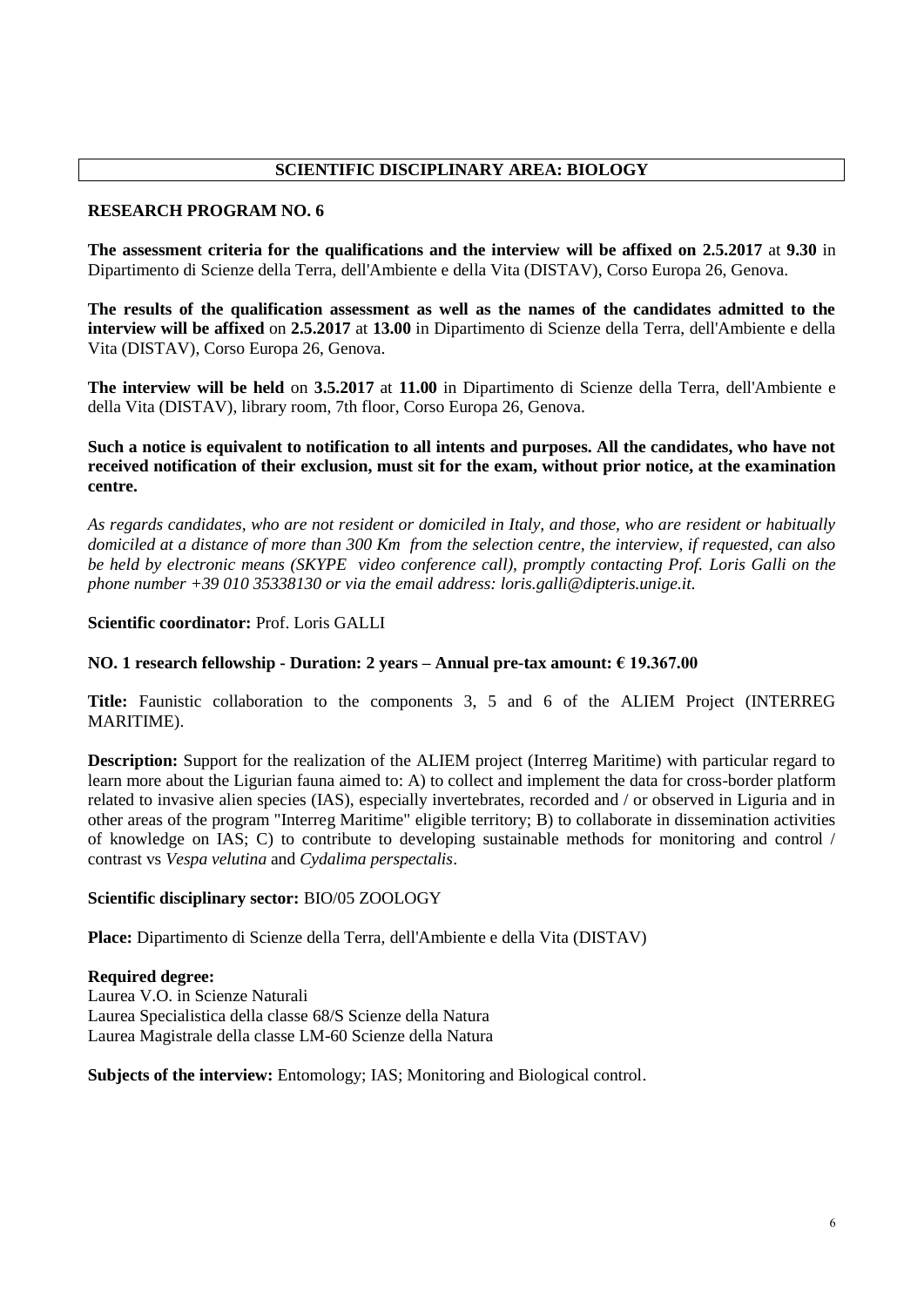# **SCIENTIFIC DISCIPLINARY AREA: MEDICINE**

## **RESEARCH PROGRAM NO. 7**

**The assessment criteria for the qualifications and the interview will be affixed on 2.5.2017** at **9.30** in Laboratorio di Ecologia del Benthos, Polo Didattico San Martino, 1<sup>st</sup> floor, Viale Benedetto XV 5, Genova.

**The results of the qualification assessment as well as the names of the candidates admitted to the interview will be affixed** on **2.5.2017** at **12.30** in Laboratorio di Ecologia del Benthos, Polo Didattico San Martino, 1<sup>st</sup> floor, Viale Benedetto XV 5, Genova.

**The interview will be held** on **2.5.2017** at **14.00** in Laboratorio di Ecologia del Benthos, Polo Didattico San Martino, 1<sup>st</sup> floor, Viale Benedetto XV 5, Genova.

**Such a notice is equivalent to notification to all intents and purposes. All the candidates, who have not received notification of their exclusion, must sit for the exam, without prior notice, at the examination centre.**

**Scientific coordinator:** Prof. Mariachiara CHIANTORE

#### **NO.1 research fellowship - Duration: 1 year – Annual pre-tax amount: € 19.367.00**

**Title:** Controlled reproduction of *Patella ferruginea.*

**Description:** *Patella ferruginea*, an endemic gastropod mollusc from the Western Mediterranean, is one of the most endangered invertebrates of the entire basin and is included in the lists of protected species, besides being considered a target species for assessing good marine environmental status. This species, historically found along all Ligurian coasts, has presently disappeared due to indiscriminate collection. This project aims to restore the population of *P. ferruginea* within the three Ligurian Marine Protected Areas, where the causes of extinction have been eliminated and adequate protection is ensured, through introduction of juveniles obtained by controlled reproduction in the laboratory.

#### **Scientific disciplinary sector:** BIO/07 ECOLOGY

**Place:** Dipartimento di Scienze della Terra, dell'Ambiente e della Vita (DISTAV)

#### **Required degree:**

Laurea Specialistica della classe 82/S Scienze e tecnologie per l'ambiente e il territorio Laurea Magistrale della classe LM-75 Scienze e tecnologie per l'ambiente e il territorio

**Subjects of the interview:** Reproduction techniques of marine invertebrates in a controlled environment; European Directives concerning protected species and Marine Strategy.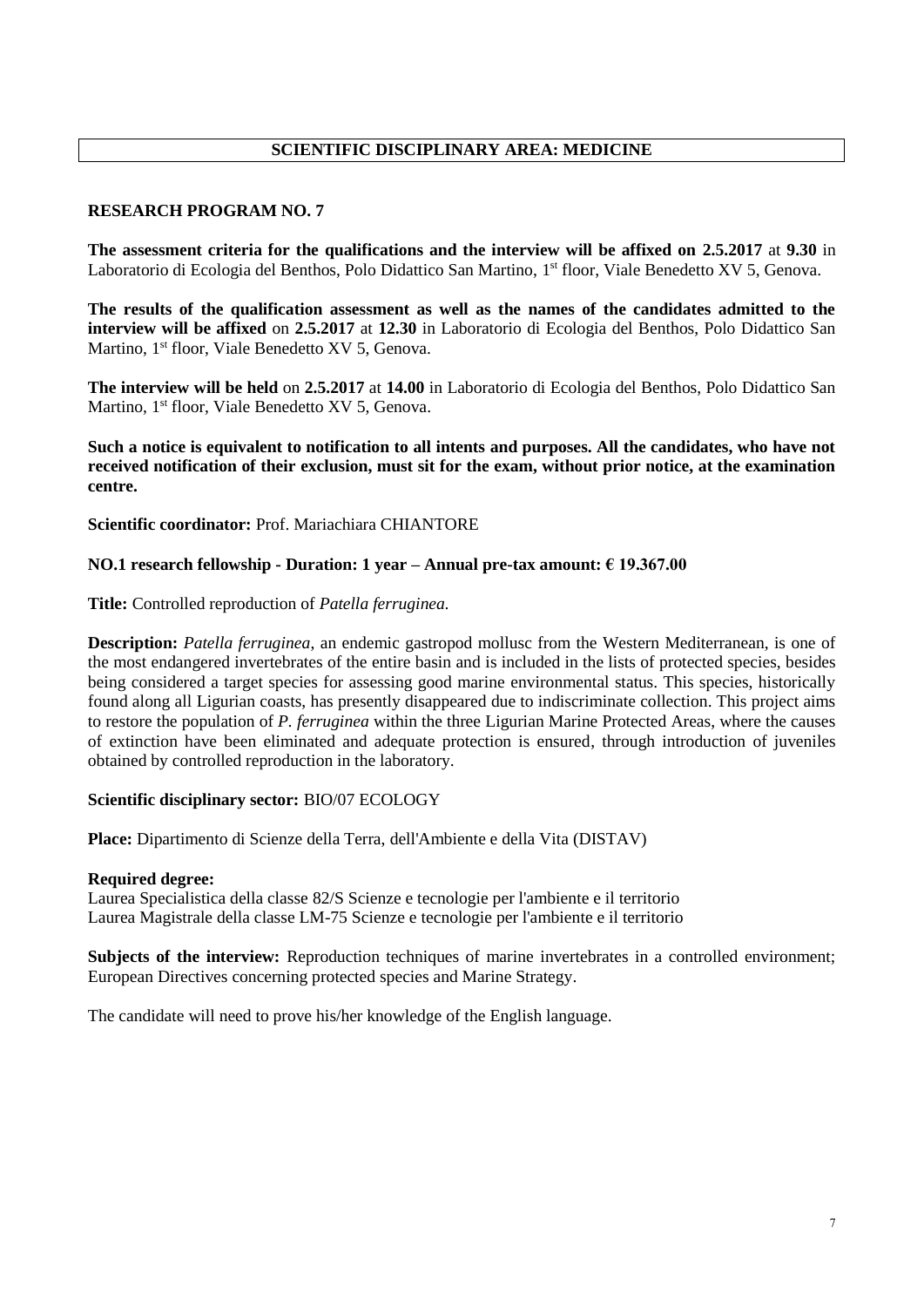**The assessment criteria for the qualifications and the interview will be affixed on 5.6.2017** at **10.00** in Dipartimento di Medicina Sperimentale (DIMES) – Fisiologia, Viale Benedetto XV 3, Genova.

**The results of the qualification assessment as well as the names of the candidates admitted to the interview will be affixed** on **5.6.2017** at **15.00** in Dipartimento di Medicina Sperimentale (DIMES) – Fisiologia, Viale Benedetto XV 3, Genova.

**The interview will be held** on **6.6.2017** at **14.00** in Dipartimento di Medicina Sperimentale (DIMES) – Fisiologia, Viale Benedetto XV 3, Genova.

**Such a notice is equivalent to notification to all intents and purposes. All the candidates, who have not received notification of their exclusion, must sit for the exam, without prior notice, at the examination centre.**

*As regards candidates, who are not resident or domiciled in Italy, and those, who are resident or habitually domiciled at a distance of more than 300 Km from the selection centre, the interview, if requested, can also be held by electronic means (SKYPE video conference call), promptly contacting Prof. Fabio Benfenati on the phone number (+39) 010 3538189 or via the email address: afassio@unige.it.*

#### **Scientific coordinator:** Prof. Fabio BENFENATI

#### **NO.1 research fellowship - Duration: 1 year – Annual pre-tax amount: € 19.367.00**

**Title:** Synaptic role of PRRT2 protein.

**Description:** The goal of the project is the clarification of the functional role of PRRT2 (PRoline-Rich Transmembrane protein 2), a gene causative for several parossistic disorder of infancy, in brain physiology and in the regulation of synaptic function. The study will be performed in murine model in which the expression of PRRT2 is constitutively or conditionally abrogated. Morphological and functional analysis will be performed to reveal synaptic abnormalities and impact of the pathogenic mutations in excitation/inhibition balance. Patophysiological role will be analyzed with the final aim of discovering novel therapeutic targets.

#### **Scientific disciplinary sector:** BIO/09 PHYSIOLOGY

**Place:** Dipartimento di Medicina Sperimentale (DIMES)

#### **Required degree:**

Laurea Magistrale della classe LM-9 Biotecnologie Laurea Magistrale della classe LM-6 Biologia Laurea Magistrale della classe LM-41 Medicina e chirurgia Laurea Magistrale della classe LM-13 Farmacia e farmacia industriale

**Subjects of the interview:** Master Thesis, research experiences and laboratory skills.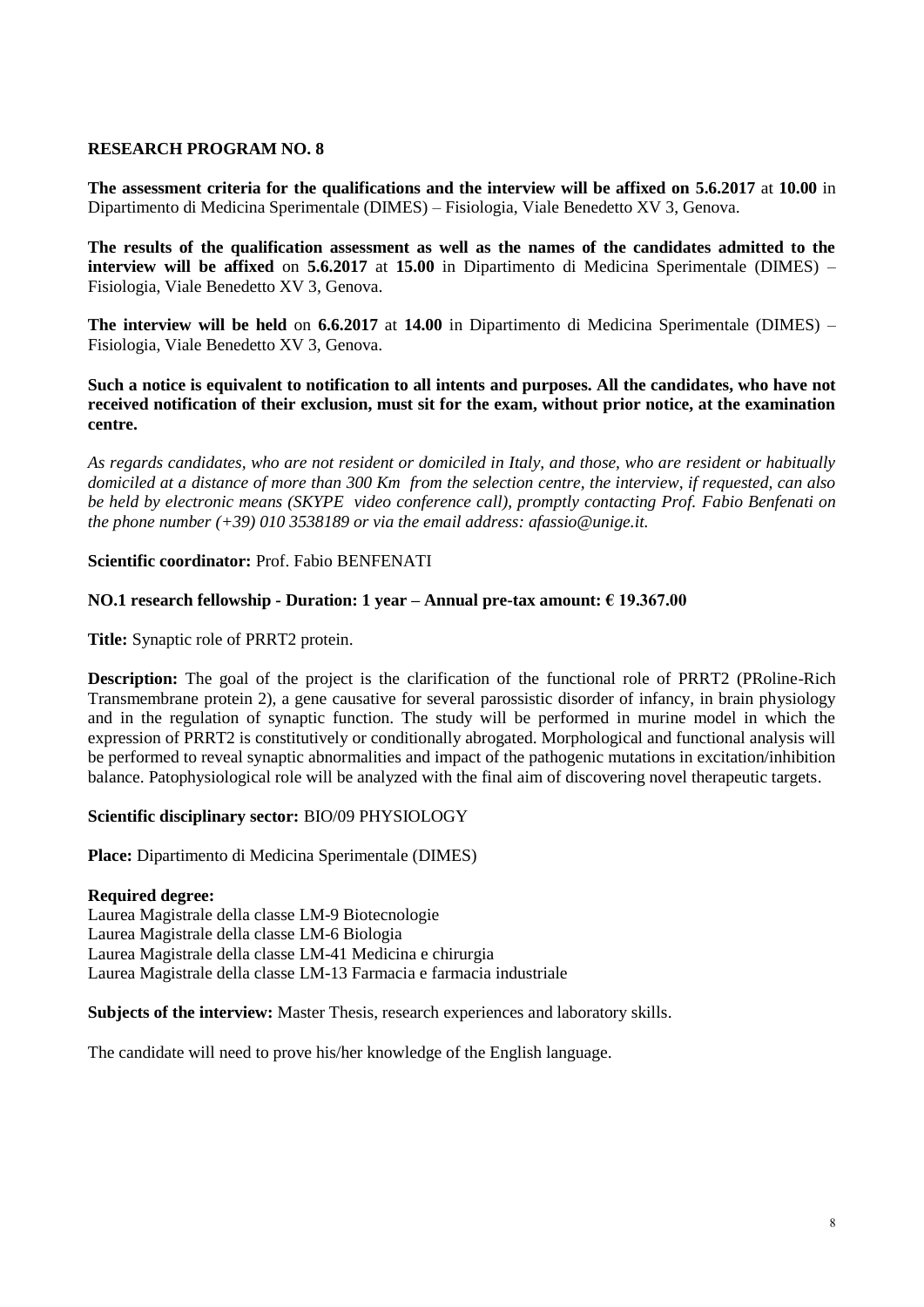**The assessment criteria for the qualifications and the interview will be affixed on 3.5.2017** at **10.00** in Dipartimento di Farmacia (DIFAR), Sezione di Farmacologia e Tossicologia, Viale Cembrano 4, Genova.

**The results of the qualification assessment as well as the names of the candidates admitted to the interview will be affixed** on **3.5.2017** at **14.00** in Dipartimento di Farmacia (DIFAR), Sezione di Farmacologia e Tossicologia, Viale Cembrano 4, Genova.

**The interview will be held** on **3.5.2017** at **15.00** in Dipartimento di Farmacia (DIFAR), Sezione di Farmacologia e Tossicologia, Viale Cembrano 4, Genova.

**Such a notice is equivalent to notification to all intents and purposes. All the candidates, who have not received notification of their exclusion, must sit for the exam, without prior notice, at the examination centre.**

#### **Scientific coordinator:** Prof. Marco MILANESE

#### **NO.1 research fellowship - Duration: 1 year – Annual pre-tax amount: € 19.367.00**

**Title:** Neuronal and non-neuronal cell contribution to ALS: an innovative way to hit upon a therapy.

**Description:** Amyotrophic lateral sclerosis (ALS) is a fatal neurodegenerative disorder due to a progressive loss of motoneurons (MNs). The pathogenesis of ALS it is still not clearly understood and the identification of effective therapies remains a significant challenge. Several in-vitro and in-vivo studies show that damage within MNs is sustained by pathologic degeneration occurring in non-neuronal neighboring cells, thus, understanding the specific role of all CNS cells involved in ALS promises to be crucial. The overall challenge of the project is to unveil the cell specific role of astrocytes, microglia and oligodendrocytes, with particular interest to the bioenergetic aspects of myelin and mitochondria and to the function of Group I metabotropic glutamate receptors in the etiopathogenesis of ALS.

It will be required curriculum proving experience related to the functional mechanisms that characterize the central nervous system and proven track record of the main biochemical techniques for the study of cellular bioenergetics and neurotransmission.

#### **Scientific disciplinary sector:** BIO/14 PHARMACOLOGY

**Place:** Dipartimento di Farmacia (DIFAR)

**Required degree:** Dottorato di ricerca in Farmacologia e Tossicologia, Neurochimica e Neurobiologia, Neuroscienze, Biochimica or equivalent.

**Subjects of the interview:** Dissection techniques of encephalic parts, preparation of primary cell cultures and purification techniques of neuronal and glial subcellular particles. Cellular and molecular pathways of neuro- and glio-transmission and regulation mechanisms. Bioenergetics aspects and related biochemical analysis, myelin functions in the central and peripheral nervous system. Purification of myelin from nerve tissues; molecular and functional analysis of the respiratory chain complexes for the production of mitochondrial and extra-mitochondrial energy. Cellular and molecular biology techniques (intracellular calcium assay, autophagy, protein misfolding and aggregation, endogenous neuro/gliotrasmitter quantification, astrocyte activation pathways, quantification of cell damage and death). Immunofluorescence, immunohistochemical and flow cytometry analysis. Behavioral studies to assess the clinical progression of the disease in animal model of amyotrophic lateral sclerosis.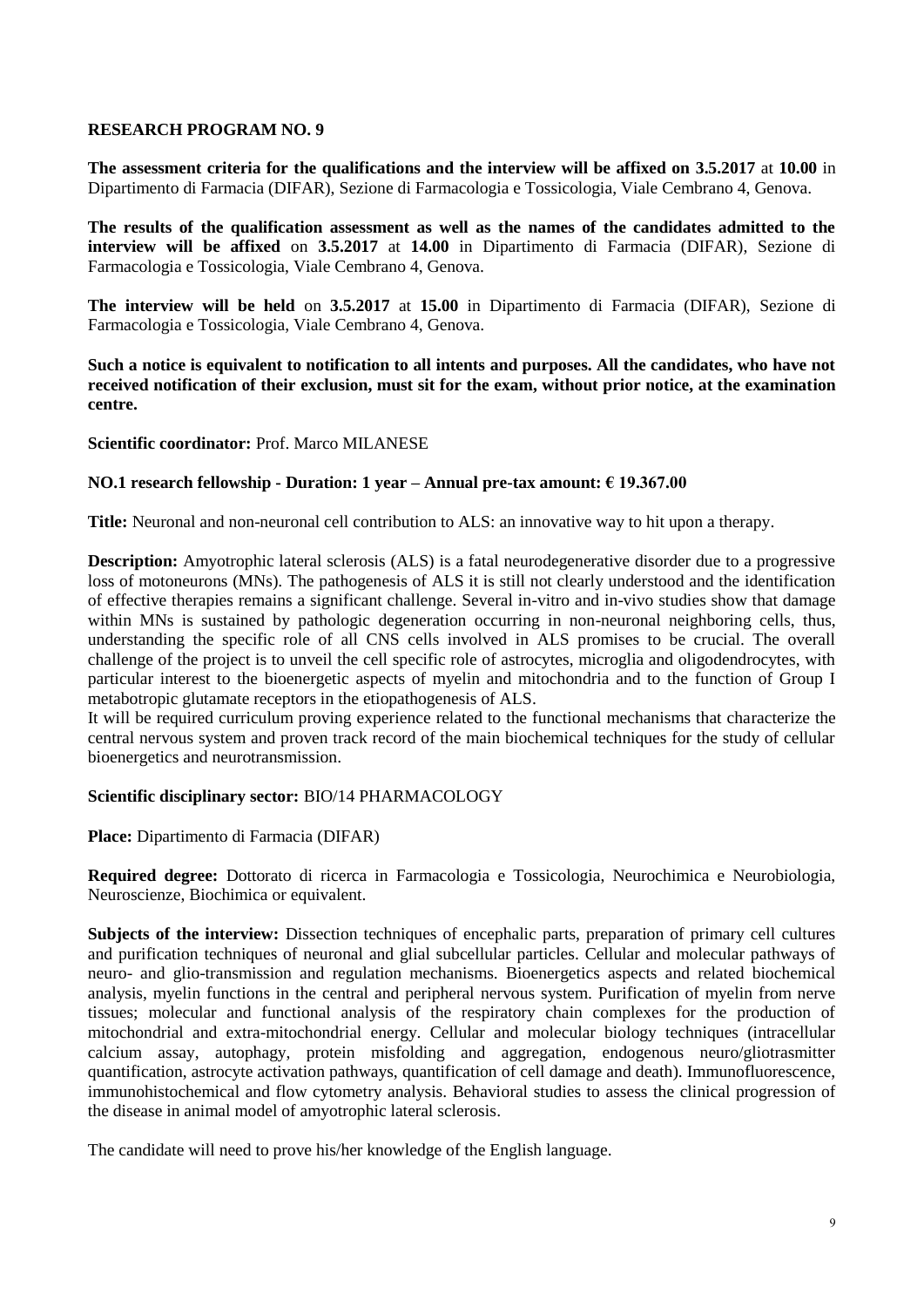## **PROGRAMMA DI RICERCA N. 10**

**The assessment criteria for the qualifications and the interview will be affixed on 3.5.2017** at **9.30** in Dipartimento di Farmacia (DIFAR), Viale Cembrano 4, Genova.

**The results of the qualification assessment as well as the names of the candidates admitted to the interview will be affixed** on **3.5.2017** at **12.30** in Dipartimento di Farmacia (DIFAR), Viale Cembrano 4, Genova.

**The interview will be held** on **3.5.2017** at **14.30** in Dipartimento di Farmacia (DIFAR), Viale Cembrano 4, Genova.

**Such a notice is equivalent to notification to all intents and purposes. All the candidates, who have not received notification of their exclusion, must sit for the exam, without prior notice, at the examination centre.**

#### **Scientific coordinator:** Prof. Paolo GIORDANI

#### **NO.1 research fellowship - Duration: 1 year – Annual pre-tax amount: € 19.367.00**

**Title:** Lichen secondary metabolites.

**Description:** Lichens are a complex symbiotic association between fungi and algae and represent model organisms in the study of the biology of symbiosis and the effects of the environment on sensitive organisms. As a result of the symbiotic association, the fungal partners produce specific secondary metabolites known as "lichen substances".

This research project will focus on different aspects of the biology of secondary metabolites in lichens. In particular: 1) The role of lichen substances in the mechanisms of bioaccumulation of trace elements; 2) The antioxidant action of lichen secondary metabolites in response to natural and anthropogenic environmental stresses; 3) The research of antimicrobials of natural origin, obtained from lichens, with the evaluation of the antimicrobial activity of pathogens that affect several sectors, such as health, nutrition, agriculture, cosmetics, the preservation of cultural heritage.

#### **Scientific disciplinary sector:** BIO/15 PHARMACEUTICAL BIOLOGY

**Place:** Dipartimento di Farmacia (DIFAR)

**Required degree:** Dottorato di ricerca in Scienze e tecnologie per l'ambiente e il territorio.

#### **Subjects of the interview:**

- Bases of the biology of lichen symbiosis;
- Methods for bioaccumulation of trace elements;
- Biological activity of lichen secondary metabolites.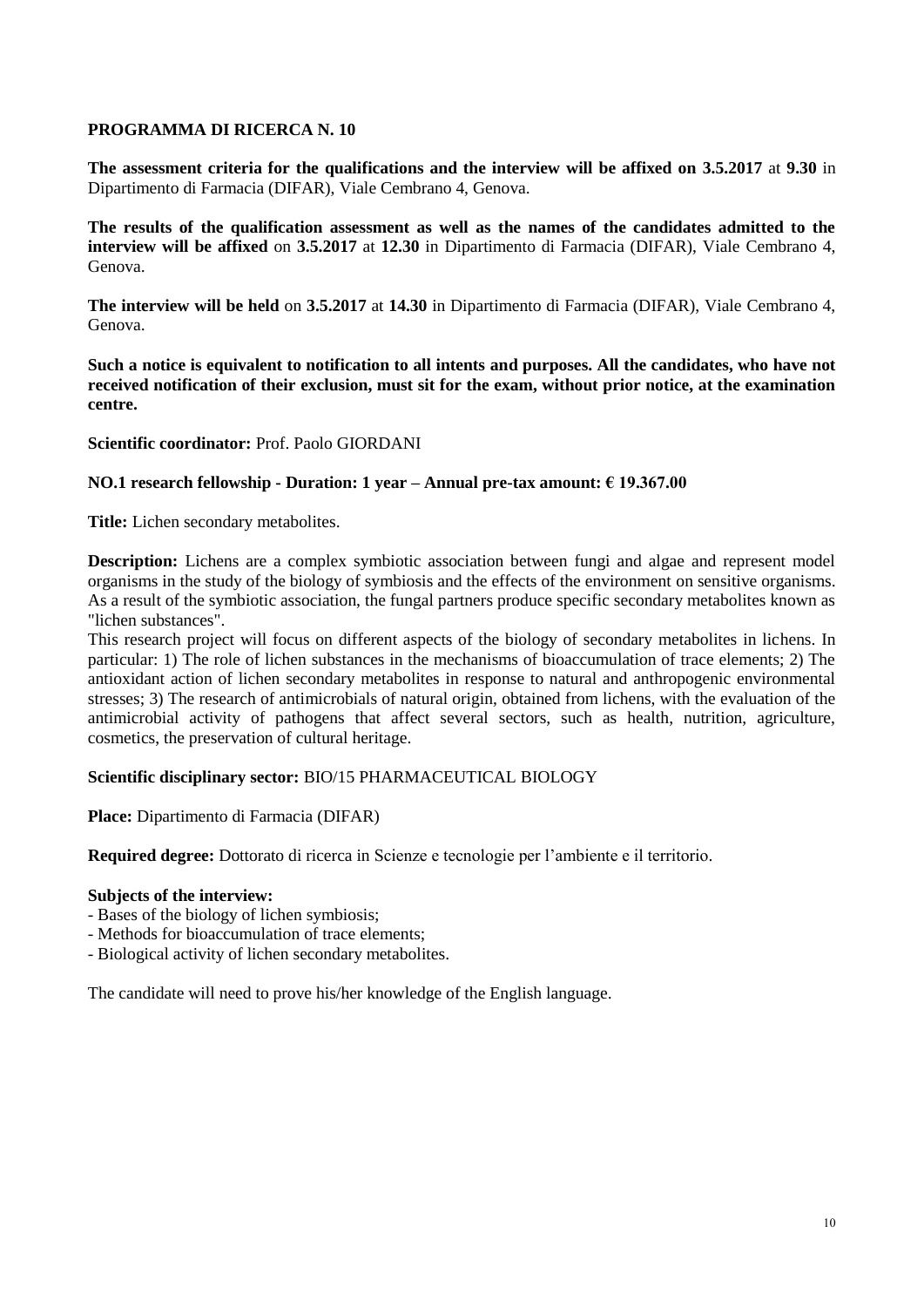# **SCIENTIFIC DISCIPLINARY AREA: MEDICINE**

### **RESEARCH PROGRAM NO. 11**

**The assessment criteria for the qualifications and the interview will be affixed** on **4.5.2017** at **9.30** in Dipartimento di Medicina Interna e specialità mediche (DIMI), Direzione/Amministrazione, 1<sup>st</sup> floor, Viale Benedetto XV 6, Genova.

**The results of the qualification assessment as well as the names of the candidates admitted to the interview will be affixed** on **4.5.2017** at **12.30** in Dipartimento di Medicina Interna e specialità mediche (DIMI), Direzione/Amministrazione, 1 st floor, Viale Benedetto XV 6, Genova.

**The interview will be held** on **4.5.2017** at **15.00** in Dipartimento di Medicina Interna e specialità mediche (DIMI), multimedia room, 1<sup>st</sup> floor, Avancorpo, Viale Benedetto XV 6, Genova.

**Such a notice is equivalent to notification to all intents and purposes. All the candidates, who have not received notification of their exclusion, must sit for the exam, without prior notice, at the examination centre.**

**Scientific coordinator:** Prof. Michele CEA

## **NO.1 research fellowship - Duration: 1 year – Annual pre-tax amount: € 19.367.00**

**Title:** Investigating the functional and clinical relevance of RNA splicing dysregulation in multiple Myeloma.

**Description:** The process of RNA splicing has been known for some time as regulating gene function in normal cells, but only very recently has its dysregulation been implicated in cancer. Preliminary studies clearly demonstrate that RNA splicing provides a new mechanism for augmenting the transformed state in MM cells. Here we will examine the poorly-defined molecular and cellular mechanisms that drive RNA splicing on MM cells and our study will lay the groundwork for development of novel targeted therapeutic strategies in such a tumor. Overall the design of proposal maximizes both translational potential and the likelihood of high-yield discovery with a tremendous potential for high-impact advances also for other hematologic malignancies.

#### **Scientific disciplinary sector:** MED/15 BLOOD DISEASES

**Place:** Dipartimento di Medicina Interna e specialità mediche (DIMI)

**Required degree:** Laurea Magistrale della classe LM-9 Biotecnologie mediche, veterinarie e farmaceutiche

**Subjects of the interview:** Genomic landscape and biology of Multiple Myeloma. Knowledge of basic molecular biology techniques such as DNA sequencing, mRNA extraction, reverse transcription to cDNA, Real-Time Quantitative PCR (RTQ-PCR) and other laboratory techniques.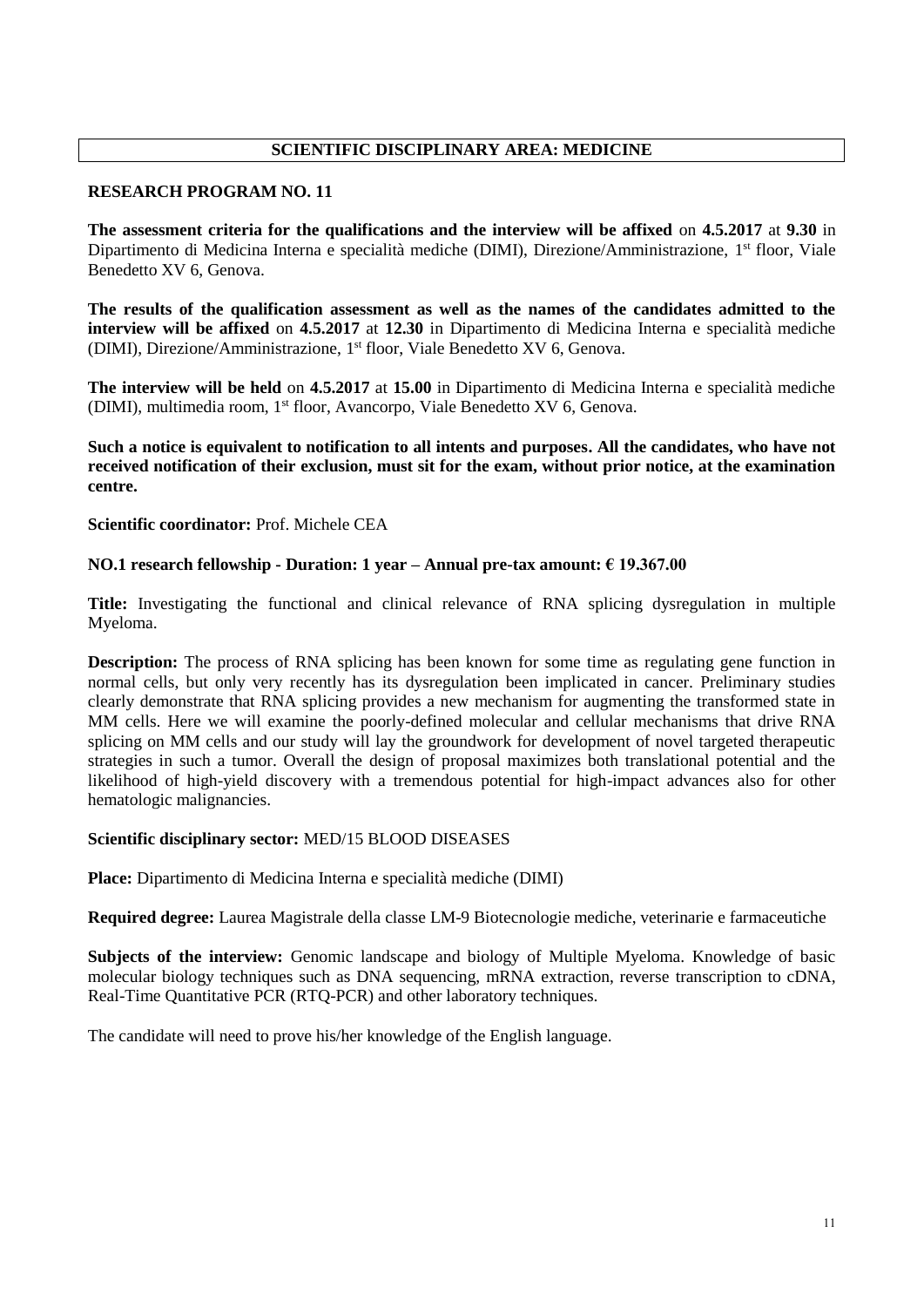**The assessment criteria for the qualifications and the interview will be affixed** on **2.5.2017** at **9.00** in Dipartimento di Scienze della Salute (DISSAL), Clinica Malattie Infettive, IRCCS AOU San Martino-IST, Padiglione di Patologie Complesse, floor -1, Largo R. Benzi 10, Genova.

**The results of the qualification assessment as well as the names of the candidates admitted to the interview will be affixed** on **2.5.2017** at **12.00** in Dipartimento di Scienze della Salute (DISSAL), Clinica Malattie Infettive, IRCCS AOU San Martino-IST, Padiglione di Patologie Complesse, floor -1, Largo R. Benzi 10, Genova.

**The interview will be held** on **2.5.2017** at **13.00** in Dipartimento di Scienze della Salute (DISSAL), Clinica Malattie Infettive, IRCCS AOU San Martino-IST, Padiglione di Patologie Complesse, floor -1, Largo R. Benzi 10, Genova.

**Such a notice is equivalent to notification to all intents and purposes. All the candidates, who have not received notification of their exclusion, must sit for the exam, without prior notice, at the examination centre.**

**Scientific coordinator:** Prof. Claudio VISCOLI

## **NO.1 research fellowship - Duration: 1 year – Annual pre-tax amount: € 19.367.00**

**Title:** Improving the effectiveness of Antimicrobial Stewardship through the optimization of a monitoring system.

**Description:** The major aim of the present research is of favoring and coordinating a multidisciplinary approach to the use and optimization of a computerized system for monitoring antimicrobials' prescriptions, in order to improve the effectiveness of Antimicrobial Stewardship practices in reducing inappropriate antimicrobial use, length of antimicrobial therapy, and incidence of infections due to resistant organisms. Overall, a coordinated and dynamic multidisciplinary approach is expected to greatly improve, in terms of time and costs, the appropriateness of the use of antimicrobials in the everyday clinical practice. The research program will also include educational activities to improve the knowledge of the principles of Antimicrobial Stewardship among healthcare workers.

#### **Scientific disciplinary sector:** MED/17 INFECTIOUS DISEASES

**Place:** Dipartimento di Scienze della Salute (DISSAL)

#### **Required degree:**

Laurea V.O. in Chimica e Tecnologie Farmaceutiche o Chimica e tecnologia farmaceutiche Laurea V.O. in Farmacia Laurea Specialistica della classe 14/S Farmacia e farmacia industriale Laurea Magistrale della classe LM-13 Farmacia e farmacia industriale

#### **Subjects of the interview:**

- Principles of Antibiotic Stewardship
- Objectives and outcome measures of Antimicrobial Stewardship interventions
- Different types of Antimicrobial Stewardship programs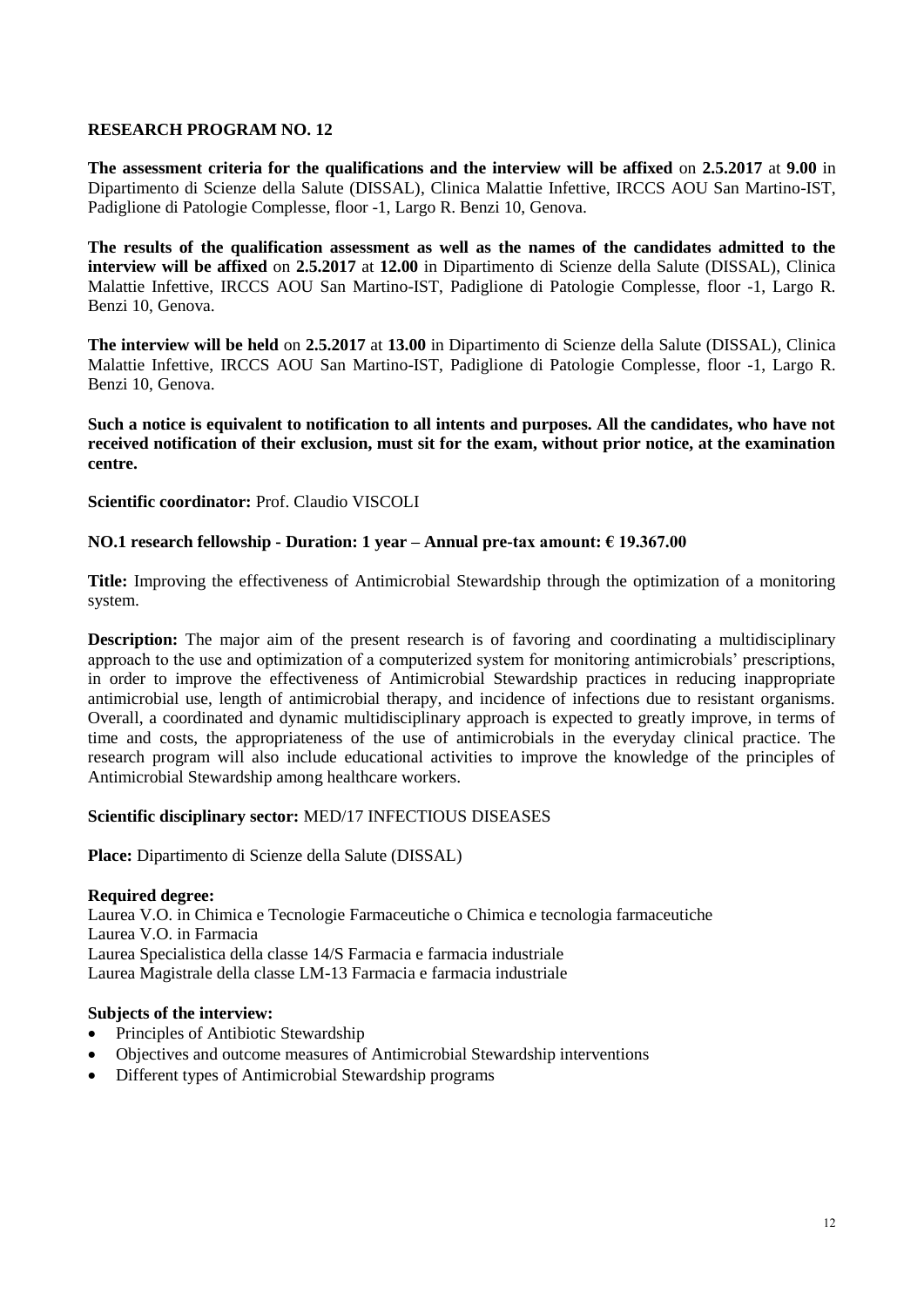**The assessment criteria for the qualifications and the interview will be affixed** on **2.5.2017** at **9.00** in Meeting room, Reparto di Chirurgia Vascolare ed Endovascolare, Monoblocco, 12<sup>th</sup> floor Lev., IRCCS San Martino - IST, L.go Rosanna Benzi 10, Genova.

**The results of the qualification assessment as well as the names of the candidates admitted to the interview will be affixed** on **2.5.2017** at **12.00** in Meeting room, Reparto di Chirurgia Vascolare ed Endovascolare, Monoblocco, 12<sup>th</sup> floor Lev., IRCCS San Martino - IST, L.go Rosanna Benzi 10, Genova.

**The interview will be held** on **2.5.2017** at **14.30** in Meeting room, Reparto di Chirurgia Vascolare ed Endovascolare, Monoblocco, 12<sup>th</sup> floor Lev., IRCCS San Martino - IST, L.go Rosanna Benzi 10, Genova.

**Such a notice is equivalent to notification to all intents and purposes. All the candidates, who have not received notification of their exclusion, must sit for the exam, without prior notice, at the examination centre.**

#### **Scientific coordinator:** Prof. Domenico PALOMBO

#### **NO.1 research fellowship - Duration: 1 year – Annual pre-tax amount: € 19.367,00**

**Title:** Evaluation of bioactive molecules in the mechanism ischemia – reperfusion and in the process of atherogenic inflammation and their possible use in engineered bio re-absorbable implants.

**Description:** The study first aim is to evaluate the in vitro effects of molecules associated with endothelial dysfunction in order to identify new molecular targets that can be used for the development of new strategies with different molecules for the treatment and prevention of vascular diseases associated with endothelial dysfunction. Will be evaluated, and also object of this study will be the role of pleiotrophin and other "chemoattractants", delving into their possible use in the research program of engineered bioabsorbable implants. The effects of these and other bioactive molecules on endothelium induced oxidative stress will be explored, also in regard with mechanisms of ischemia - reperfusion. Another field of research of this study is the possible "targeting" of the studied antioxidants on atherosclerotic plaques.

#### **Scientific disciplinary sector:** MED/22 VASCULAR SURGERY

**Place:** [Dipartimento di scienze chirurgiche e diagnostiche integrate \(DISC\)](https://unige.it/strutture/ou/rdn/N0QIKShqFRhqKzFoIgEWEANeTxRWaAxeGxcWeFcmCVIoTQ==)

#### **Required degree:**

Laurea Magistrale della classe LM-6 Scienze Biologiche Laurea Magistrale della classe LM-41 Medicina e Chirurgia Laurea Magistrale della classe LM-9 Biotecnologie mediche, veterinarie e farmaceutiche Laurea Magistrale della classe LM-13 Farmacia

### **Subjects of the interview:**

- Molecules associated with endothelial dysfunction;
- Engineered bioabsorbable;
- Mechanism ischemia reperfusion.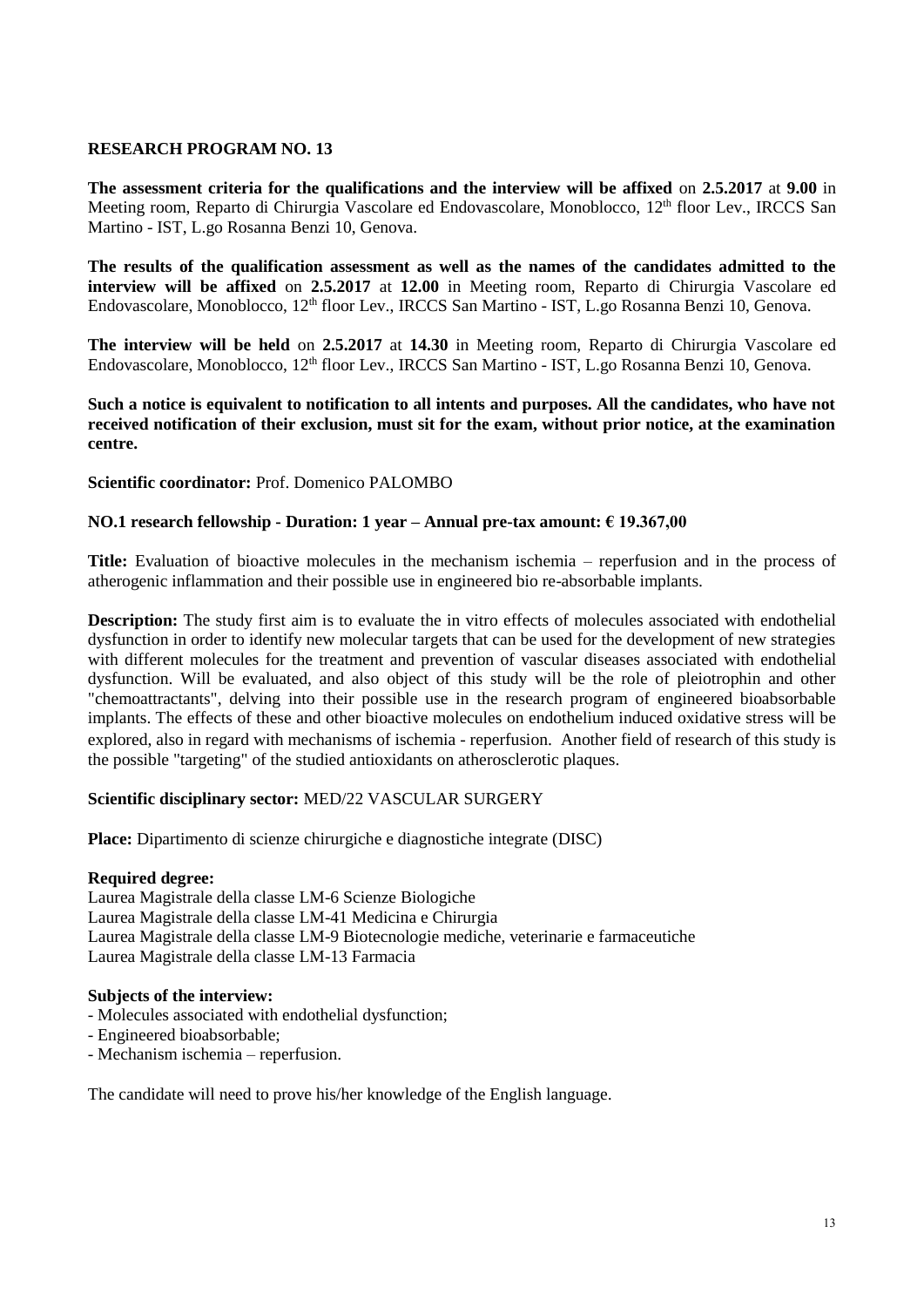**The assessment criteria for the qualifications and the interview will be affixed** on **3.5.2017** at **9.30** in IRCCS AOU San Martino – IST, Ambulatorio Neurofisiologia, Padiglione Specialità Fondi Ponente, Largo Benzi 10, Genova.

**The results of the qualification assessment as well as the names of the candidates admitted to the interview will be affixed** on **3.5.2017** at **12.30** in IRCCS AOU San Martino – IST, Ambulatorio Neurofisiologia, Padiglione Specialità Fondi Ponente, Largo Benzi 10, Genova.

**The interview will be held** on **3.5.2017** at **15.30** in IRCCS AOU San Martino – IST, Ambulatorio Neurofisiologia, Padiglione Specialità Fondi Ponente, Largo Benzi 10, Genova.

**Such a notice is equivalent to notification to all intents and purposes. All the candidates, who have not received notification of their exclusion, must sit for the exam, without prior notice, at the examination centre.**

**Scientific coordinator:** Prof. Flavio Mariano NOBILI

#### **NO.1 research fellowship - Duration: 1 year – Annual pre-tax amount: € 19.367.00**

**Title:** Correlations between neuropsychological assessments and nigrostriatal function in patients with Parkinson's disease.

**Description:** The programm is to carry out clinical neuropsychological assessments aimed at investigating the Mild Cognitive Impairment (MCI) in Parkinson's disease (PD). In recent years, the concept of MCI in the MP has become of extreme interest. Recent data reported that approximately 21% of patients with Parkinson's also have a feature dysexecutive MCI syndrome, or isolated memory impairment or in combination with other cognitive disorders.

This proposal is part of a study already in progress in our U.O. (Clinical Neurology) aimed at defining the best predictors of cognitive impairment between the clinical, neuropsychological and nigrostriatal function. The assessed candidate eligible to receive the allowance held solely for research collaboration tasks under the direct control of the scientific responsible.

#### **Scientific disciplinary sector:** MED/26 NEUROLOGY

**Place:** Dipartimento di Neuroscienze, Riabilitazione, Oftalmologia, Genetica e Scienze Materno-Infantili (DINOGMI)

**Required degree:** Post graduate school (specializzazione) in Clinical Psychology with adequate scientific production in the field of: clinical neuropsychology and differential diagnosis of dementias, Parkinson Disease (PD), physiological aging and depression. A good knowledge of functional central nervous system evaluation and SPECT/PET functional neuroimaging is also requested.

Subjects of the interview: Neuropsychology in dementias with a focus on cognitive assessment in Parkinson's disease; the differential diagnosis of different type of dementia; depression in the elderly; basic knowledge of functional neuroimaging investigations for the study of the nigrostriatal dopaminergic pathway.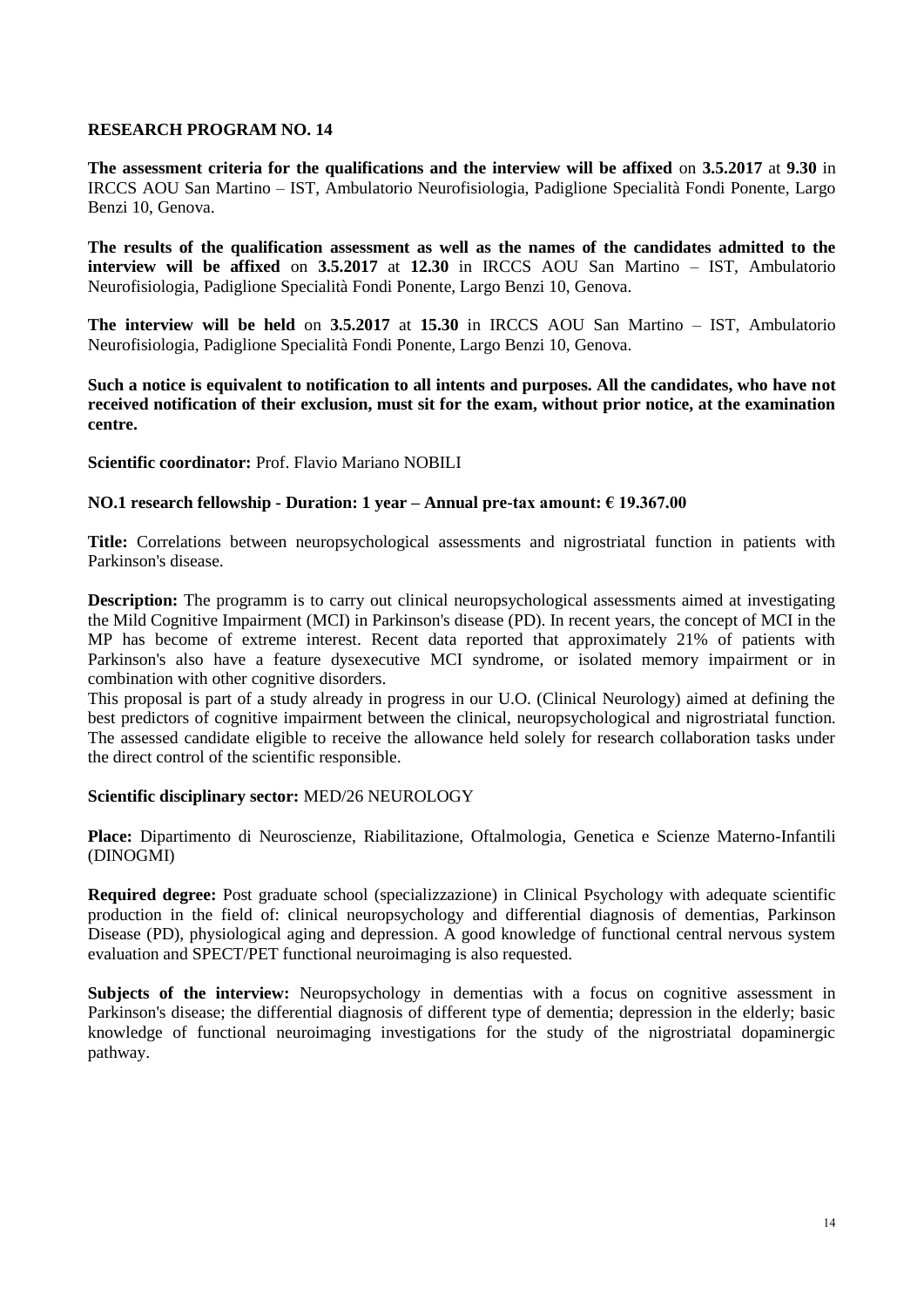**The assessment criteria for the qualifications and the interview will be affixed** on **28.4.2017** at **9.30** in Dipartimento di Neuroscienze, Riabilitazione, Oftalmologia, Genetica e Scienze Materno-infantili (DINOGMI), Largo Paolo Daneo 3, Genova.

**The results of the qualification assessment as well as the names of the candidates admitted to the interview will be affixed** on **28.4.2017** at **12.30** in Dipartimento di Neuroscienze, Riabilitazione, Oftalmologia, Genetica e Scienze Materno-infantili (DINOGMI), Largo Paolo Daneo 3, Genova.

**The interview will be held** on **28.4.2017** at **15.30** in Dipartimento di Neuroscienze, Riabilitazione, Oftalmologia, Genetica e Scienze Materno-infantili (DINOGMI), Largo Paolo Daneo 3, Genova.

**Such a notice is equivalent to notification to all intents and purposes. All the candidates, who have not received notification of their exclusion, must sit for the exam, without prior notice, at the examination centre.**

#### **Scientific coordinator:** Prof. Antonio UCCELLI

## **NO.1 research fellowship - Duration: 1 year – Annual pre-tax amount: € 19.367.00**

**Title:** Therapeutic targeting of REST activity and expression to reduce neurodegeneration and synaptic deficits in chronic EAE.

**Description:** The repressor element 1-silencing transcription factor (REST) controls a large cluster of genes regulating neurogenesis and essential for expression of neuronal phenotype and function. While, in health, REST is quiescent in mature neurons, dysregulation of REST and its repercussion on the expression of its target genes have been implicated in a number of neurodegenerative disorders. In a pilot study, we have found that REST is significantly overexpressed in the spinal cord of mice with experimental autoimmune encephalomyelitis (EAE), suggesting that dysregulation of REST might be an important factor in this disease and a promising target to interfere with neuronal fate during neurodegeneration.

#### **Scientific disciplinary sector:** MED/26 NEUROLOGY

**Place:** Dipartimento di Neuroscienze, Riabilitazione, Oftalmologia, Genetica e Scienze Materno-Infantili (DINOGMI)

#### **Required degree:** Laurea Magistrale della classe LM-6 Biologia

#### **Subjects of the interview:**

- 1. Histochemical techniques (typical histology staining for cell identification, tissue damage etc.), immunohistochemistry (immunofluorescence) of ex vivo biological tissues and in vitro cell cultures.
- 2. Imaging methods for fine ultrastructural analysis of tissues and cells using optical microscopy and transmission electron microscopy, including immune-gold labeling and detection for precise antigen localization.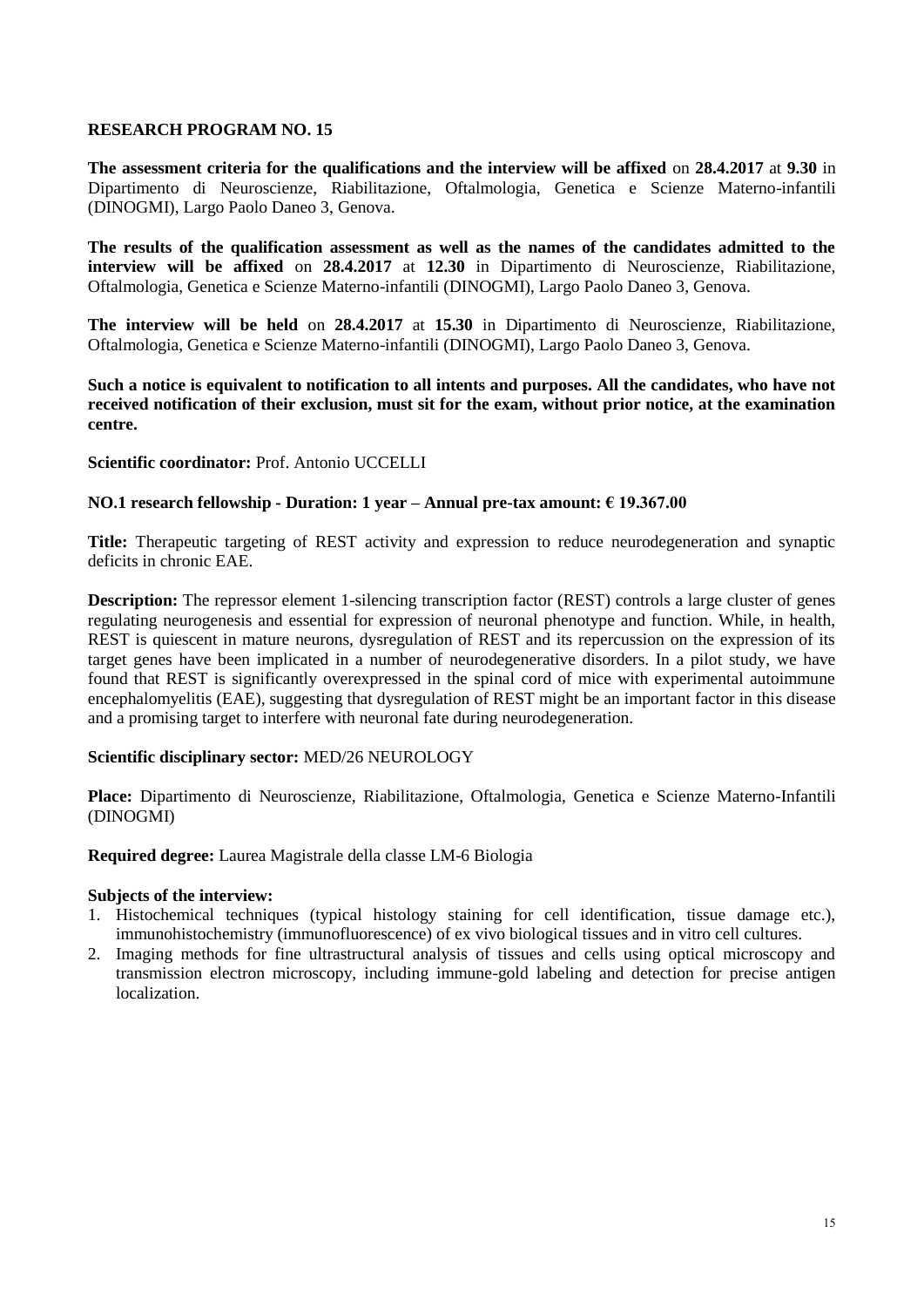**The assessment criteria for the qualifications and the interview will be affixed** on **28.4.2017** at **8.30** in Clinica Dermatologica IRCCS AOU San Martino-IST, Pad. 29, Largo Rosanna Benzi 10, Genova.

**The results of the qualification assessment as well as the names of the candidates admitted to the interview will be affixed** on **28.4.2017** at **12.00** in Clinica Dermatologica IRCCS AOU San Martino-IST, Pad. 29, Largo Rosanna Benzi 10, Genova.

**The interview will be held** on **28.4.2017** at **14.00** in Clinica Dermatologica IRCCS AOU San Martino-IST, Pad. 29, Largo Rosanna Benzi 10, Genova.

**Such a notice is equivalent to notification to all intents and purposes. All the candidates, who have not received notification of their exclusion, must sit for the exam, without prior notice, at the examination centre.**

#### **Scientific coordinator:** Prof. Aurora PARODI

#### **NO.1 research fellowship - Duration: 1 year – Annual pre-tax amount: € 19.367.00**

**Title:** Epidemiology of Leprosy, study on the incidence of pauci and multibacillary forms. Study on the antibiotic resistance in patients who are not responsive to OMS therapy.

**Description:** Leprosy is a rare disease in our countries, but in the last years, in the centers where they treat the disease (4 centers for the clinical follow up and only the center of Genoa for laboratory investigations) the number of patients with the disease is increasing. The aim of our study is to evaluate the epidemiology, to study the pauci and multibacillary forms and to study the cases who are resistant to OMS antibiotic therapy. Some patients did not show a negativity of nasal smear and skin smears in the usual time. These patients show, when tested, a resistance to OMS therapy. The use of different drugs can completely cure them.

#### **Scientific disciplinary sector:** MED/35 DERMATOLOGICAL AND VENEROLOGICAL DISEASES

**Place:** Dipartimento di Scienze della Salute (DISSAL)

**Required degree:** Post graduate school (specializzazione) in Clinical Pathology and adequate scientific publications on leprosy and /or oral presentations in congresses on the same subject

**Subjects of the interview:** Microbiology of *Mycobacterium leprae*, Molecular biology tests, Hystological stainings.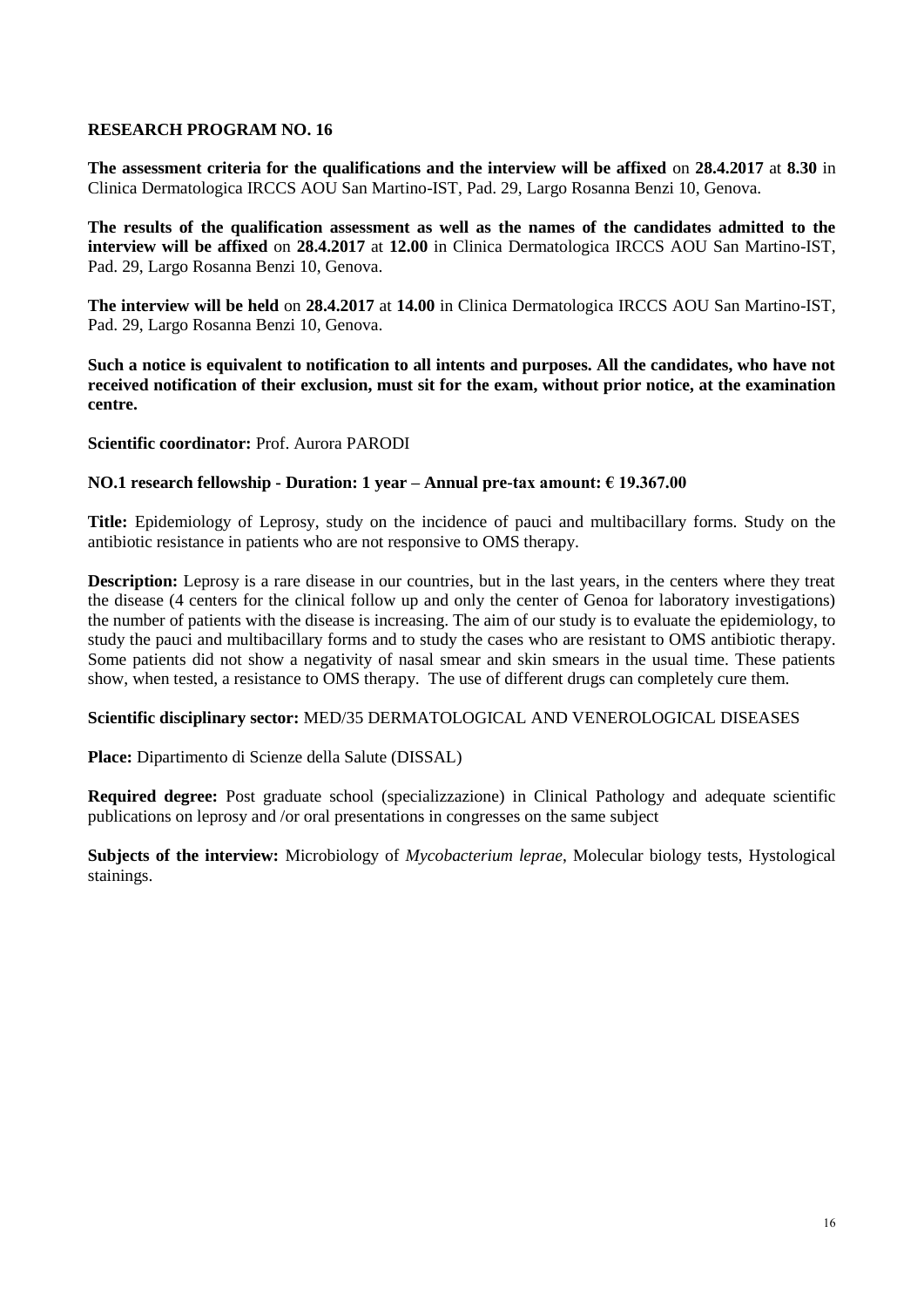**The assessment criteria for the qualifications and the interview will be affixed** on **3.5.2017** at **9.00** in IRCCS San Martino–IST, Padiglione Sommariva, Largo R. Benzi, 10, Genova.

**The results of the qualification assessment as well as the names of the candidates admitted to the interview will be affixed** on **3.5.2017** at **12.00** in IRCCS San Martino–IST, Padiglione Sommariva, Largo R. Benzi, 10, Genova.

**The interview will be held** on **3.5.2017** at **14.00** in IRCCS San Martino–IST, Padiglione Sommariva, Meeting room, 1<sup>st</sup> floor, Largo R. Benzi, 10, Genova.

**Such a notice is equivalent to notification to all intents and purposes. All the candidates, who have not received notification of their exclusion, must sit for the exam, without prior notice, at the examination centre.**

*As regards candidates, who are not resident or domiciled in Italy, and those, who are resident or habitually domiciled at a distance of more than 300 Km from the selection centre, the interview, if requested, can also be held by electronic means (SKYPE video conference call), promptly contacting Prof. Gianmario Sambuceti on the phone number +39 010 555 20264811or via the email address: Sambuceti@unige.it.*

**Scientific coordinator:** Prof. Gianmario SAMBUCETI

#### **NO.1 research fellowship - Duration: 1 year – Annual pre-tax amount: € 19.367.00**

**Title:** SCM-ALS - Spinal cord metabolism in Amyotrophic Lateral Sclerosis.

**Description:** Funding will support the participation to the project "SCM-ALS - *Spinal cord metabolism in Amyotrophic Lateral Sclerosis*". This program aims to characterize the effects of amyotrophic lateral sclerosis on several functions of the spinal cord, mostly on the metabolism of tissues included within the spinal canal. This task will be pursued by a computational approach to PET/CT imaging and will thus ask for specific skills in nuclear medicine as well as in the Neuroimaging in degenerative disorders. These competences are considered prerequisites to correlate imaging data with clinical indexes of disease localization and aggressiveness.

#### **Scientific disciplinary sector:** MED/36 DIAGNOSTIC IMAGING AND RADIOTHERAPY

**Place:** Dipartimento di Scienze della Salute (DISSAL)

#### **Required degree:**

Laurea V.O. in Medicina e Chirurgia Laurea Specialistica della classe 46/S Medicina e Chirurgia Laurea Magistrale della classe LM-41 in Medicina e Chirurgia

**Subjects of the interview:** Use of fluoro-deoxyglucose in neuroimaging; Computational image analysis; pathophysiology of amyotrophic lateral sclerosis, principles of PET/CT imaging.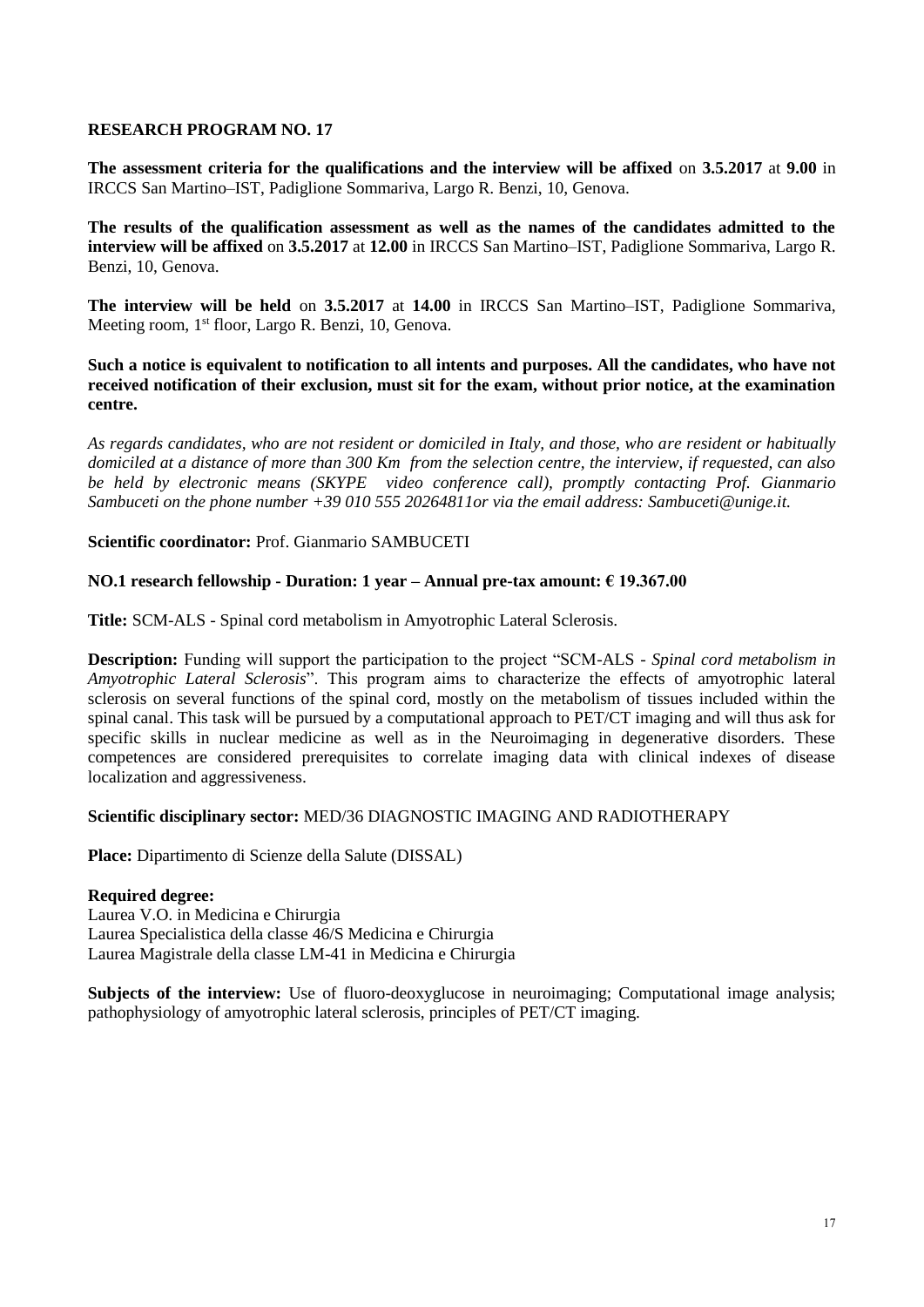**The assessment criteria for the qualifications and the interview will be affixed** on **2.5.2017** at **9.30** in Ospedale San Martino-IST, Clinica Ostetrica e Ginecologica, Padiglione 1, Largo Rosanna Benzi 10, Genova.

**The results of the qualification assessment as well as the names of the candidates admitted to the interview will be affixed** on **2.5.2017** at **12.30** in Ospedale San Martino-IST, Clinica Ostetrica e Ginecologica, Padiglione 1, Largo Rosanna Benzi 10, Genova.

**The interview will be held** on **2.5.2017** at **13.00** in Ospedale San Martino-IST, Clinica Ostetrica e Ginecologica, Padiglione 1, Largo Rosanna Benzi 10, Genova.

**Such a notice is equivalent to notification to all intents and purposes. All the candidates, who have not received notification of their exclusion, must sit for the exam, without prior notice, at the examination centre.**

#### **Scientific coordinator:** Prof. Simone FERRERO

## **NO.1 research fellowship - Duration: 1 year – Annual pre-tax amount: € 19.367.00**

**Title:** Biochemical screening for preeclampsia in pregnant women with endometriosis: a case-control study.

**Description:** It is widely accepted that angiogenesis is pivotal to the establishment of endometriosis lesions and fundamental in the regulation placental development starting from the early stages of pregnancy. Circulating VEGF and PLGF levels have been reported to be increased in women with endometriosis when compared with controls, conversely in pregnant women developing preeclampsia it has bee reported a reduction of PLFG levels and an increase of s-Flit-1 concentrations. For this reason, the presence of endometriosis should be considered a protective factor in developing preeclampsia during pregnancy, since the increased level of PLGF in these patients should promote placental development.

The main aim of this project is to assess the serum concentrations of these angiogenic factors and the predictive value of the screening for preeclampsia by PLGF and s-Flit-1 concentrations in pregnant women with endometriosis compared to those without endometriosis.

#### **Scientific disciplinary sector:** MED/40 OBSTETRICS AND GYNAECOLOGY

**Place:** Dipartimento di Neuroscienze, Riabilitazione, Oftalmologia, Genetica e Scienze Materno-Infantili (DINOGMI)

#### **Required degree:**

Post graduate school (specializzazione) in Obstetrics and Gynaecology. The candidate should present adeguate scientific publications in the following topics:

- endometriosis
- prenatal diagnosis
- managment of high risk pregnanacy.

#### **Subjects of the interview:**

- Endometriosis
- Ultrasound management of high risk pregnancy
- Preeclampsia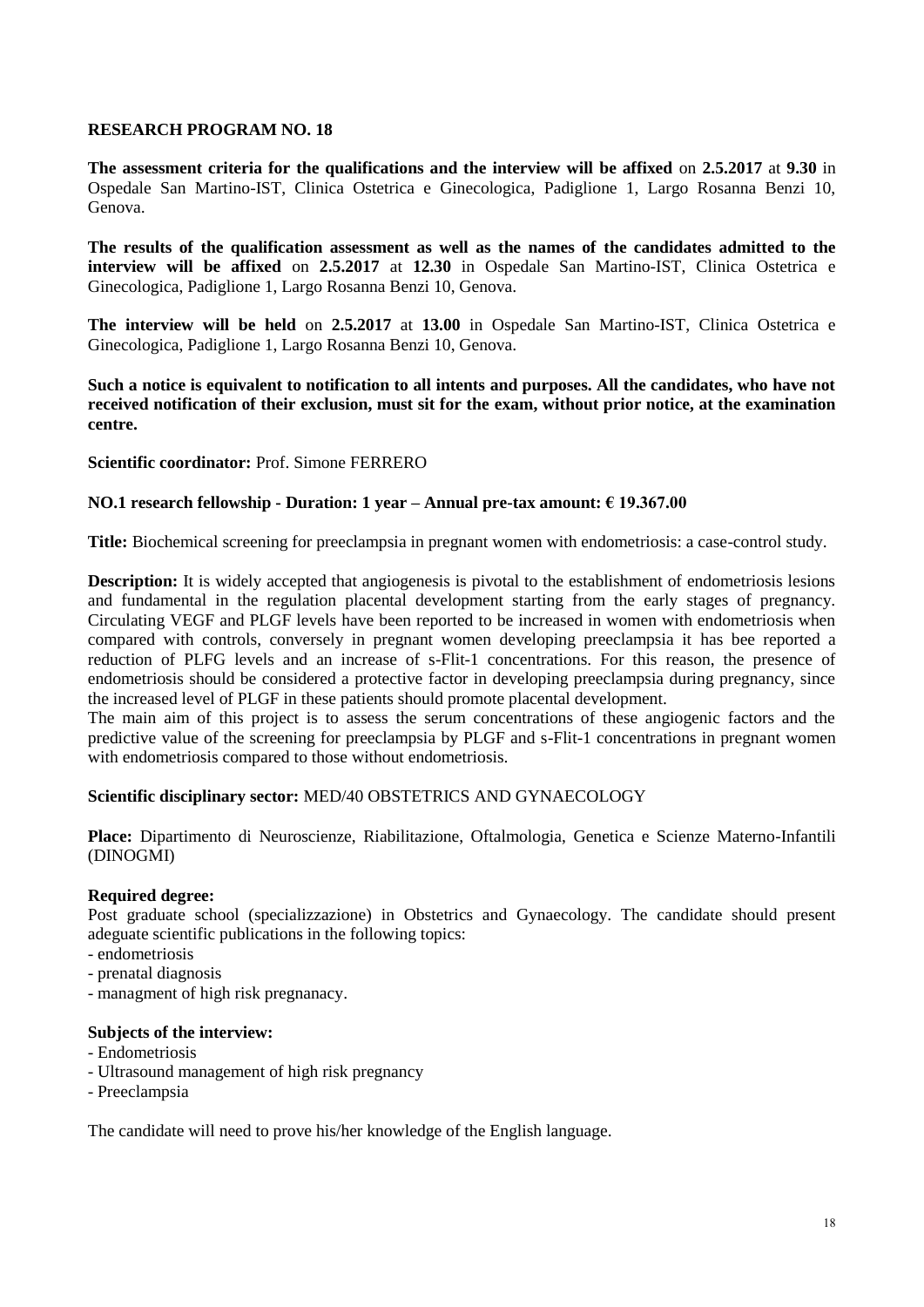# **SCIENTIFIC DISCIPLINARY AREA: CIVIL ENGINEERING AND ARCHITECTURE**

#### **RESEARCH PROGRAM NO. 19**

**The assessment criteria for the qualifications and the interview will be affixed** on **3.5.2017** at **9.30** in Dipartimento di Architettura e Design (DAD), Stradone Sant'Agostino 37, Genova.

**The results of the qualification assessment as well as the names of the candidates admitted to the interview will be affixed** on **3.5.2017** at **12.30** in Dipartimento di Architettura e Design (DAD), Stradone Sant'Agostino 37, Genova.

**The interview will be held** on **3.5.2017** at **15.00** in Dipartimento di Architettura e Design (DAD), Stradone Sant'Agostino 37, Genova.

**Such a notice is equivalent to notification to all intents and purposes. All the candidates, who have not received notification of their exclusion, must sit for the exam, without prior notice, at the examination centre.**

**Scientific coordinator:** Prof. Raffaella FAGNONI

## **NO.1 research fellowship - Duration: 1 year – Annual pre-tax amount: € 19.367,00**

**Title:** Observatory on Service Design for the Circular Economy.

**Description:** The research aims to study and define a mapping of services in the local area and a survey on the relationships between services, social innovation, bottom-up practices and sharing-economy for the enhancement of the territory.

This analysis as part of Service Design enables us to interpret the key trends, evaluating potentialities and criticalities. All this in order to anticipate possible issues, where to deepen the research and make experiments, in particular on issues related to recycling and reuse. The aim of the research will be to outline scenarios, develop tools, processes and expertise capable of responding to the needs of contemporary life and make the system available resources.

#### **Scientific disciplinary sector:** ICAR/13 DESIGN

**Place:** Dipartimento di Architettura e Design (DAD)

**Required degree:** Dottorato di ricerca in Design

**Subjects of the interview:** The interview will focus on the analysis of issues relevant to the research topic, with insights regarding the reuse and recycling practices, circular economy and new experiences and trends in the field of Service Design.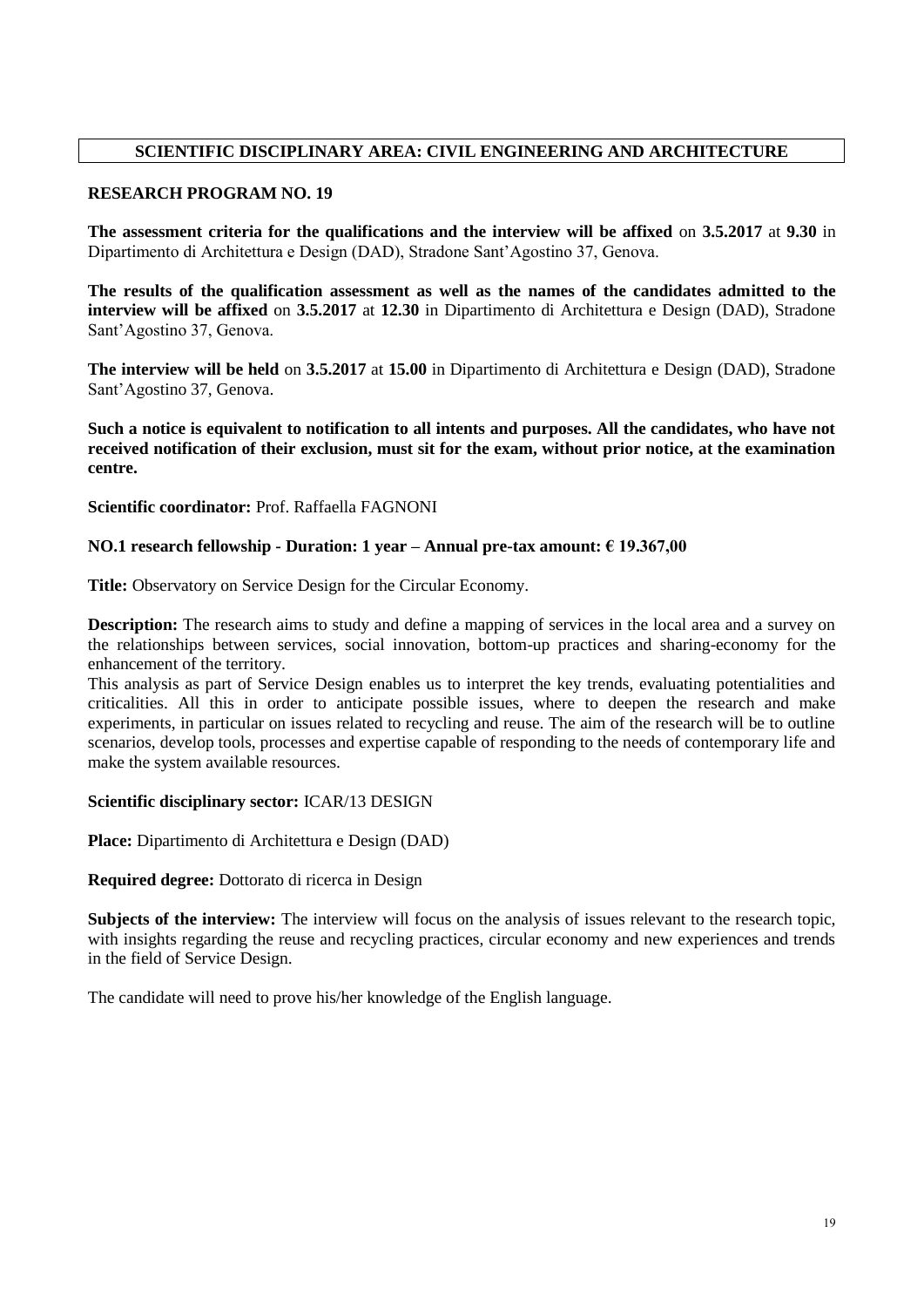**The assessment criteria for the qualifications and the interview will be affixed** on **4.5.2017** at **10.30** in Dipartimento di Ingegneria Civile, Chimica e Ambientale (DICCA), Via all'Opera Pia 15/A, Genova.

**The results of the qualification assessment as well as the names of the candidates admitted to the interview will be affixed** on **4.5.2017** at **13.30** in Dipartimento di Ingegneria Civile, Chimica e Ambientale (DICCA), Via all'Opera Pia 15/A, Genova.

**The interview will be held** on **4.5.2017** at **14.00** in Dipartimento di Ingegneria Civile, Chimica e Ambientale (DICCA), Via all'Opera Pia 15/A, Genova.

**Such a notice is equivalent to notification to all intents and purposes. All the candidates, who have not received notification of their exclusion, must sit for the exam, without prior notice, at the examination centre.**

**Scientific coordinator:** Prof. Francesca PIRLONE

#### **NO.1 research fellowship - Duration: 1 year – Annual pre-tax amount: € 19.367,00**

**Title:** Definition of a transnational (IT-FR) accelerator for start-ups to valorise the territory and the enterprises in the green and blue fields - Project MARITTIMOTECH.

**Description:** The research aims at realizing an accelerator for start-ups to support the enterprises in the green (sustainable tourism, renewable energy) and blue (yachting, biotechnology) fields and to valorise the transnational territory between Italy and France. This research foresees a first study phase to deep analyse the current entrepreneurial system (with a focus on start-up companies) in the territory in question (with a focus on the Liguria region and the Municipality of Genoa) and an international investigation of successful start-up companies. The second phase consist of the realization of a virtual and physical Italian-French accelerator for start-ups working in the green and blue fields.

#### **Scientific disciplinary sector:** ICAR/20 URBAN AND REGIONAL PLANNING

**Place:** Dipartimento di Ingegneria Civile, Chimica e Ambientale (DICCA)

**Required degree:** Laurea Specialistica della classe 4/S Architettura e ingegneria edile

**Subjects of the interview:** Community programming, sustainability, land planning, land management.

The candidate will need to prove his/her knowledge of the French and English language (level B2).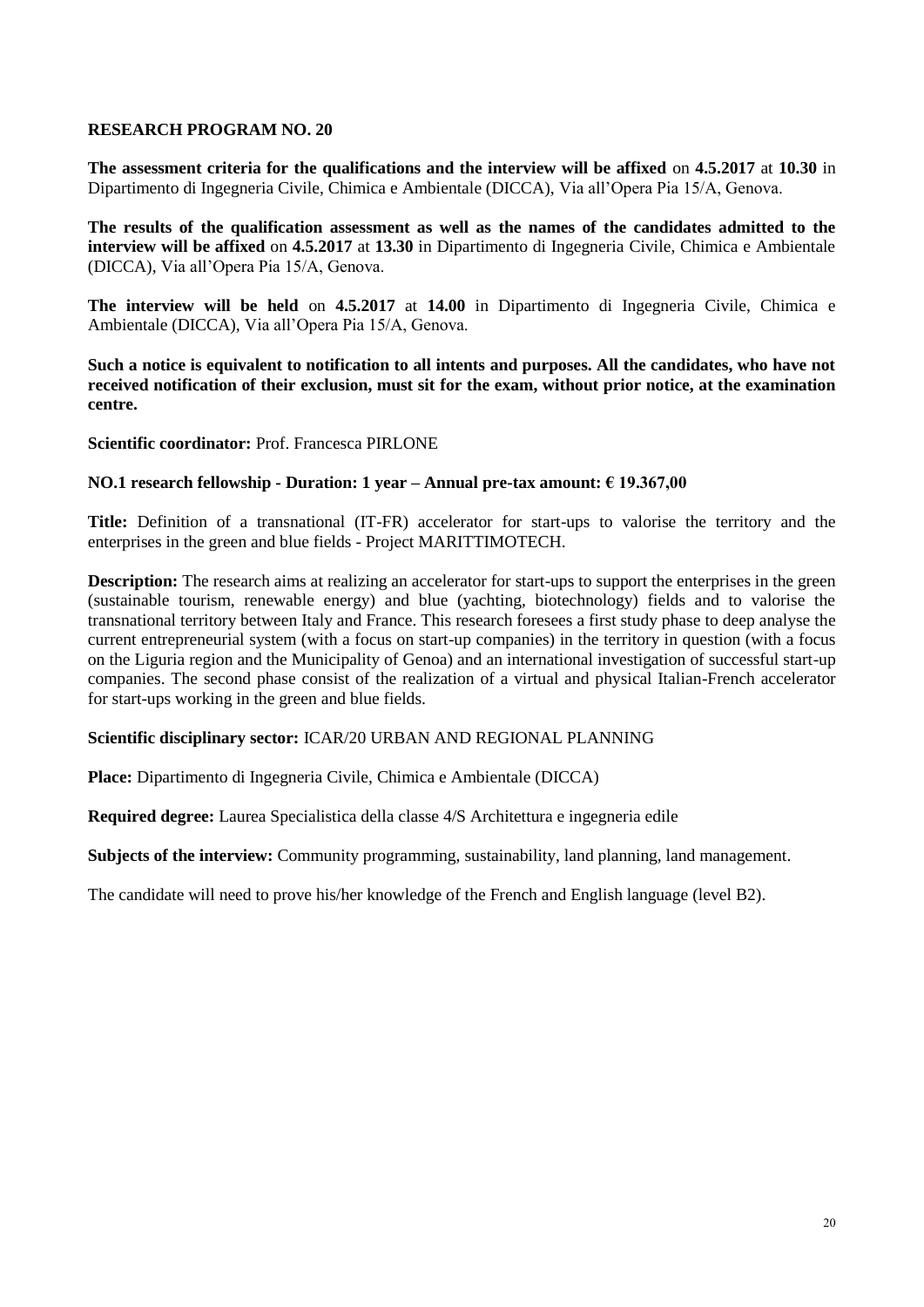# **SCIENTIFIC DISCIPLINARY AREA: INDUSTRIAL AND INFORMATION ENGINEERING**

### **RESEARCH PROGRAM NO. 21**

**The assessment criteria for the qualifications and the interview will be affixed** on **2.5.2017** at **9.00** in Dipartimento di ingegneria navale, elettrica, elettronica e delle telecomunicazioni (DITEN), Via Montallegro 1, Genova.

**The results of the qualification assessment as well as the names of the candidates admitted to the interview will be affixed** on **2.5.2017** at **13.00** in Dipartimento di ingegneria navale, elettrica, elettronica e delle telecomunicazioni (DITEN), Via Montallegro 1, Genova

**The interview will be held** on **2.5.2017** at **15.00** in Dipartimento di ingegneria navale, elettrica, elettronica e delle telecomunicazioni (DITEN), Via Montallegro 1, Genova.

**Such a notice is equivalent to notification to all intents and purposes. All the candidates, who have not received notification of their exclusion, must sit for the exam, without prior notice, at the examination centre.**

**Scientific coordinator:** Prof. Dario BRUZZONE

## **NO.1 research fellowship - Duration: 1 year – Annual pre-tax amount: € 23.250,00**

**Title:** Development of procedures for the simulation of a ship manoeuvring in waves.

**Description:** Aim of the present work is the development of techniques for the simulation of ship manoeurability in waves, allowing to overcome the limitations of the usual decoupled approaches (manoeuvrability in calm water, seakeeping in rectilinear motion). One of the main objectives will be the search for a compromise between calculation efficiency (in order to limit simulation time) and the quality of results. To this aim, the opportunity of using pre-processing calculations (with different codes available at DITEN, including strip theory, BEM and RANS) will be considered. The main activities will be: literature search, development of methodologies, validation comparing with experimental data from literature.

#### **Scientific disciplinary sector**: ING-IND/01 NAVAL ARCHITECTURE

**Place:** Dipartimento di ingegneria navale, elettrica, elettronica e delle telecomunicazioni (DITEN)

#### **Required degree:**

Laurea V.O. in Ingegneria Navale Laurea Specialistica della classe 37/S Ingegneria navale Laurea Magistrale della classe LM-34 Ingegneria navale

**Subjects of the interview:** Seakeeping and codes for the prediction of ship motion in rough sea, ship manoeuvrability and codes for the simulation of manoeuvres, Specific knowledge of Matlab / Simulink, Fortran or other suitable languages.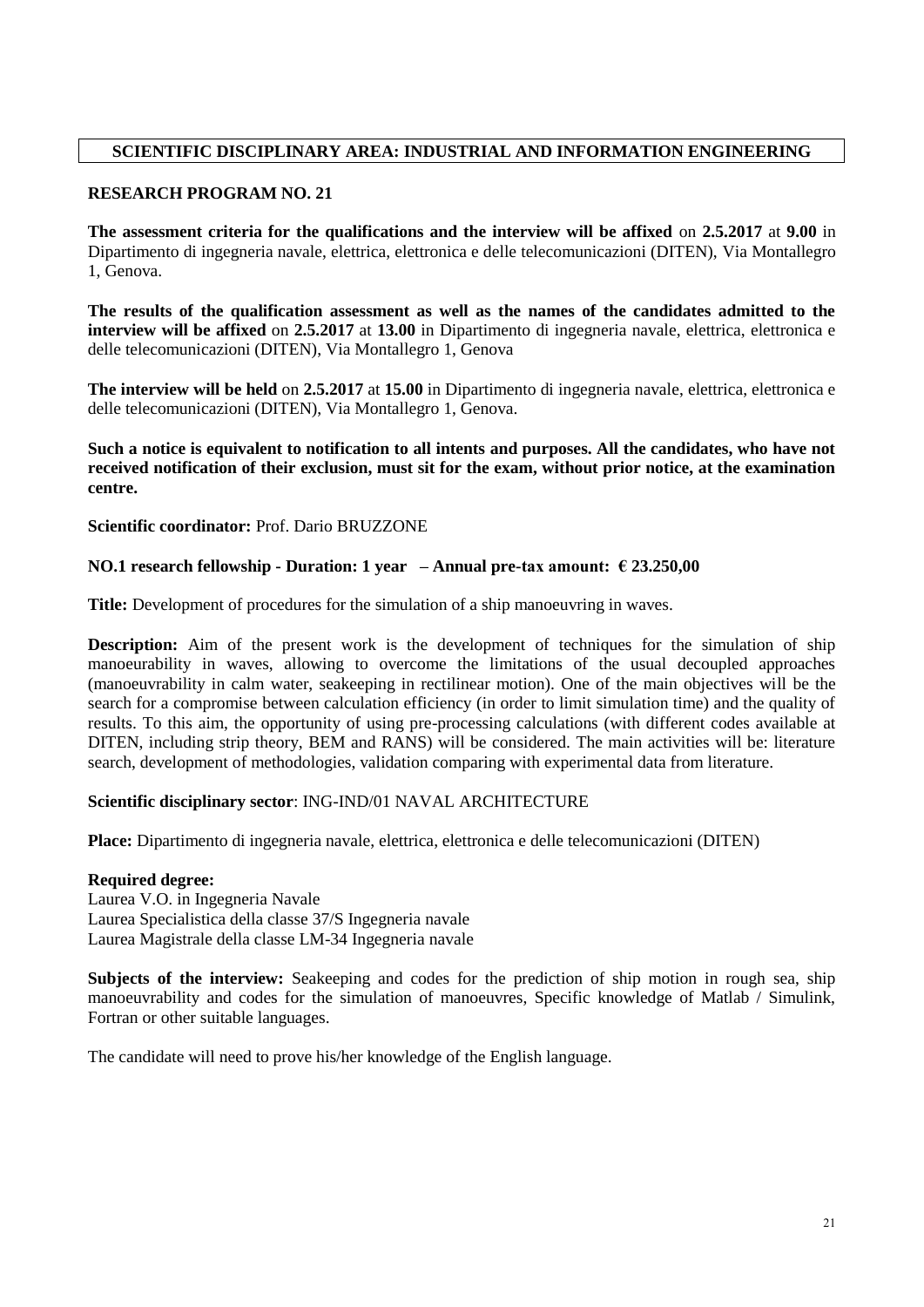**The assessment criteria for the qualifications and the interview will be affixed** on **3.5.2017** at **9.00** in Dipartimento di Ingegneria meccanica, energetica, gestionale e dei trasporti (DIME), Via Montallegro 1, Genova

**The results of the qualification assessment as well as the names of the candidates admitted to the interview will be affixed** on **3.5.2017** at **12.00** in Dipartimento di Ingegneria meccanica, energetica, gestionale e dei trasporti (DIME), Via Montallegro 1, Genova

**The interview will be held** on **3.5.2017** at **12.30** in Dipartimento di Ingegneria meccanica, energetica, gestionale e dei trasporti (DIME), Via Montallegro 1, Genova

**Such a notice is equivalent to notification to all intents and purposes. All the candidates, who have not received notification of their exclusion, must sit for the exam, without prior notice, at the examination centre.**

**Scientific coordinator:** Prof. Carlo CRAVERO

#### **NO.1 research fellowship - Duration: 1 year – Annual pre-tax amount: € 19.367,00**

**Title:** Development of numerical models for the analysis of twin-scroll volutes.

**Description:** The research activity is aimed at the fluid-dynamics analysis of radial turbines equipped with twin-entry volutes and at the development of suitable numerical models for the prediction of their performance. The analysis will be performed with the systematic application of CFD techniques to radial turbine models with twin scroll volute; special attention will be focused on partial and unequal admission operating conditions. These conditions are particularly interesting because of their complex interaction with the rotor fluid dynamic behaviour and therefore with the turbine overall performance. The above research aspects are of strong interest for the research community and few or incomplete information are available in the open literature, frequently due to industrial secrecy constraints.

### **Scientific disciplinary sector:** ING-IND/08 FLUID MACHINERY

**Place:** Dipartimento di Ingegneria meccanica, energetica, gestionale e dei trasporti (DIME)

#### **Required degree:**

Laurea Specialistica della classe 36/S Ingegneria meccanica Laurea Magistrale della classe LM-33 Ingegneria meccanica

**Subjects of the interview:** Radial turbines, computational fluid dynamics.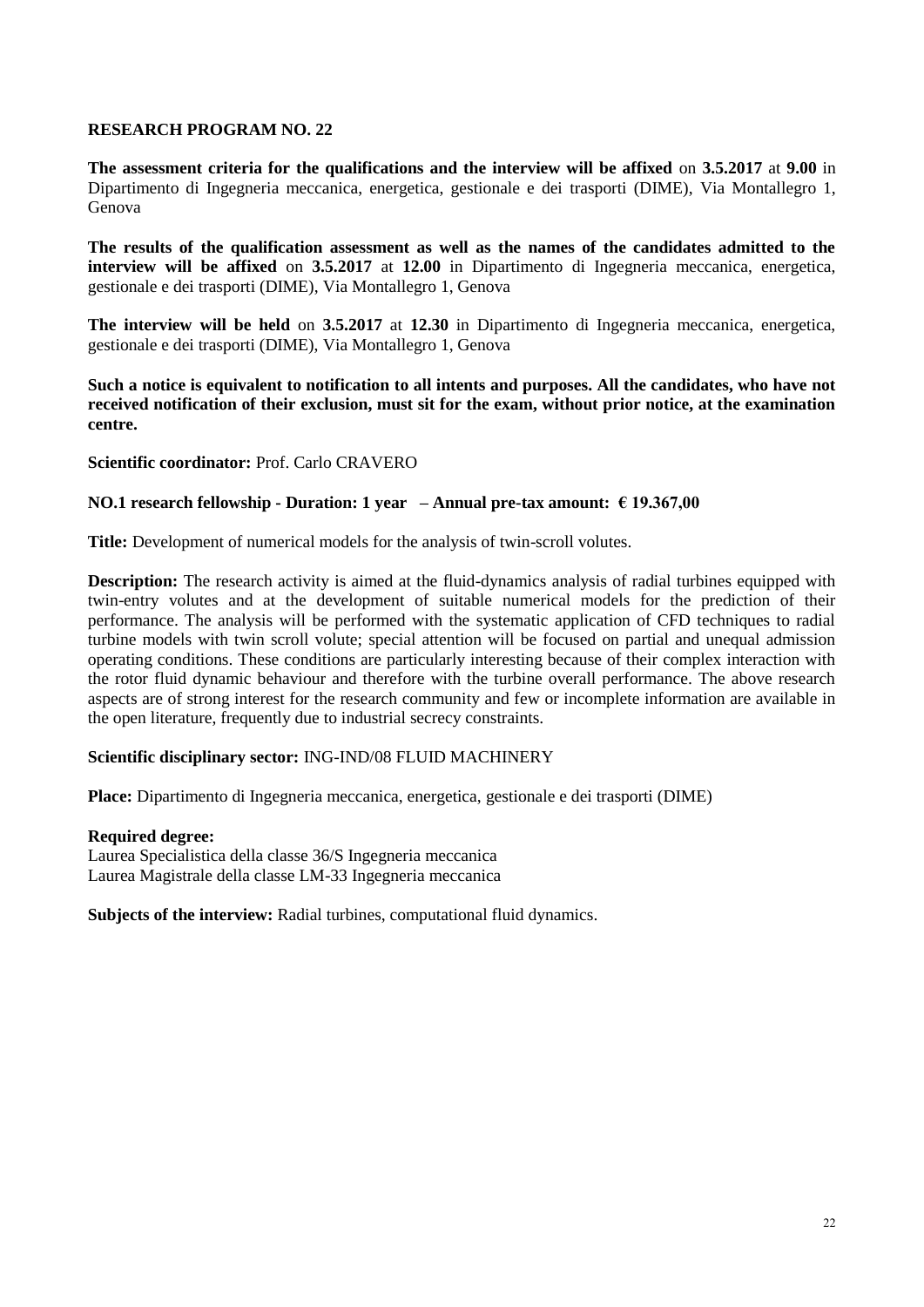**The assessment criteria for the qualifications and the interview will be affixed** on **3.5.2017** at **11.00** in Dipartimento di Ingegneria meccanica, energetica, gestionale e dei trasporti (DIME), Via Montallegro 1, Genova

**The results of the qualification assessment as well as the names of the candidates admitted to the interview will be affixed** on **3.5.2017** at **15.00** in Dipartimento di Ingegneria meccanica, energetica, gestionale e dei trasporti (DIME), Via Montallegro 1, Genova

**The interview will be held** on **3.5.2017** at **15.30** in Dipartimento di Ingegneria meccanica, energetica, gestionale e dei trasporti (DIME), Via Montallegro 1, Genova

**Such a notice is equivalent to notification to all intents and purposes. All the candidates, who have not received notification of their exclusion, must sit for the exam, without prior notice, at the examination centre.**

#### **Scientific coordinator:** Prof. Carlo CRAVERO

## **NO.1 research fellowship - Duration: 1 year – Annual pre-tax amount: € 23.250,00**

**Title:** Numerical models for glass production plants.

**Description:** In glass production process, several thermo-fluid-dynamic related issues exist. CFD could become a valuable support for designers in a field where experimentation and online modifications are very difficult by nature of glass manufacturing industry.

The fellowship aims to set up, and to validate through experimental data, CFD models for the development of NOx reduction systems based on exhaust gas recirculation strategies. The CFD models will be developed for both the regenerative systems and the piping required. The design optimization of the gas recirculation system for a given configuration will be also an important issue of the research activity.

#### **Scientific disciplinary sector:** ING-IND/08 FLUID MACHINERY

**Place:** Dipartimento di Ingegneria meccanica, energetica, gestionale e dei trasporti (DIME)

#### **Required degree:**

Laurea V.O. in Ingegneria Meccanica Laurea Specialistica della classe 36/S Ingegneria meccanica Laurea Magistrale della classe LM-33 Ingegneria meccanica

**Subjects of the interview:** Fluid dynamics and heat transfer, computational fluid dynamics, glass production plants.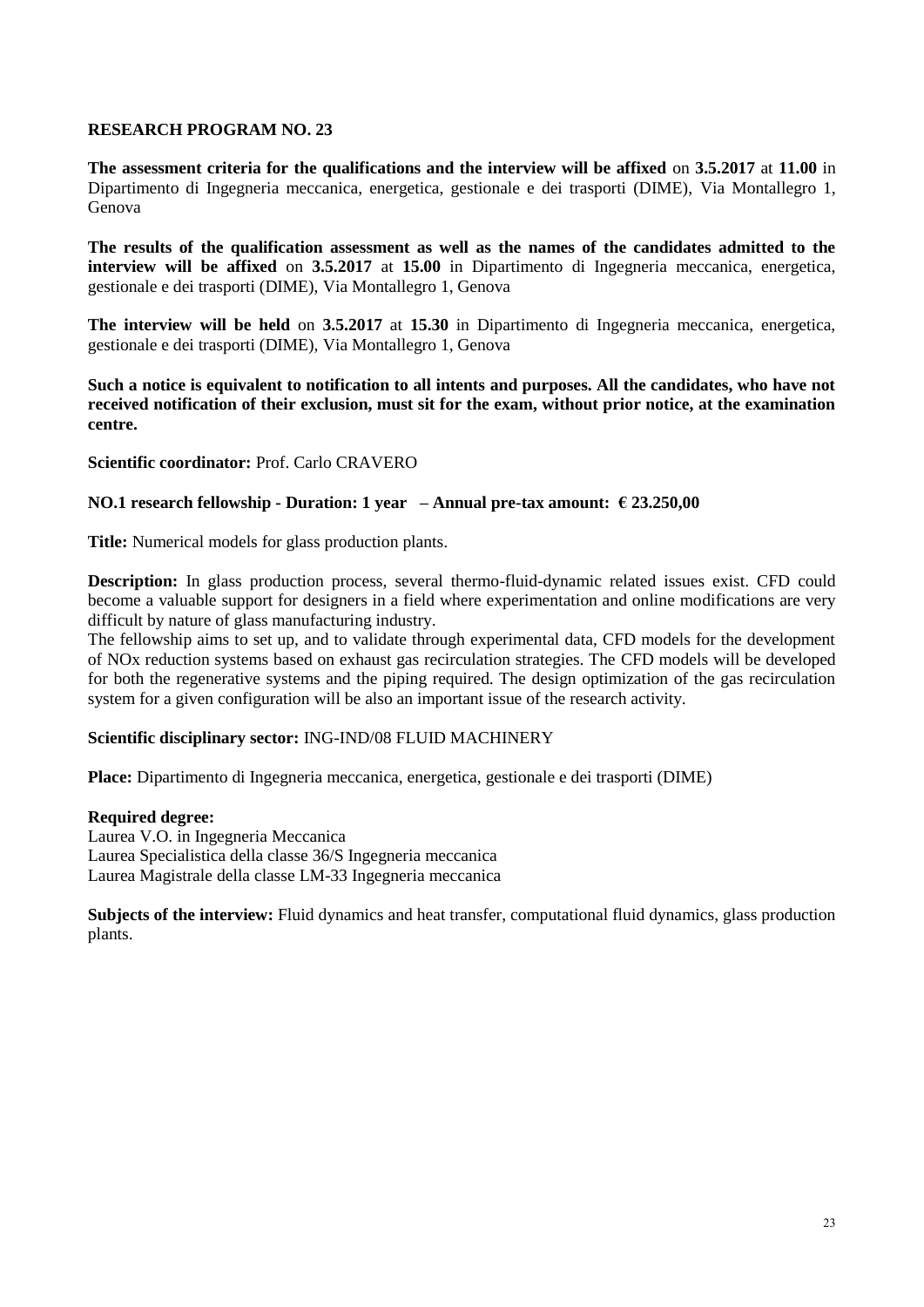**The assessment criteria for the qualifications and the interview will be affixed** on **3.5.2017** at **11.00** in Dipartimento di Ingegneria meccanica, energetica, gestionale e dei trasporti (DIME), Sezione MASET, Via Montallegro 1, Genova

**The results of the qualification assessment as well as the names of the candidates admitted to the interview will be affixed** on **3.5.2017** at **14.00** in Dipartimento di Ingegneria meccanica, energetica, gestionale e dei trasporti (DIME), Sezione MASET, Via Montallegro 1, Genova

**The interview will be held** on **3.5.2017** at **17.00** in Dipartimento di Ingegneria meccanica, energetica, gestionale e dei trasporti (DIME), Sezione MASET, Via Montallegro 1, Genova

**Such a notice is equivalent to notification to all intents and purposes. All the candidates, who have not received notification of their exclusion, must sit for the exam, without prior notice, at the examination centre.**

**Scientific coordinator:** Prof. Marina UBALDI

#### **NO.1 research fellowship - Duration: 1 year – Annual pre-tax amount: € 19.367,00**

**Title:** Analysis and design of axial turbines.

**Description:** Development of analysis and design methods for axial turbomachinery. Study of the state of art on the phenomenological and numerical problems of high speed flow in axial turbines. Numerical simulations and performance analysis of high inlet Mach number turbine blade cascades.

#### **Scientific disciplinary sector:** ING-IND/08 FLUID MACHINERY

**Place:** Dipartimento di Ingegneria meccanica, energetica, gestionale e dei trasporti (DIME)

**Required degree:** Dottorato di ricerca in Ingegneria delle macchine a fluido

**Subjects of the interview:** Design methods for axial turbomachines; viscous flow in turbomachinery rotors; transonic and supersonic flow in blade cascades.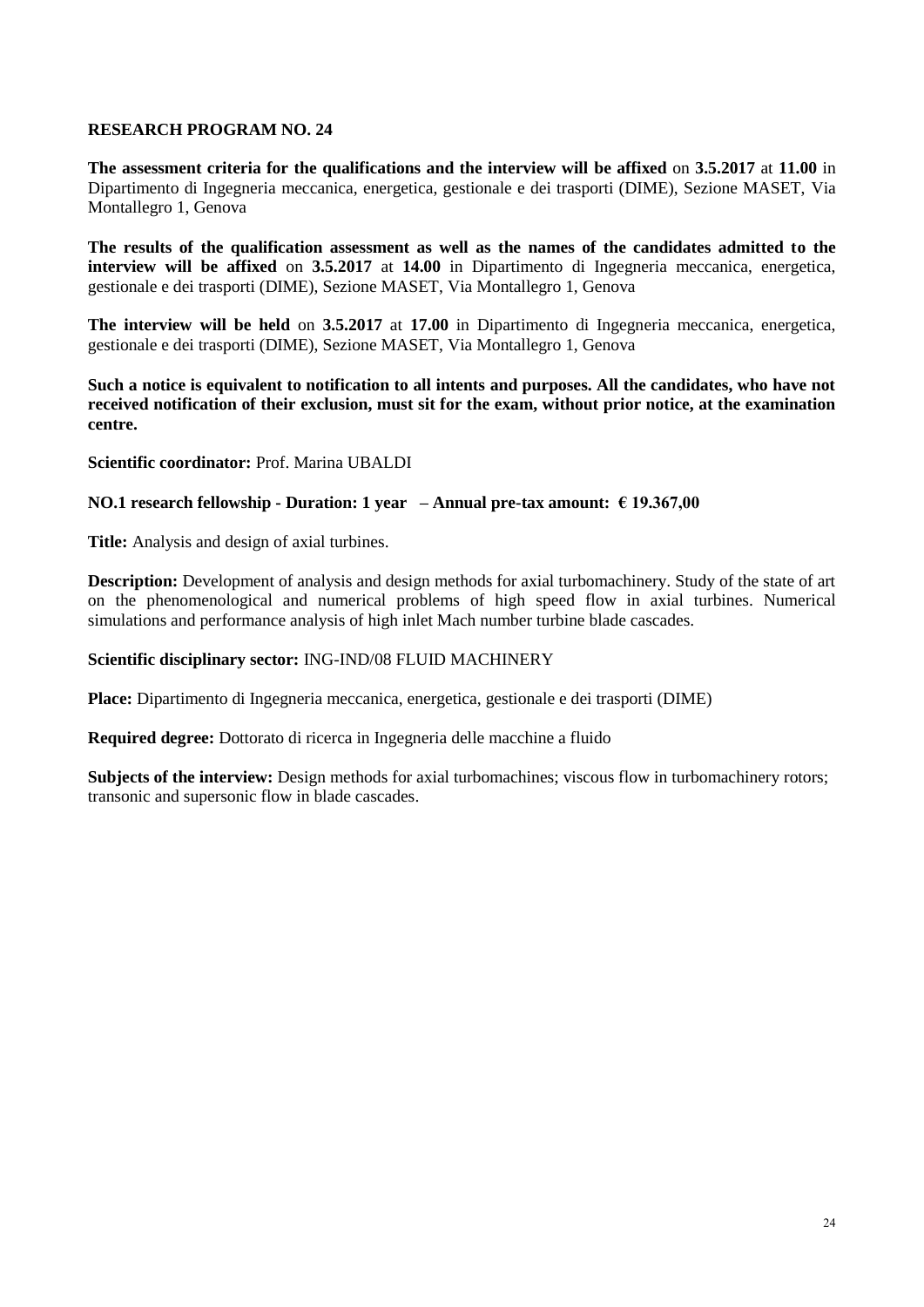**The assessment criteria for the qualifications and the interview will be affixed** on **2.5.2017** at **9.00** in Dipartimento di Ingegneria meccanica, energetica, gestionale e dei trasporti (DIME), Via Opera Pia 15a, Genova

**The results of the qualification assessment as well as the names of the candidates admitted to the interview will be affixed** on **2.5.2017** at **13.00** in Dipartimento di Ingegneria meccanica, energetica, gestionale e dei trasporti (DIME), Via Opera Pia 15a, Genova

**The interview will be held** on **2.5.2017** at **14.00** in Dipartimento di Ingegneria meccanica, energetica, gestionale e dei trasporti (DIME), Via Opera Pia 15a, Genova

**Such a notice is equivalent to notification to all intents and purposes. All the candidates, who have not received notification of their exclusion, must sit for the exam, without prior notice, at the examination centre.**

#### **Scientific coordinator:** Prof. Luigi CARASSALE

## **NO.1 research fellowship - Duration: 1 year – Annual pre-tax amount: € 19.367,00**

**Title:** Research and development of a mixing system with biogas injectors for digesters of organic suspension from waste.

**Description:** Anaerobic digestion is a biological process by which, in the absence of oxygen, the organic substance is degraded, this way allowing the recovery of energy (by means of biogas) and material recovery (through the use of the digestive from which quality compost are produced) . The purpose of this research is focused on the technology to achieve the anaerobic digestion of the organic fraction of urban waste. The aim of this project is to develop a lance stirring system for digesters organic waste suspension by blowing compressed biogas.

As the proponent company does not currently produce biogas digesters agitation lance systems, this can be considered a radical innovation project. The complete program requires different phases such as analysis, research, study, translation of new concepts and ideation to define the system in its generality before being able to proceed to its design and industrialization.

#### **Scientific disciplinary sector:** ING-IND/13 APPLIED MECHANICS

**Place:** Dipartimento di Ingegneria meccanica, energetica, gestionale e dei trasporti (DIME)

**Required degree:** Dottorato di ricerca in Ingegneria navale o Ingegneria meccanica

**Subjects of the interview:** mechanics apply mechanics, structural dynamics, fluid-structure interaction.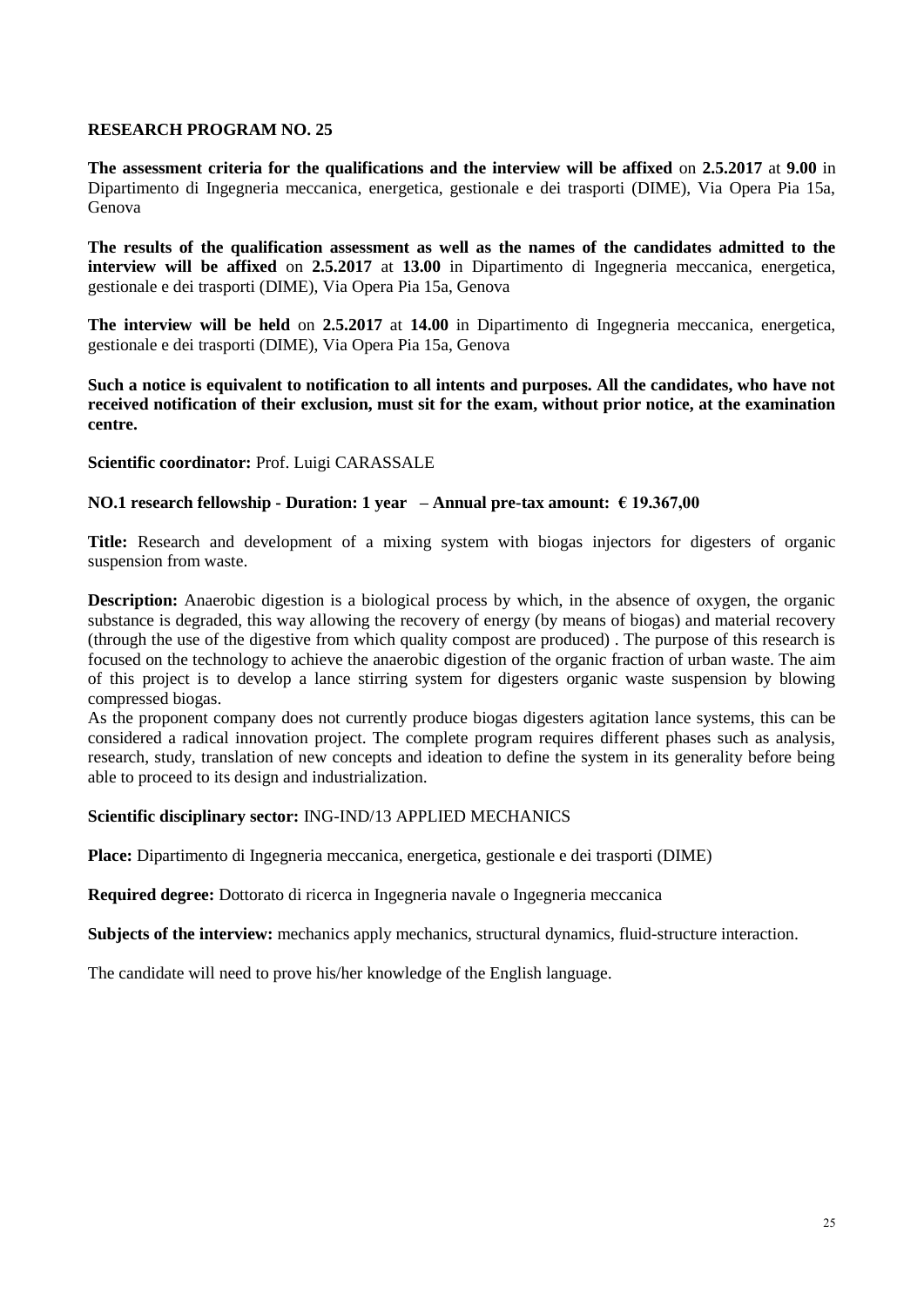**The assessment criteria for the qualifications and the interview will be affixed** on **2.5.2017** at **8.00** in Dipartimento di Ingegneria meccanica, energetica, gestionale e dei trasporti (DIME), Via Opera Pia 15a, Genova

**The results of the qualification assessment as well as the names of the candidates admitted to the interview will be affixed** on **2.5.2017** at **11.00** in Dipartimento di Ingegneria meccanica, energetica, gestionale e dei trasporti (DIME), Via Opera Pia 15a, Genova

**The interview will be held** on **2.5.2017** at **14.00** in Dipartimento di Ingegneria meccanica, energetica, gestionale e dei trasporti (DIME), Via Opera Pia 15a, Genova

#### **Such a notice is equivalent to notification to all intents and purposes. All the candidates, who have not received notification of their exclusion, must sit for the exam, without prior notice, at the examination centre.**

*As regards candidates, who are not resident or domiciled in Italy, and those, who are resident or habitually domiciled at a distance of more than 300 Km from the selection centre, the interview, if requested, can also be held by electronic means (SKYPE video conference call), promptly contacting Prof. Agostino Bruzzone on the phone numbers +39 320 7982138 - +39 019 21945251 or via the email address: agostino@itim.unige.it.*

#### **Scientific coordinator:** Prof. Agostino BRUZZONE

## **NO.1 research fellowship - Duration: 1 year – Annual pre-tax amount: € 19.367,00**

**Title:** Complex Systems Modeling&Simulation.

**Description:** The research activities is devoted to investigate the use of models, simulators and new methodologies for addressing Complex Systems. This activity will include research activities focused on M&S Techniques and Methodologies for Complex Systems projects. The modeling will include also Experimental Activities for supporting: early stage design, development of architectures, creation of models of complex systems. Therefore, added value of the present research is the capability to demonstrate feasibility of the interoperable solutions applied to complex systems.

#### **Scientific disciplinary sector:** ING-IND/17 INDUSTRIAL MECHANICAL PLANTS

**Place:** Dipartimento di Ingegneria meccanica, energetica, gestionale e dei trasporti (DIME)

#### **Required degree:**

Laurea Magistrale delle classi: LM-4 Architettura e ingegneria edile-architettura; LM-20 Ingegneria aerospaziale e astronautica; LM-21 Ingegneria biomedica; LM-22 Ingegneria chimica; LM-23 Ingegneria civile; LM-24 Ingegneria dei sistemi edilizi; LM-25 Ingegneria dell'automazione; LM-26 Ingegneria della sicurezza; LM-27 Ingegneria delle telecomunicazioni; LM-28 Ingegneria elettrica; LM-29 Ingegneria elettronica; LM-30 Ingegneria energetica e nucleare; LM-31 Ingegneria gestionale; LM-32 Ingegneria informatica; LM-33 Ingegneria meccanica; LM-34 Ingegneria navale; LM-35 Ingegneria per l'ambiente e il territorio; LM-53 Scienza e ingegneria dei materiali.

**Subjects of the interview:** M&S Techniques and Methodologies, Verification Validation and Accreditation, Interoperable simulation for Complex Systems.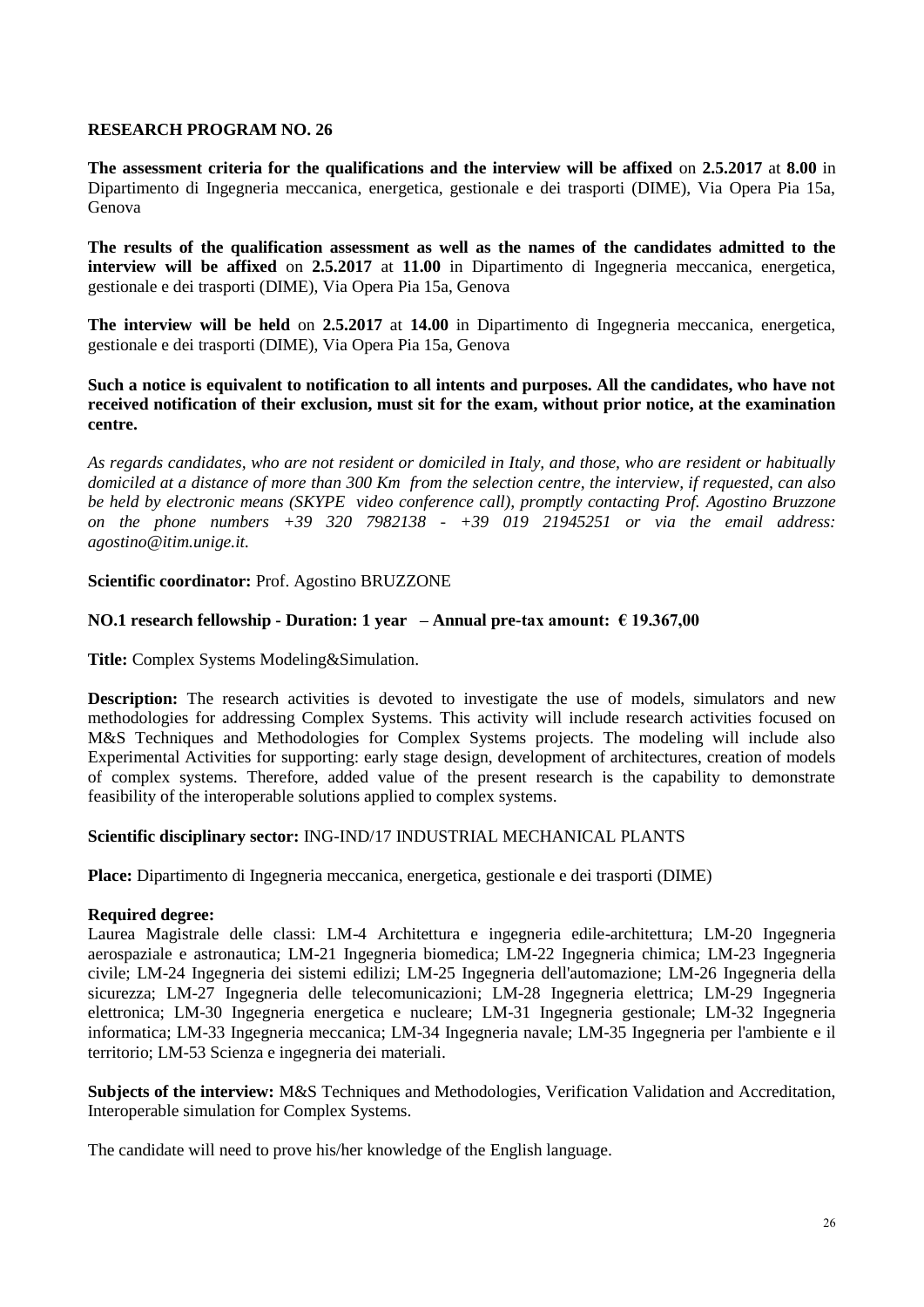**The assessment criteria for the qualifications and the interview will be affixed** on **2.5.2017** at **9.30** in Campus di Savona, Via Magliotto 2, 1<sup>st</sup> floor, Palazzo Delfino, Ufficio Prof.ri Mosca e Cassettari, Savona.

**The results of the qualification assessment as well as the names of the candidates admitted to the interview will be affixed** on 2.5.2017 at 12.30 in Campus di Savona, Via Magliotto 2, 1<sup>st</sup> floor, Palazzo Delfino, Ufficio Prof.ri Mosca e Cassettari, Savona.

**The interview will be held** on 2.5.2017 at 15.30 in Campus di Savona, Via Magliotto 2, 1<sup>st</sup> floor, Palazzo Delfino, Ufficio Prof.ri Mosca e Cassettari, Savona.

**Such a notice is equivalent to notification to all intents and purposes. All the candidates, who have not received notification of their exclusion, must sit for the exam, without prior notice, at the examination centre.**

#### **Scientific coordinator:** Prof. Lucia CASSETTARI

#### **NO.1 research fellowship - Duration: 1 year – Annual pre-tax amount: € 19.367,00**

**Title:** Search, conceptualization and development of an advanced system of balanced scorecards for the monitoring of business performances.

**Description:** The research will be focused on the study, development and implementation of an advanced system of Balanced Scorecard for monitoring of Corporate performances. The aim of the study will be the development of an innovative model of Balanced Scorecard to improve the process of planning, control and support of the Company's strategic management. The model will allow real-time monitoring of staff performance and profitability, so making possible to act promptly on decision-making process whenever any deviations from expected performance occur. This will be possible articulating business strategies in specific KPIs (both economic-financial and operational) integrated into a self-consolidating reporting system, thus enabling the Company to become a competitive Player on the market.

### **Scientific disciplinary sector:** ING-IND/17 INDUSTRIAL MECHANICAL PLANTS

**Place:** Dipartimento di Ingegneria meccanica, energetica, gestionale e dei trasporti (DIME)

**Required degree:** Laurea Magistrale della classe LM-31 Ingegneria gestionale

**Subjects of the interview:** Quantitative techniques to support the Management Control; Operations Management; Principles of experimental statistics.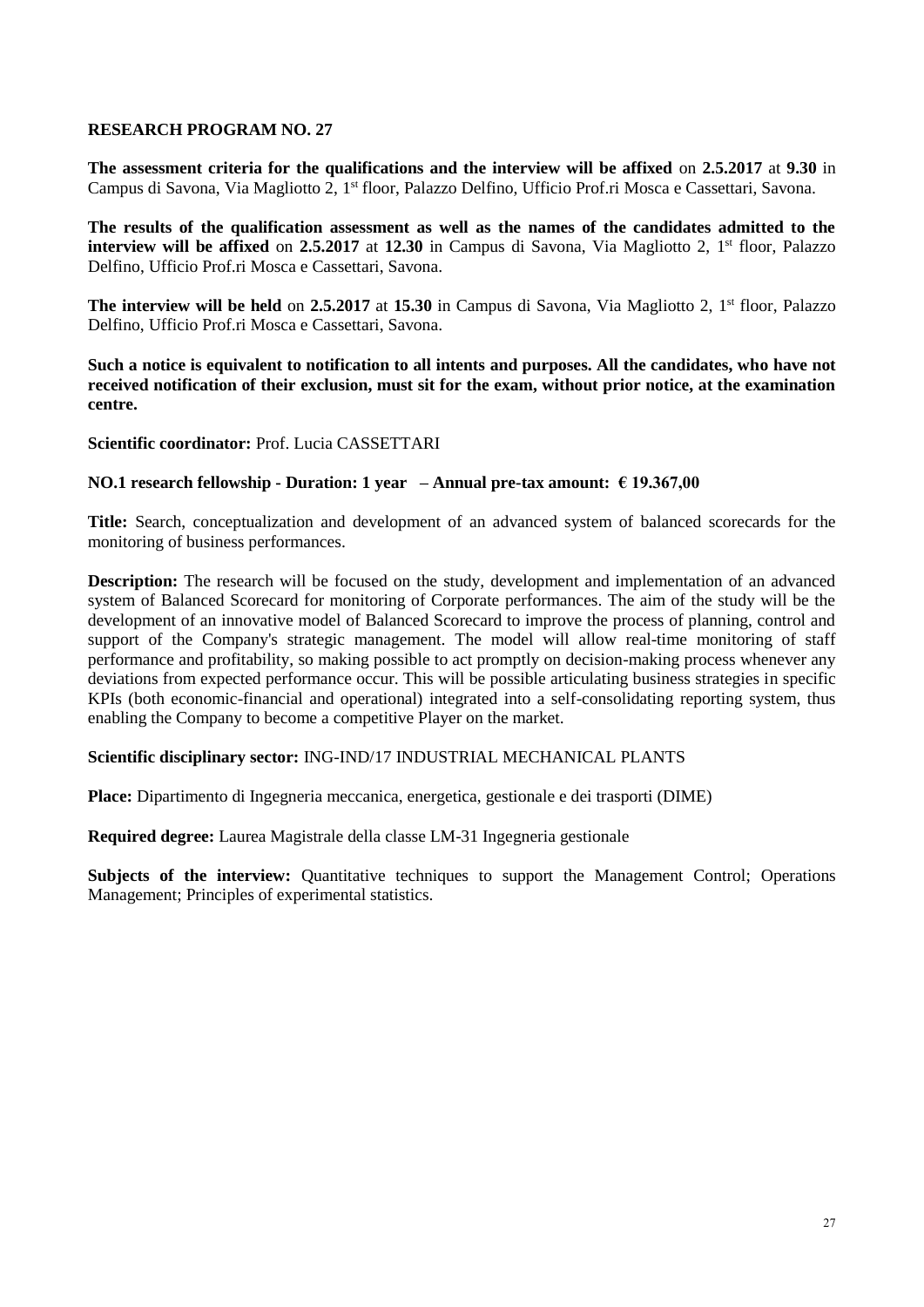**The assessment criteria for the qualifications and the interview will be affixed** on **3.5.2017** at **9.30** in Campus di Savona, Via Magliotto 2, 1<sup>st</sup> floor, Palazzo Delfino, Ufficio Prof.ri Mosca e Cassettari, Savona.

**The results of the qualification assessment as well as the names of the candidates admitted to the interview will be affixed** on 3.5.2017 at 12.30 in Campus di Savona, Via Magliotto 2, 1<sup>st</sup> floor, Palazzo Delfino, Ufficio Prof.ri Mosca e Cassettari, Savona.

**The interview will be held** on 3.5.2017 at 15.30 in Campus di Savona, Via Magliotto 2, 1<sup>st</sup> floor, Palazzo Delfino, Ufficio Prof.ri Mosca e Cassettari, Savona.

**Such a notice is equivalent to notification to all intents and purposes. All the candidates, who have not received notification of their exclusion, must sit for the exam, without prior notice, at the examination centre.**

**Scientific coordinator:** Prof. Lucia CASSETTARI

#### **NO.1 research fellowship - Duration: 1 year – Annual pre-tax amount: € 19.367,00**

**Title:** Research and development of innovative simulation models for the improvement of logistics and productive processes.

**Description:** The research fellowship will be centered on the research and development of innovative DES simulation models, for the efficiency of logistics and production processes. The goal will be to implement engineering tools in contexts where, currently, operators are performing under the efficiency standards. This will be achieved by conducting a rigorous selection process of quantitative and appropriate methodologies. The aim is to develop tools that allow to evaluate and predict the behavior of dynamic systems subsequent to the imposition of certain conditions, therefore providing decision support tools for the company's management.

#### **Scientific disciplinary sector:** ING-IND/17 INDUSTRIAL MECHANICAL PLANTS

**Place:** Dipartimento di Ingegneria meccanica, energetica, gestionale e dei trasporti (DIME)

**Required degree:** Laurea Magistrale della classe LM-31 Ingegneria gestionale

**Subjects of the interview:** DES simulation techniques; Principles of experimental statistics; DoE and RSM techniques.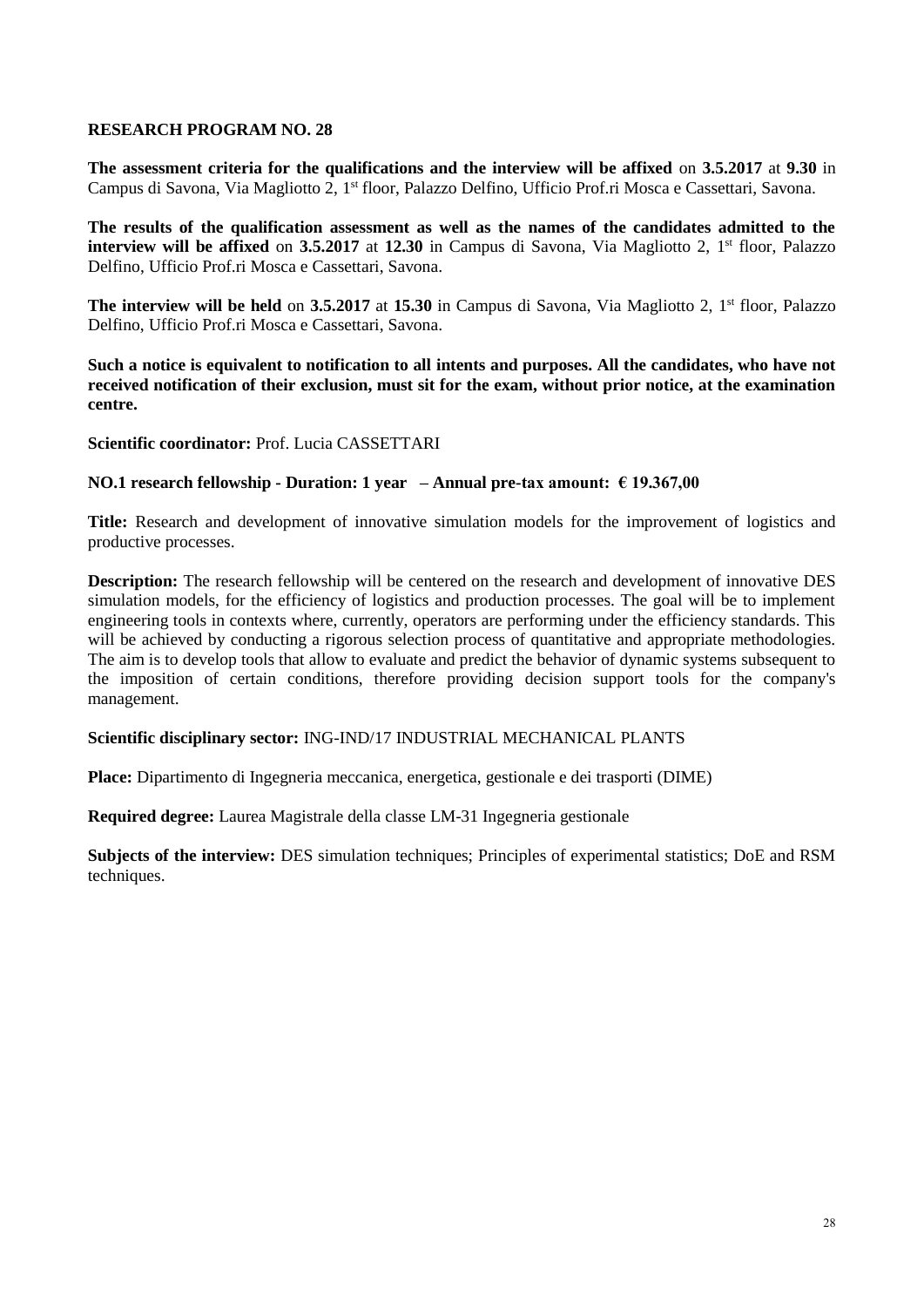**The assessment criteria for the qualifications and the interview will be affixed** on **2.5.2017** at **12.15** in Dipartimento di Ingegneria Civile, Chimica e Ambientale (DICCA), edificio Ing. Chimica, Via Opera Pia 15, Genova.

**The results of the qualification assessment as well as the names of the candidates admitted to the interview will be affixed** on **2.5.2017** at **15.15** in Dipartimento di Ingegneria Civile, Chimica e Ambientale (DICCA), edificio Ing. Chimica, Via Opera Pia 15, Genova.

**The interview will be held** on **2.5.2017** at **15.30** in Dipartimento di Ingegneria Civile, Chimica e Ambientale (DICCA), edificio Ing. Chimica, Via Opera Pia 15, Genova.

**Such a notice is equivalent to notification to all intents and purposes. All the candidates, who have not received notification of their exclusion, must sit for the exam, without prior notice, at the examination centre.**

**Scientific coordinator:** Prof. Paola COSTAMAGNA

#### **NO.1 research fellowship - Duration: 1 year - Annual pre-tax amount: € 19.367,00**

**Title:** Experimental study of the treatment of black and gray water by microfiltration, ultrafiltration and reverse osmosis.

**Description:** Subject of the proposed research is an innovative plant for the treatment of gray and black water for naval applications, based on the coupling of a preliminary filtration unit with an ultrafiltration unit (UF) and with a reverse osmosis unit (RO). The results of a preliminary experimental campaign carried out at the company EXXRO Srl were excellent. The testing phase has yet to be completed, and in parallel has to be resolved the issue of clogging of the UF module. This matter will be the subject of the research funded by this grant. More generally, the purpose of the work will be the detailed design of the described plant and the experimental test. The tests will be conducted at EXXRO, or at other companies / entities in which the plants could be installed.

#### **Scientific disciplinary sector:** ING-IND/25 Chemical plants

**Place:** Dipartimento di Ingegneria Civile, Chimica e Ambientale (DICCA)

**Required degree:** Laurea Magistrale della classe LM-22 Ingegneria chimica

**Subjects of the interview:** Separation processes (in general). Membrane separation processes: microfiltration, ultrafiltration and reverse osmosis. Types of membranes. Rejection, and its dependence on the operating conditions and the chemical nature of the liquid to be treated.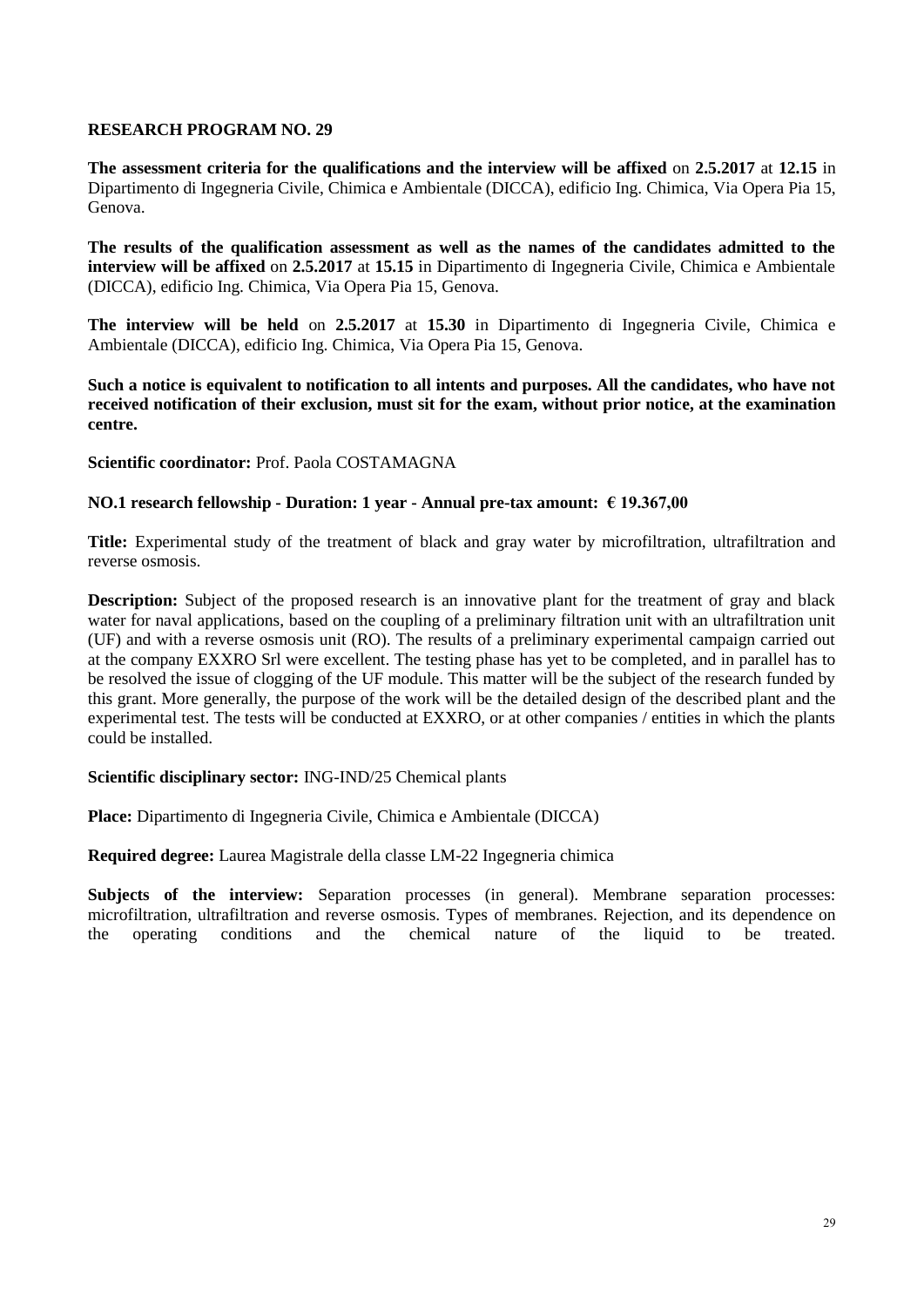**The assessment criteria for the qualifications and the interview will be affixed** on **3.5.2017** at **9.30** in Dipartimento di ingegneria navale, elettrica, elettronica e delle telecomunicazioni (DITEN), Via Opera Pia 11 A, Genova.

**The results of the qualification assessment as well as the names of the candidates admitted to the interview will be affixed** on **3.5.2017** at **12.30** in Dipartimento di ingegneria navale, elettrica, elettronica e delle telecomunicazioni (DITEN), Via Opera Pia 11 A, Genova.

**The interview will be held** on **3.5.2017** at **14.30** in Dipartimento di ingegneria navale, elettrica, elettronica e delle telecomunicazioni (DITEN), Via Opera Pia 11 A, Genova.

**Such a notice is equivalent to notification to all intents and purposes. All the candidates, who have not received notification of their exclusion, must sit for the exam, without prior notice, at the examination centre.**

**Scientific coordinator:** Prof. Federico SILVESTRO

## **NO.1 research fellowship - Duration: 1 year – Annual pre-tax amount: € 19.367,00**

**Title:** Intregrated systems for distributed generation for on board and land Microgrids.

**Description:** The subject of the research concerns the analysis of technologies for generation and storage systems and for load control systems in land and on board microgrids. Innovative technologies like fuel cells will be considered as well as storage systems capable of optimizing the integrated management of generation and loads in on board and land electrical systems. The overall model of these systems will be realized with the scope of studying the static and dynamic behavior of the electrical system and validating its design.

#### **Scientific disciplinary sector:** ING-IND/33 ELECTRICAL POWER SYSTEMS

**Place:** Dipartimento di ingegneria navale, elettrica, elettronica e delle telecomunicazioni (DITEN)

#### **Required degree:**

Laurea Magistrale della classe LM-28 Ingegneria Elettrica Laurea Magistrale della classe LM-34 Ingegneria Navale

#### **Subjects of the interview:**

Methodological aspects for the modeling of electrical systems. Sw tools for developing electrical system simulation and control algorithms. Modeling of generation systems for electric systems. Fundamentals of control systems.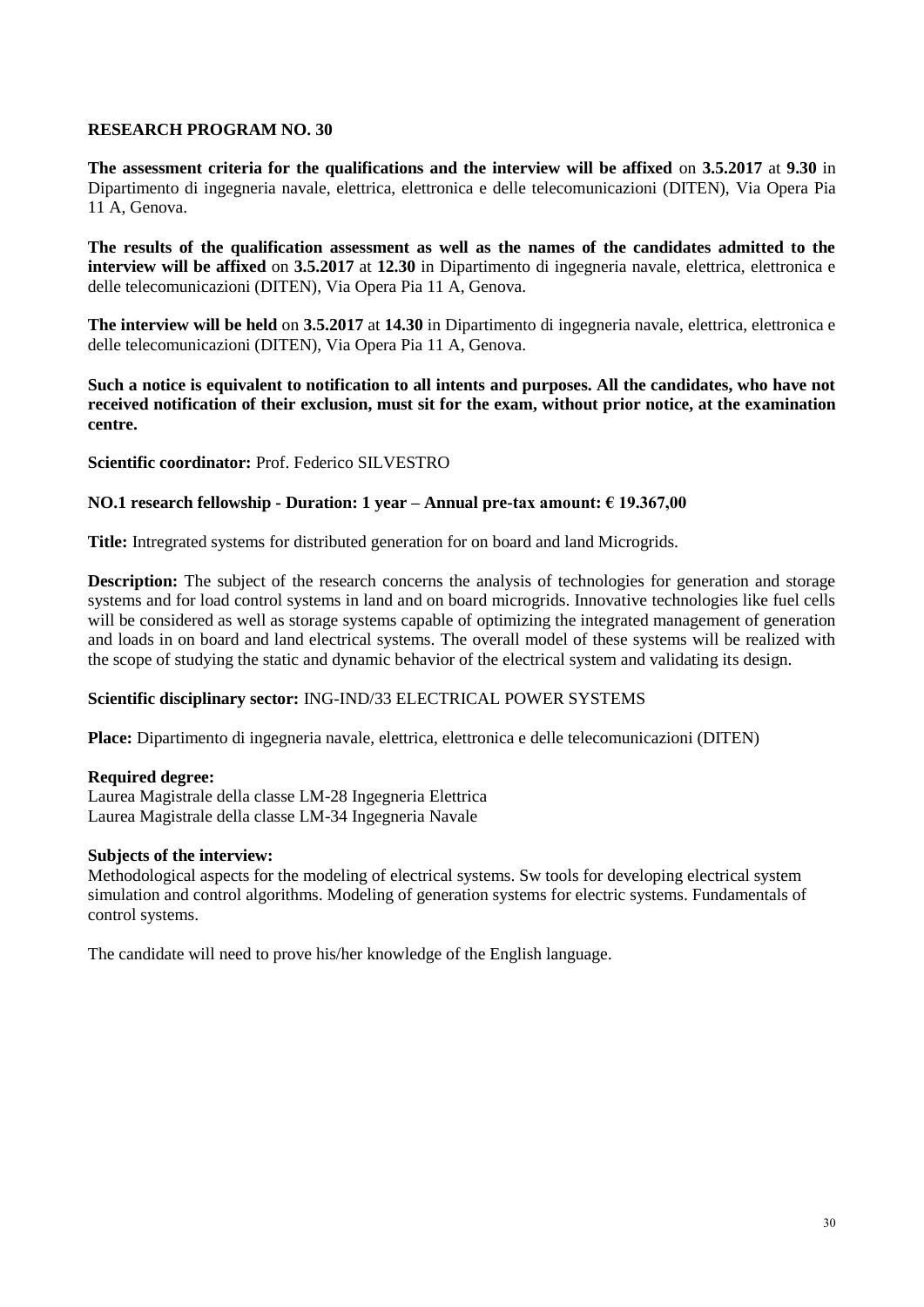**The assessment criteria for the qualifications and the interview will be affixed** on **2.5.2017** at **17.00** in Dipartimento di ingegneria navale, elettrica, elettronica e delle telecomunicazioni (DITEN), Via Opera Pia 11 A, Genova.

**The results of the qualification assessment as well as the names of the candidates admitted to the interview will be affixed** on **3.5.2017** at **11.00** in Dipartimento di ingegneria navale, elettrica, elettronica e delle telecomunicazioni (DITEN), Via Opera Pia 11 A, Genova.

**The interview will be held** on **3.5.2017** at **14.30** in Dipartimento di ingegneria navale, elettrica, elettronica e delle telecomunicazioni (DITEN), Via Opera Pia 11 A, Genova.

#### **Such a notice is equivalent to notification to all intents and purposes. All the candidates, who have not received notification of their exclusion, must sit for the exam, without prior notice, at the examination centre.**

*As regards candidates, who are not resident or domiciled in Italy, and those, who are resident or habitually domiciled at a distance of more than 300 Km from the selection centre, the interview, if requested, can also be held by electronic means (SKYPE video conference call), promptly contacting Prof. Rodolfo Zunino on the phone number +39 010 3532269 or via the email address: rodolfo.zunino@unige.it.*

## **Scientific coordinator:** Prof. Rodolfo ZUNINO

## **NO.1 research fellowship - Duration: 1 year – Annual pre-tax amount: € 19.367,00**

**Title:** Embedded electronic systems for magnetometry.

**Description:** The research activity addresses the design and development of embedded electronic systems that should support the protection of critical infrastructures. The overall framework should suitably process the signals provided by a network of magnetic field sensors, which indeed must be recorded and stored in a central unit. The goals are: 1) to provide the framework with intelligent algorithms that can detect in realtime the presence of potential threats, and 2) to implement cryptographic protocols that can robustly protect the overall communication systems. Within this context, the activities will focus on the development of efficient solutions to implement such tools on custom embedded platforms.

#### **Scientific disciplinary sector:** ING-INF/01 ELECTRONICS

**Place:** Dipartimento di ingegneria navale, elettrica, elettronica e delle telecomunicazioni (DITEN)

**Required degree:** Laurea Magistrale della classe LM-29 Ingegneria elettronica

**Subjects of the interview:** Embedded electronic systems; magnetic field sensors; signal conditioning; protection of critical infrastructures; cryptography.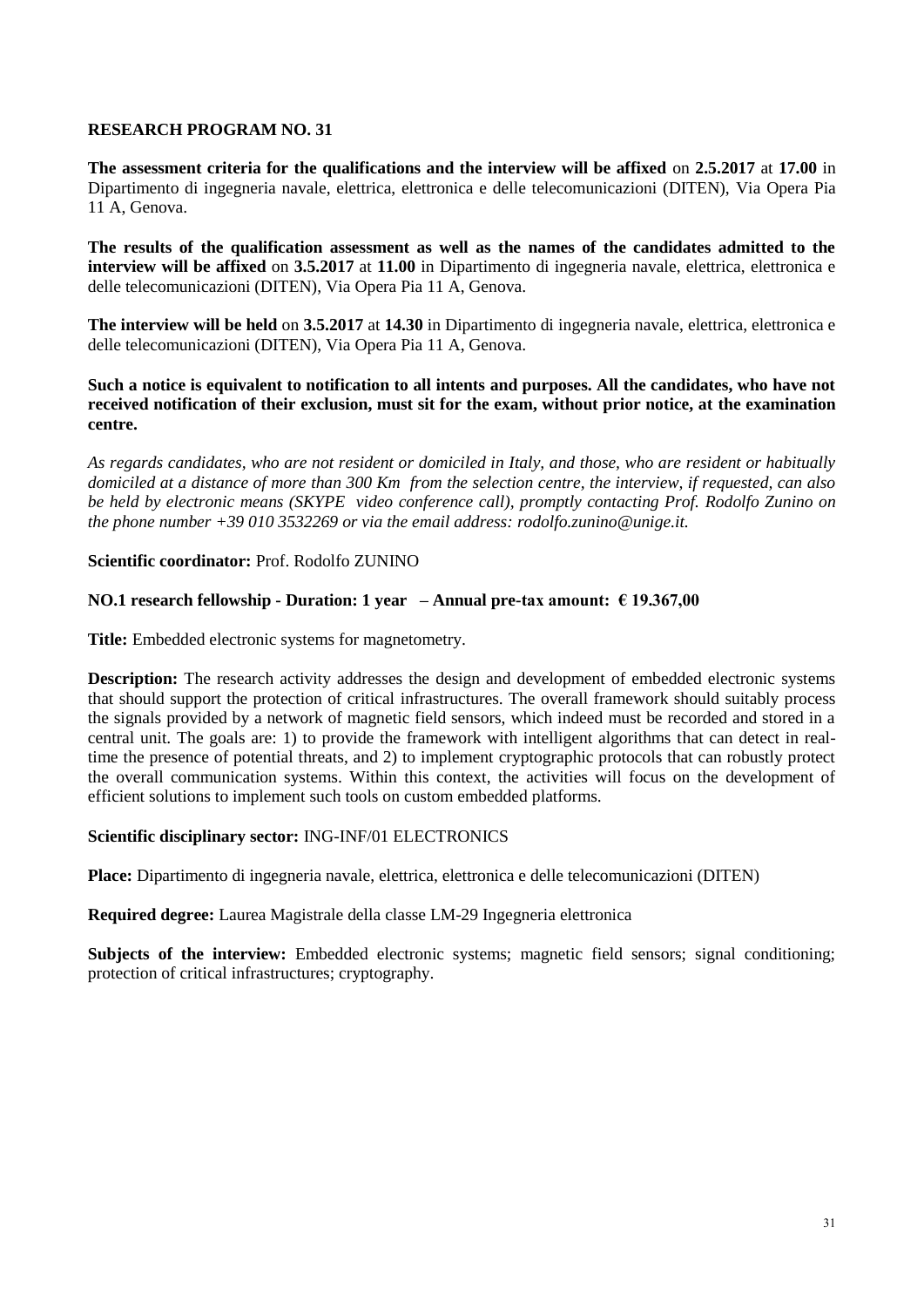**The assessment criteria for the qualifications and the interview will be affixed** on **5.5.2017** at **9.00** in Dipartimento di Informatica, bioingegneria, robotica e ingegneria dei sistemi (DIBRIS), Villa Bonino, Viale Causa 13, Genova.

**The results of the qualification assessment as well as the names of the candidates admitted to the interview will be affixed** on **5.5.2017** at **12.00** in Dipartimento di Informatica, bioingegneria, robotica e ingegneria dei sistemi (DIBRIS), Villa Bonino, Viale Causa 13, Genova.

**The interview will be held** on **5.5.2017** at **14.00** in Dipartimento di Informatica, bioingegneria, robotica e ingegneria dei sistemi (DIBRIS), Villa Bonino, Viale Causa 13, Genova.

**Such a notice is equivalent to notification to all intents and purposes. All the candidates, who have not received notification of their exclusion, must sit for the exam, without prior notice, at the examination centre.**

**Scientific coordinator:** Prof. Gianni VERCELLI

#### **NO.1 research fellowship - Duration: 1 year – Annual pre-tax amount: € 23.250,00**

**Title:** Study of algorithms and software solutions of Facial/Motion/Performance Capture/Animation Live for immersive systems and platforms based on virtual/augmented/mixed reality.

**Description:** The objective of the research is the study of the state of art of algorithms and software solutions of Facial/Motion/Performance Capture and Animation that work in Live mode, in order to identify and/or design an efficient solution for immersive systems and platforms based on VR/AR/MR. We will study the algorithms and related software solutions that enable synchronous face+body+aural capture and integration into production workflow of systems/platforms for VR gaming and immersive experience. The integration of these techniques, finally, will point to optimization of the solutions for use in Live Action mode.

#### **Scientific disciplinary sector:** ING-INF/05 INFORMATION PROCESSING SYSTEMS

**Place:** Dipartimento di Informatica, bioingegneria, robotica e ingegneria dei sistemi (DIBRIS)

#### **Required degree:**

Laurea Specialistica della classe 100/S Tecniche e metodi per la società dell'informazione Laurea Specialistica della classe 101/S Teoria della comunicazione

**Subjects of the interview:** 3D modeling and animation technologies, rigging, 3D / 360 ° immersive video, MoCap / FaceCap / PerfCap, Face Rigging / Animation.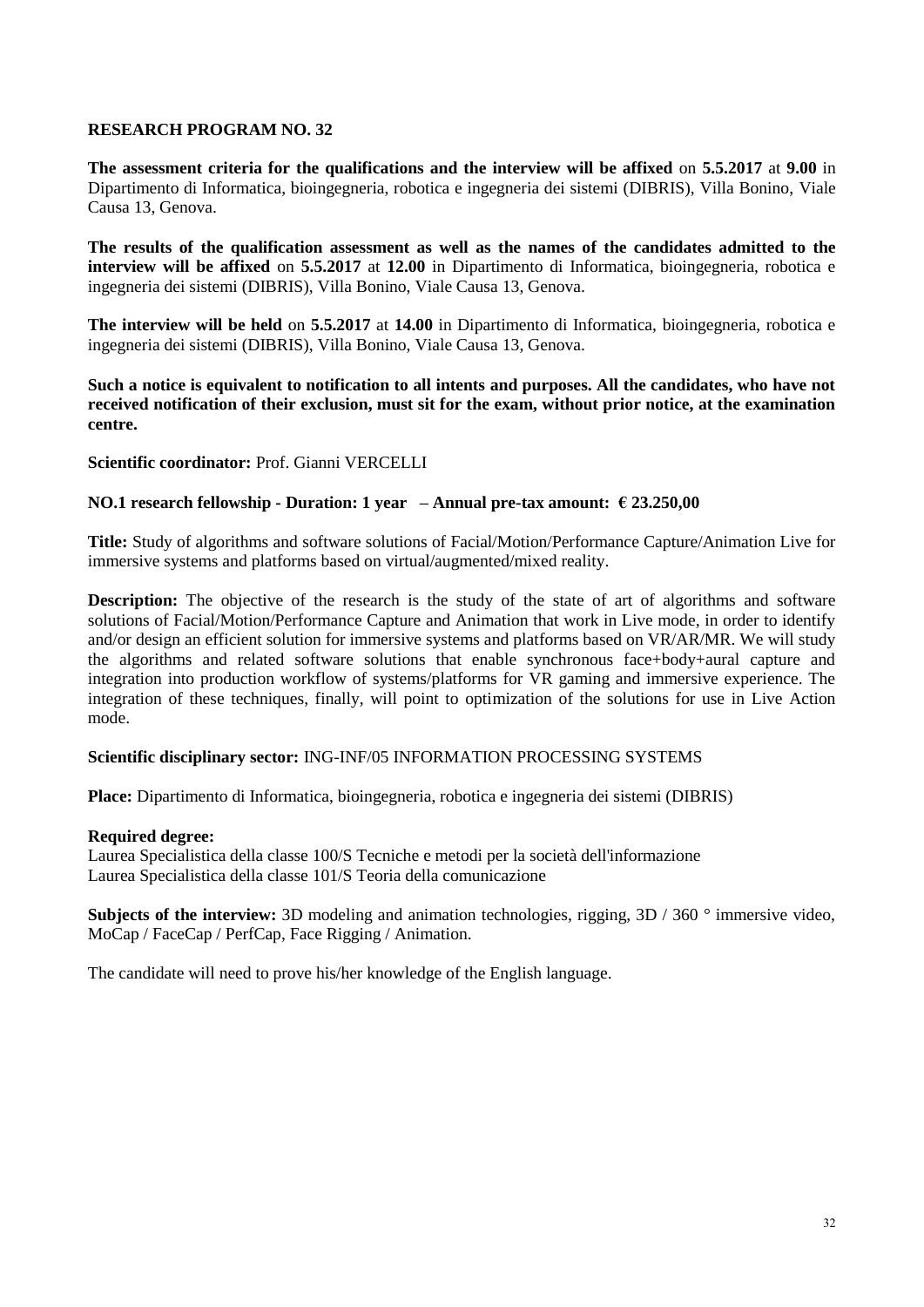### **SCIENTIFIC DISCIPLINARY AREA: ANTIQUITIES, PHILOLOGY, LITERARY STUDIES, ART HISTORY**

### **RESEARCH PROGRAM NO. 33**

**The assessment criteria for the qualifications and the interview will be affixed** on **28.4.2017** at **9:00** in Dipartimento di Romanistica, Antichistica, Arti e Spettacolo (DIRAAS), 3<sup>rd</sup> floor, Via Balbi 2, Genova.

**The results of the qualification assessment as well as the names of the candidates admitted to the interview will be affixed** on **28.4.2017** at **13:00** in Dipartimento di Romanistica, Antichistica, Arti e Spettacolo (DIRAAS), 3<sup>rd</sup> floor, Via Balbi 2, Genova.

**The interview will be held** on **28.4.2017** at **16:00** in Dipartimento di Romanistica, Antichistica, Arti e Spettacolo (DIRAAS), 3<sup>rd</sup> floor, Via Balbi 2, Genova.

**Such a notice is equivalent to notification to all intents and purposes. All the candidates, who have not received notification of their exclusion, must sit for the exam, without prior notice, at the examination centre.**

**Scientific coordinator:** Prof. Giovanni MENNELLA

#### **NO.1 research fellowship - Duration: 1 year – Annual pre-tax amount: € 19.367,00**

**Title:** The 'tabulae patronatus' of the Roman Occident: the Documentation and the Institutional Comparisons between the Provincial Identities.

**Description:** The research, that is already in advanced progress, sets to complet and edit the study "Le tavole di patronato dell'Occidente romano", that collect in one epigraphic 'corpus' the bronze 'tabulae' concerning the award of the individual patronage honor on the initiative of civic communities of Roman west, from I B.C. to V A.D.

The starting up of the fellowship views to study in depth the institutional comparisons between civic and collegial patronage, in order to realize the catalogue edition. This is the first partial result of a more wide international project, that from 2003 systematically researches the epigraphic monuments about 'hospitium' and 'patronatus' in the roman west.

#### **Scientific disciplinary sector:** L-ANT/03 ROMAN HISTORY

**Place:** Dipartimento di Romanistica, Antichistica, Arti e Spettacolo (DIRAAS)

**Required degree:** Dottorato di ricerca in Storia Antica

**Subjects of the interview:** EDR, EDH, EDCS (query the epigraphic electronic data bases). The civic and the collegial patronage. The institution of the patronage in the epigraphic documentation. 'Tabulae hospitales et patronatus'. Kinds of honor in the private ambit.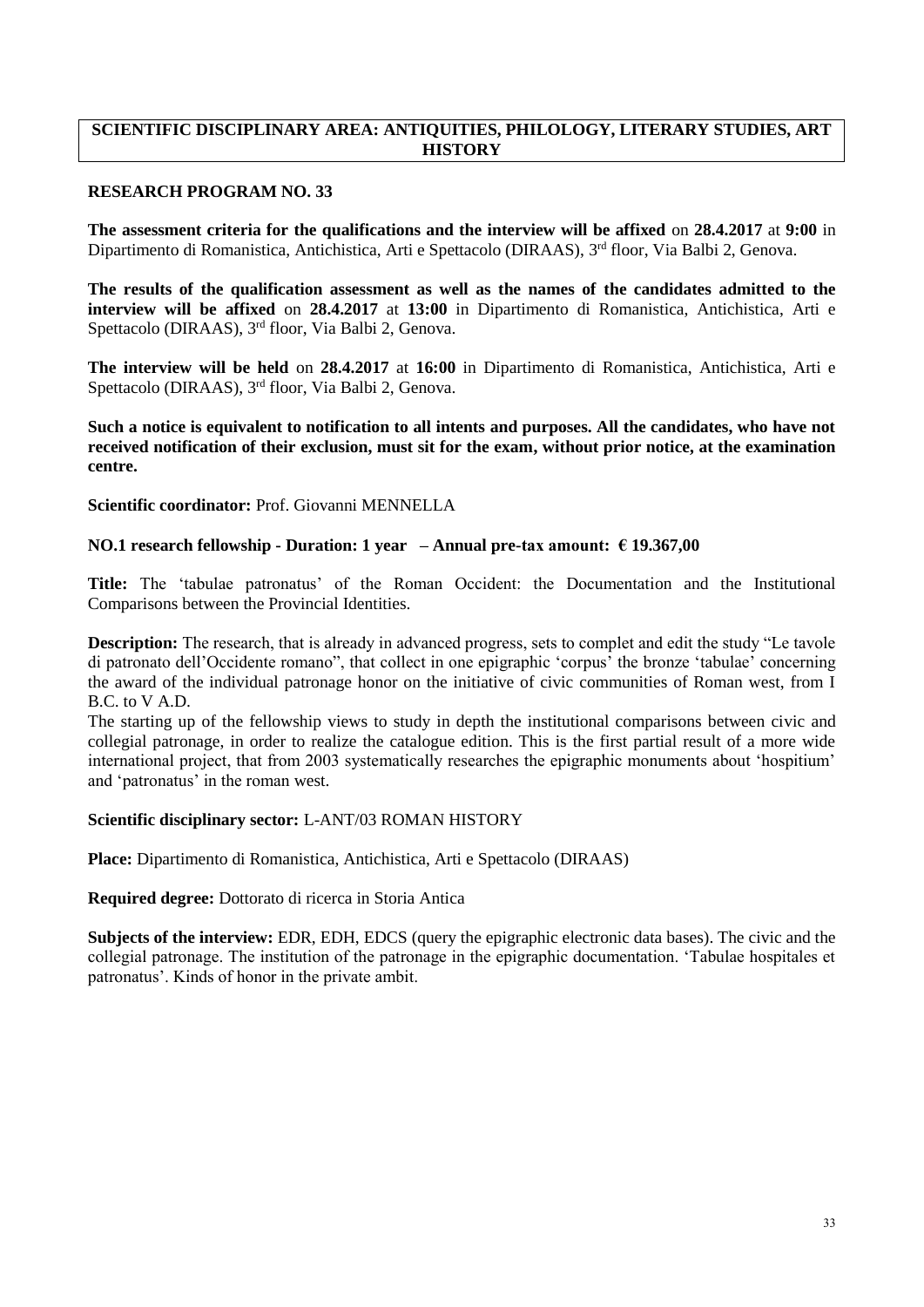**The assessment criteria for the qualifications and the interview will be affixed** on **2.5.2017** at **9:00** in Dipartimento di Romanistica, Antichistica, Arti e Spettacolo (DIRAAS), Via Balbi 2, Genova.

**The results of the qualification assessment as well as the names of the candidates admitted to the interview will be affixed** on **2.5.2017** at **12:00** in Dipartimento di Romanistica, Antichistica, Arti e Spettacolo (DIRAAS), Via Balbi 2, Genova.

**The interview will be held** on **2.5.2017** at **15:00** in Dipartimento di Romanistica, Antichistica, Arti e Spettacolo (DIRAAS), Via Balbi 2, Genova.

**Such a notice is equivalent to notification to all intents and purposes. All the candidates, who have not received notification of their exclusion, must sit for the exam, without prior notice, at the examination centre.**

#### **Scientific coordinator:** Prof. Livia CAVAGLIERI

#### **NO.1 research fellowship - Duration: 1 year – Annual pre-tax amount: € 19.367,00**

**Title:** Oral Sources and Archives for Theatre Historiography in the second half of the twentieth century.

**Description:** The research experiments interaction between the sources traditionally used for the history of theatre and the methods and tools of the oral history. The project has first methodological aims: verification of the protocols used for creation, preservation, cataloguing and sharing of oral sources for theatre, within the European space (in particular: the examples of the British Library and the Victoria & Albert Museum). Secondly the project aims at studying in depth the case study of Teatro Stabile di Genova: participation to the reorganisation of the theatre archive, creation of new oral sources and their interpretation, in order to identify the rhetoric of the narrations and the adoption of points of views.

#### **Scientific disciplinary sector:** L-ART/05 PERFORMING ARTS

**Place:** Dipartimento di Romanistica, Antichistica, Arti e Spettacolo (DIRAAS)

**Required degree:** Dottorato di ricerca nell'ambito della storia del teatro o dell'italianistica.

**Subjects of the interview:** Publications in the fields of Dramaturgy and History of theatre with particular regards to the relation text/scene.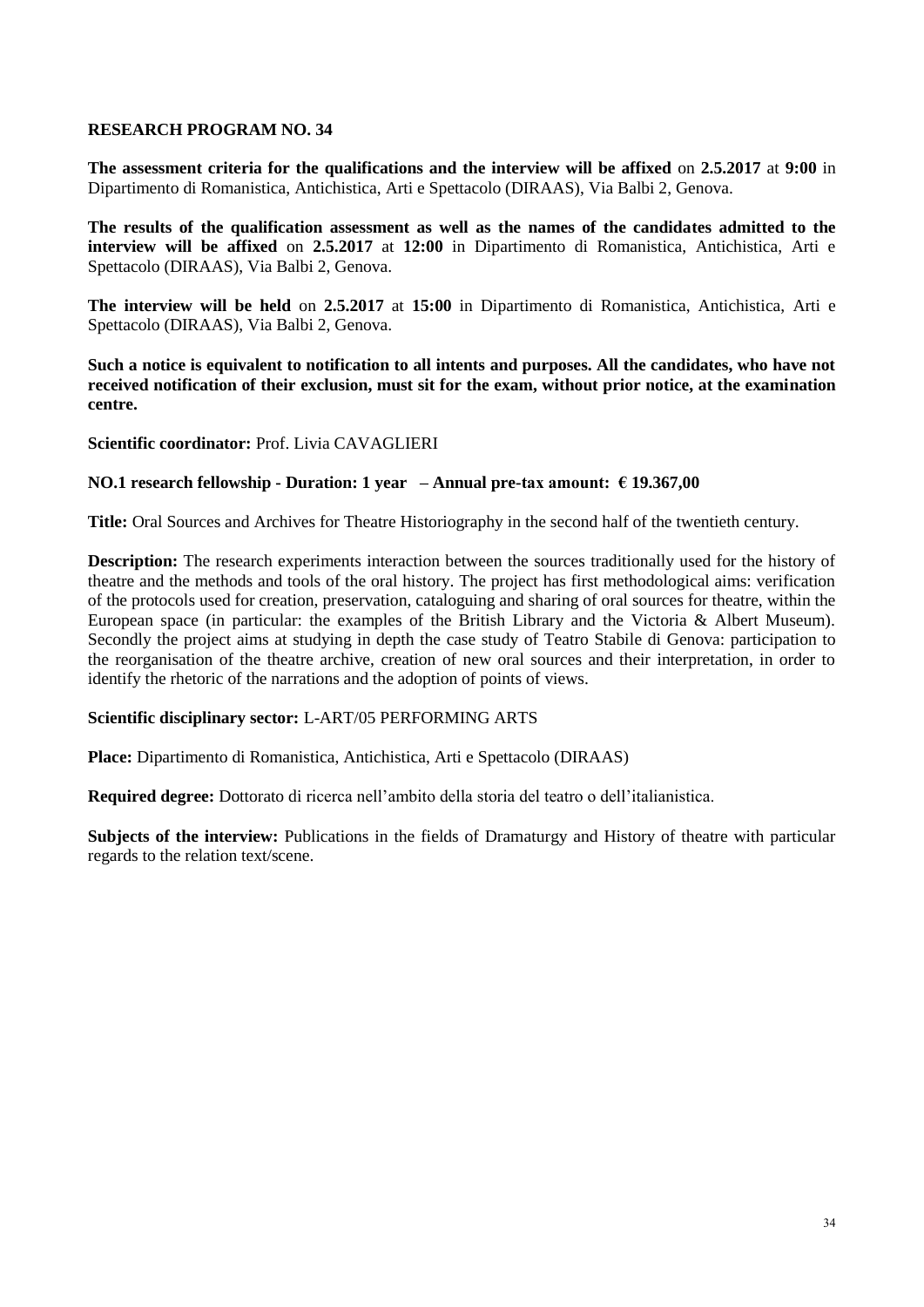**The assessment criteria for the qualifications and the interview will be affixed** on **2.5.2017** at **10:00** in Dipartimento di Lingue e Culture Moderne (DLCM), Piazza S. Sabina 2, Genova.

**The results of the qualification assessment as well as the names of the candidates admitted to the interview will be affixed** on **2.5.2017** at **15:00** in Dipartimento di Lingue e Culture Moderne (DLCM), Piazza S. Sabina 2, Genova.

**The interview will be held** on **3.5.2017** at **10:00** in Dipartimento di Lingue e Culture Moderne (DLCM), Piazza S. Sabina 2, Genova.

**Such a notice is equivalent to notification to all intents and purposes. All the candidates, who have not received notification of their exclusion, must sit for the exam, without prior notice, at the examination centre.**

**Scientific coordinator:** Prof. Michele PRANDI

#### **NO.1 research fellowship - Duration: 1 year - Annual pre-tax amount: € 19.367,00**

**Title:** Design of a metaphor annotation procedure.

**Description:** The aim of this project is to develop a procedure for the manual annotation of metaphors in texts. While existing works are usually conducted within the conceptual metaphor theory and focus on single words (e.g. the MIPVU procedure), the perspective adopted here is more comprehensive. Based on the model proposed in Prandi 2017 (Conceptual Conflicts, Routledge), it will take into account a wider range of types of metaphors (not only the expression of conceptual metaphors) and linguistic structures (not only words). The task of defining explicitly the annotation guidelines will allow both to test the theoretical model against data and to lay the foundations for the creation of a resource consisting of coherently annotated texts.

#### **Scientific disciplinary sector:** L-LIN/01 GLOTTOLOGY AND LINGUISTICS

**Place:** Dipartimento di Lingue e Culture Moderne (DLCM)

**Required degree:** Dottorato di ricerca in Linguistica

**Subjects of the interview:** Structural typology of metaphors in view of annotation. Discussion of the state of the art.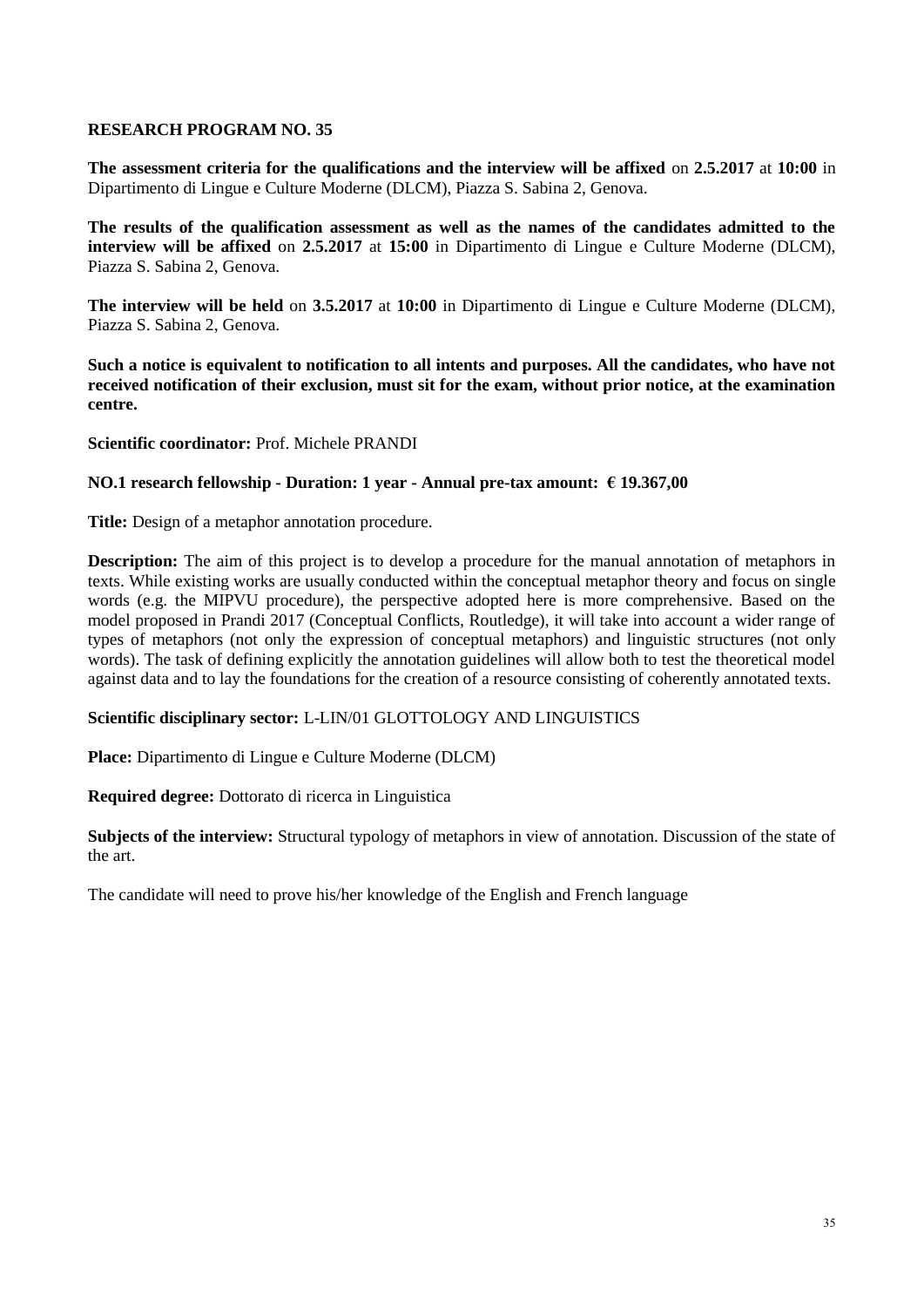## **SCIENTIFIC DISCIPLINARY AREA: HISTORY, PHILOSOPHY, PEDAGOGY AND PSYCHOLOGY**

#### **RESEARCH PROGRAM NO. 36**

**The assessment criteria for the qualifications and the interview will be affixed** on **4.5.2017** at **13:00** in Dipartimento di Scienze della Formazione (DISFOR), Corso A. Podestà 2, Genova.

**The results of the qualification assessment as well as the names of the candidates admitted to the interview will be affixed** on **5.5.2017** at **10:00** in Dipartimento di Scienze della Formazione (DISFOR), Corso A. Podestà 2, Genova.

**The interview will be held** on **5.5.2017** at **10:30** in Dipartimento di Scienze della Formazione (DISFOR), Corso A. Podestà 2, Genova.

**Such a notice is equivalent to notification to all intents and purposes. All the candidates, who have not received notification of their exclusion, must sit for the exam, without prior notice, at the examination centre.**

*As regards candidates, who are not resident or domiciled in Italy, and those, who are resident or habitually domiciled at a distance of more than 300 Km from the selection centre, the interview, if requested, can also be held by electronic means (SKYPE video conference call), promptly contacting Prof. Antonella Primi on the phone number (+39) 010 20953603 or via the email address: primi@unige.it.*

## **Scientific coordinator:** Prof. Antonella PRIMI

## **NO.1 research fellowship - Duration: 1 year – Annual pre-tax amount: € 19.367,00**

**Title:** Perception and mitigation of hydrogeological risk: a multidisciplinary reading.

**Description:** The research analyzes the relationship between the territorial dimension (Val Bisagno -Genoa), public narrative and perception of hydrogeological risk and its conditions by local actors and the response of social systems at risk. The analysis will compare the planning instruments and official thematic maps (also historical maps), the "popular cartography" and the cartography available as a web service. Moreover, a study of keywords on social networks in proximity of alert and event will be carried on. In parallel, a public participation process (PPGIS) will be activated, involving institutions, agencies, population and local stakeholders. Finally, a WebGIS environment will be set up to gather the collected data and the results produced by the multi-disciplinary research.

## **Scientific disciplinary sector:** M-GGR/01 GEOGRAPHY

**Place:** Dipartimento di Scienze della Formazione (DISFOR)

#### **Required degree:**

Laurea Specialistica delle classi: 97/S Storia medievale; 4/S Architettura e ingegneria edile; 38/S Ingegneria per l'ambiente e il territorio; 54/S Pianificazione territoriale urbanistica e ambientale.

Laurea Magistrale delle classi: LM-84 Scienze storiche; LM-4 Architettura e ingegneria edile‐architettura; LM‐35 Ingegneria per l'ambiente e il territorio; LM-48 Pianificazione territoriale urbanistica e ambientale.

**Subjects of the interview:** GIS tools for the collection, analysis and representation of territorial and geohistorical data; data standardization, metadating, data sharing (OpenData); analysis of official cartography (also historical maps) and planning tools; participatory methodologies GIS (PPGIS).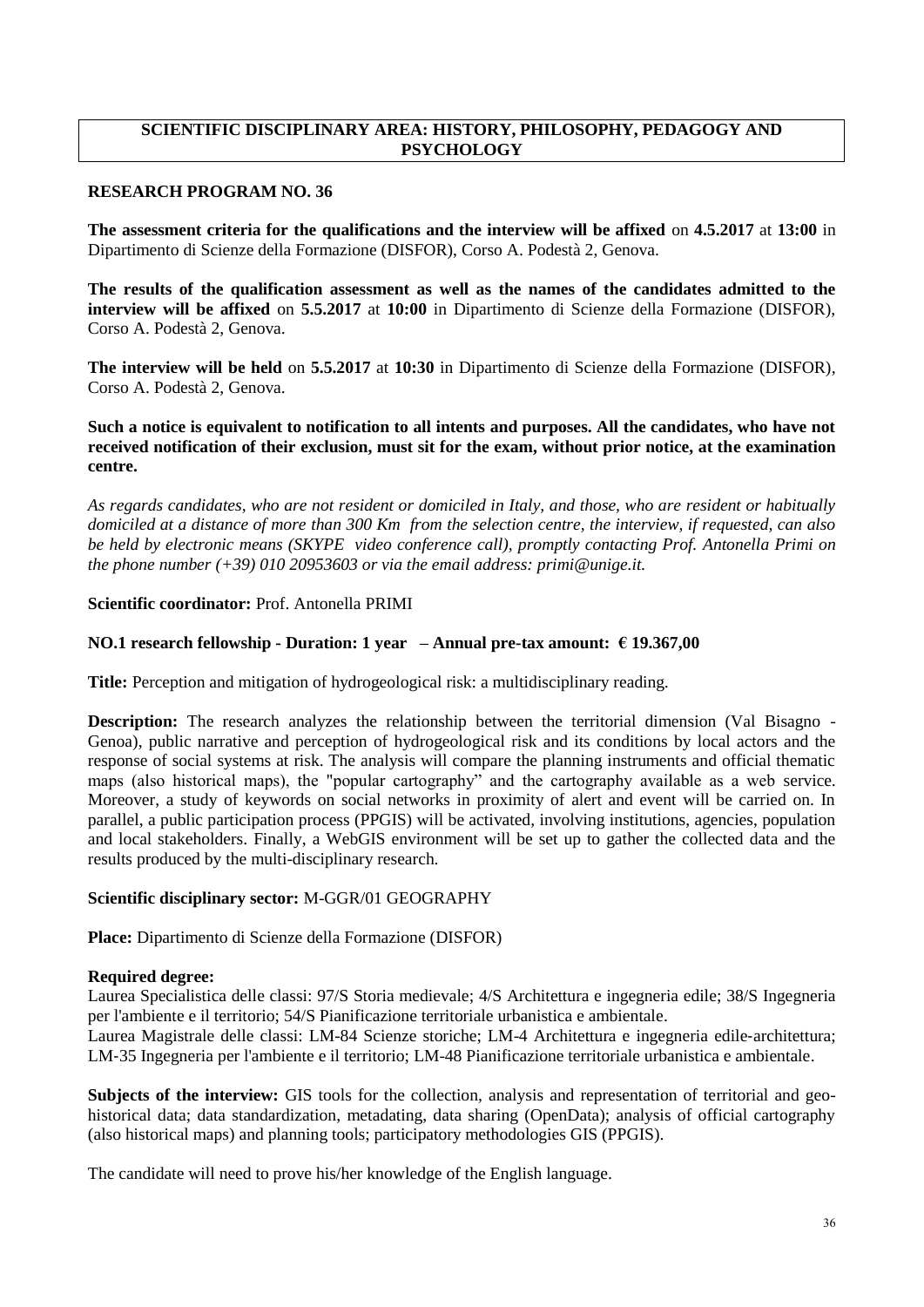## **SCIENTIFIC DISCIPLINARY AREA: LAW**

#### **RESEARCH PROGRAM NO. 37**

**The assessment criteria for the qualifications and the interview will be affixed** on **3.5.2017** at **9:00** in Centro Italiano di Eccellenza sulla Logistica Integrata (C.I.E.L.I.) dell'Università di Genova, 2<sup>nd</sup> floor, Via F. Vivaldi 5 – Darsena, Genova.

**The results of the qualification assessment as well as the names of the candidates admitted to the interview will be affixed** on **3.5.2017** at **12:00** in Centro Italiano di Eccellenza sulla Logistica Integrata (C.I.E.L.I.) dell'Università di Genova, 2 nd floor, Via F. Vivaldi 5 – Darsena, Genova.

**The interview will be held** on **3.5.2017** at **15:00** in Centro Italiano di Eccellenza sulla Logistica Integrata (C.I.E.L.I.) dell'Università di Genova, 2<sup>nd</sup> floor, Via F. Vivaldi 5 - Darsena, Genova.

**Such a notice is equivalent to notification to all intents and purposes. All the candidates, who have not received notification of their exclusion, must sit for the exam, without prior notice, at the examination centre.**

**Scientific coordinator:** Prof. Valentina DI GREGORIO

#### **NO.1 research fellowship - Duration: 1 year – Annual pre-tax amount: € 19.367,00**

**Title:** The Damage under Transport Contracts. Effectiveness of Protection in the Framework of a Multilevel Regulation.

**Description:** The research aims at identifying a strategy in regulating transport contracts in order to help increase the share of environmentally friendly transport in relation to other modes of transport. In this view, the research focuses on non-performance of contractual obligations by the carriers, their consequences and their regulation, in order to evaluate the suitability to be dissuasive of every mean provided for by different sources of Law. The research gathers the various sources intervening on the topic of transport obligations and identifies every right and remedy arising from non-performance by the carrier, evaluating its effectiveness – coherence, suitability, and availability - in protecting the weaker party of this contract (i.e. the passenger).

#### **Scientific disciplinary sector:** IUS/01 PRIVATE LAW

**Place:** Centro Italiano di Eccellenza sulla Logistica Integrata (C.I.E.L.I.)

#### **Required degree:**

Laurea V.O. in Giurisprudenza Laurea Specialistica della classe 22/S Giurisprudenza Laurea Specialistica della classe 102/S Teoria e tecniche della normazione e dell'informazione giuridica Laurea Magistrale della classe LMG/01 Giurisprudenza

**Subjects of the interview:** Transport contracts; non-performance and outcomes: contractual liability and compensation for non-economic damages; EU Law and National Law: connection in the aim of an effective protection of the weaker party.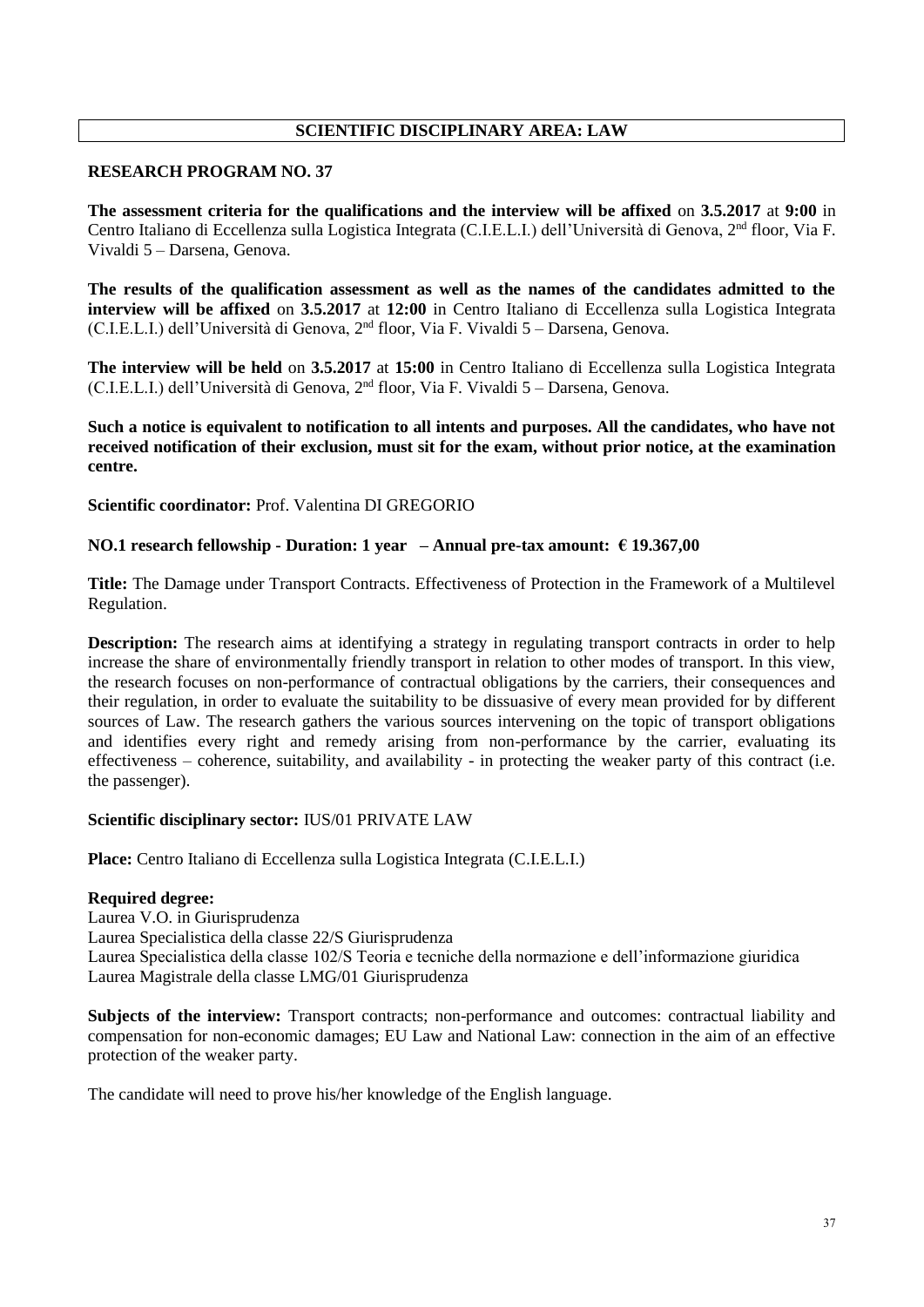### **SCIENTIFIC DISCIPLINARY AREA: ECONOMICS AND STATISTICS**

#### **RESEARCH PROGRAM NO. 38**

**The assessment criteria for the qualifications and the interview will be affixed** on **2.5.2017** at **13:00** in Dipartimento di Economia (DIEC), Via Vivaldi 5, Genova.

**The results of the qualification assessment as well as the names of the candidates admitted to the interview will be affixed** on **3.5.2017** at **9:00** in Dipartimento di Economia (DIEC), Via Vivaldi 5, Genova.

**The interview will be held** on **3.5.2017** at **13:00** in Dipartimento di Economia (DIEC), Via Vivaldi 5, Genova.

**Such a notice is equivalent to notification to all intents and purposes. All the candidates, who have not received notification of their exclusion, must sit for the exam, without prior notice, at the examination centre.**

**Scientific coordinator:** Prof. Maria Stella ROLLANDI

#### **NO.1 research fellowship - Duration: 1 year – Annual pre-tax amount: € 19.367,00**

**Title:** Banking and finance in Genoa (19th-20th centuries).

**Description:** During the Liberal Era Genoa's financial elite played a primary role in the Italian economic development. At present, the economic history literature provides only a general framework but it doesn't consider some nodal aspects, due to the lack of available information. The recent cataloguing of archival sources preserved in the Centro di studi e documentazione di Storia economica "Archivio Doria" of the Dipartimento di Economia, allows to carry on a deep analysis in order to bridge this gap. Starting from the study of the above mentioned sources, the fellowship will analyse these topics in innovative terms, examining the investment strategies of several important families, and how they matched with the national and international dynamics of that period.

#### **Scientific disciplinary sector:** SECS-P/12 ECONOMIC HISTORY

**Place:** Dipartimento di Economia (DIEC)

**Required degree:** Dottorato di ricerca in Storia Economica, Dottorato di ricerca in Storia economica e sociale, Dottorato di ricerca in Storia dell'impresa, dei sistemi d'impresa e finanza aziendale.

**Subjects of the interview:** Economic History of Contemporary Italy; Business History; Financial History.